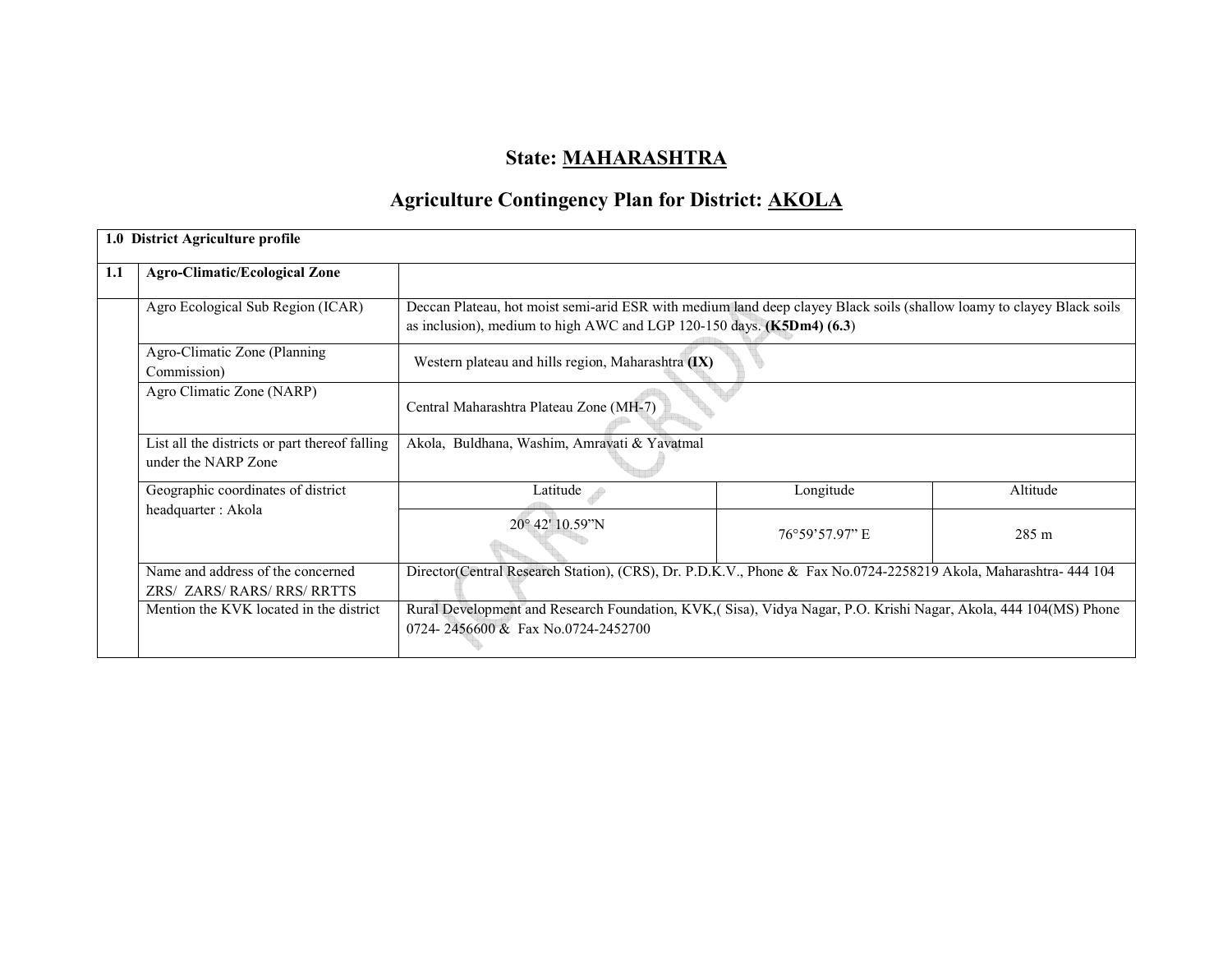| 1.2 | Rainfall               | Normal RF(mm) | Normal Rainy<br>days (number) | Normal Onset              | Normal Cessation                |
|-----|------------------------|---------------|-------------------------------|---------------------------|---------------------------------|
|     | SW monsoon (June-Sep): | 711.6         | 37                            | $24^{th}$ MW (June 11-17) | $40^{\text{th}}$ MW (01-07 Oct) |
|     | NE Monsoon(Oct-Dec):   | 72.6          |                               |                           |                                 |
|     | Winter (Jan-Feb)       | 26.1          |                               |                           |                                 |
|     | Summer (Mar.-May)      | 15.0          |                               |                           | $\overline{\phantom{a}}$        |
|     | Annual                 | 825.3         | 45                            |                           | $\overline{\phantom{a}}$        |

| 1.3 | Land use<br>pattern of the<br>district (latest<br>statistics) | Geographical<br>Area | Cultivable<br>area | Forest<br>area | Land under<br>non<br>agricultural<br>use | Perm<br>anent<br>pastu<br>res | <b>Cultivable</b><br>⊾waste land | Land under<br>miscellaneo<br>us tree<br>crops $\&$<br>groves | <b>Barren &amp;</b><br>uncultivable<br>land | Current<br>fallows | <b>Other fallows</b> |
|-----|---------------------------------------------------------------|----------------------|--------------------|----------------|------------------------------------------|-------------------------------|----------------------------------|--------------------------------------------------------------|---------------------------------------------|--------------------|----------------------|
|     | Area<br>$(900)$ ha)                                           | 540                  | 455                | 35             |                                          | 12                            | O                                | h                                                            | 18                                          |                    |                      |

Source: \*District Soci economic Review 2009 of respective district pub by Govt. of M.S., Mumbai

\*\* Hand Book of Basic Statistics of Maharashtra State.2006

| 1.4 | Major Soils (common names like red sandy loam Area ('000 ha) |        | Percent (%) of total                                                                        |
|-----|--------------------------------------------------------------|--------|---------------------------------------------------------------------------------------------|
|     | deep soils $(\text{etc.})^*$                                 |        | (Akola includes Washim District.)                                                           |
|     | Deep black soil                                              | 251.34 | $46.5*$                                                                                     |
|     | Medium deep black soils                                      | 53.50  | 9.9*                                                                                        |
|     | Shallow black soils)                                         | 235.15 | $43.5*$                                                                                     |
|     | Others (specify):                                            |        | *Saline tract of Purna river valley spread on 1939 km <sup>2</sup> area. Dist of Tahasils 6 |
|     |                                                              |        | (Akola, Akot, Telhara, Balapur, & Murtizapur) Area                                          |

Source: Supplied by NBSS & LUP, Nagpur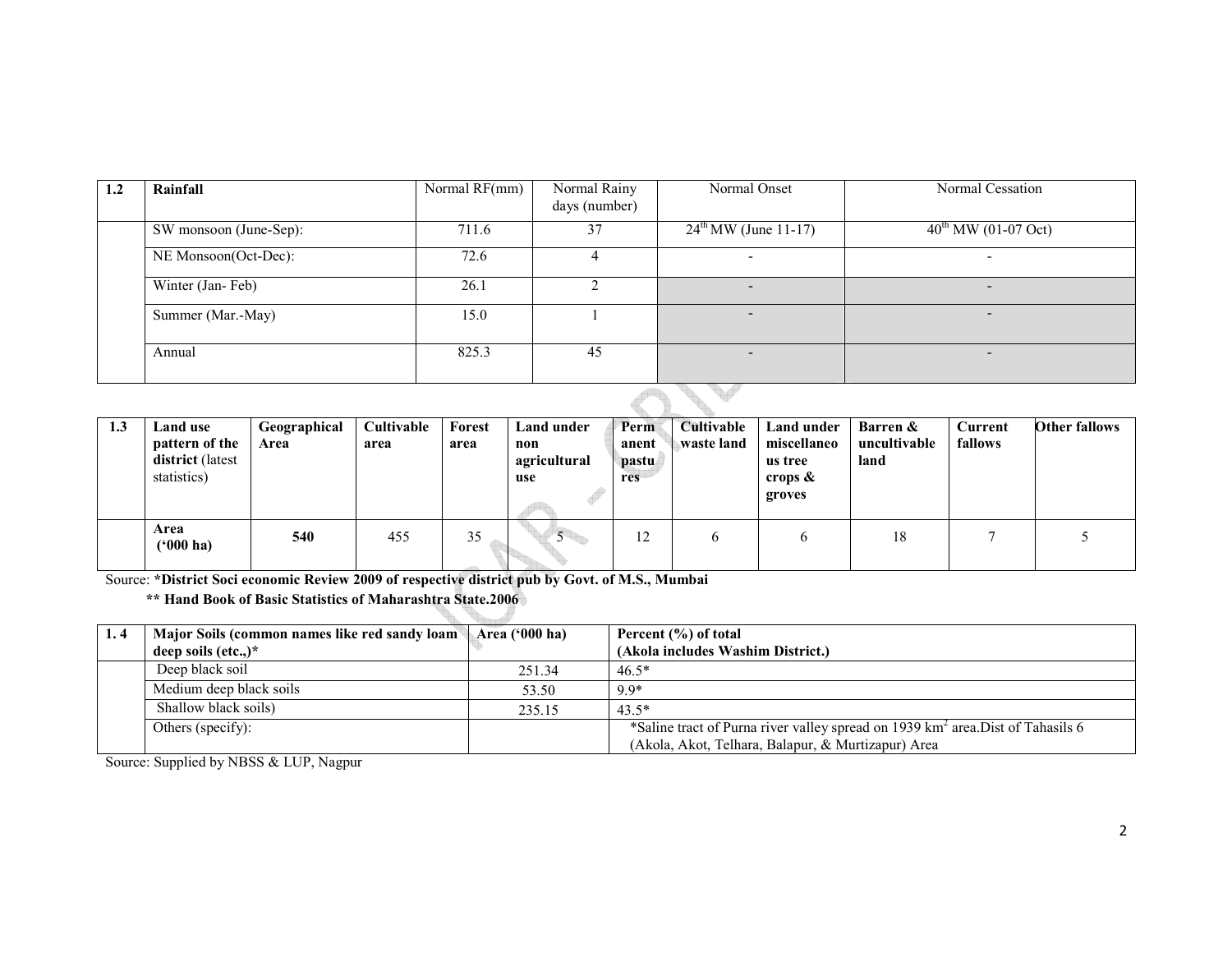| 1.5 | <b>Agricultural land use</b> | Area $('000 ha)$ | Cropping intensity % |
|-----|------------------------------|------------------|----------------------|
|     | Net sown area                | 434.9            |                      |
|     | Area sown more than once     | Q 1<br>.         | 120.9                |
|     | Gross cropped area           | 526              |                      |

Source: \*District Socio economic Review 2009 of respective district pub by Govt. of M.S., Mumbai

| 1.6 | <b>Irrigation</b>                                    | Area ('000 ha)           |                |                                                                  |
|-----|------------------------------------------------------|--------------------------|----------------|------------------------------------------------------------------|
|     | Net irrigated area                                   | 24.51                    |                |                                                                  |
|     | Gross irrigated area                                 | 42.82                    |                |                                                                  |
|     | Rainfed area                                         | 441.60                   |                |                                                                  |
|     | <b>Sources of Irrigation</b>                         | Number                   | Area ('000 ha) | Percentage of total irrigated area                               |
|     | Canals                                               |                          | 7.50           | 30.62                                                            |
|     | Tanks                                                |                          |                |                                                                  |
|     | Open wells                                           | 13106                    | 17.00          | 69.38                                                            |
|     | Bore wells                                           | 32                       |                |                                                                  |
|     | Lift irrigation schemes                              | $\overline{\phantom{a}}$ | ٠              |                                                                  |
|     | Micro-irrigation                                     | $\overline{\phantom{a}}$ |                |                                                                  |
|     | Other sources (please specify)                       | $\overline{\phantom{a}}$ | ۰              |                                                                  |
|     | <b>Total Irrigated Area</b>                          | P                        | 24.51          |                                                                  |
|     | Pump sets                                            | 36476                    |                |                                                                  |
|     | No. of Tractors                                      | 5224                     |                |                                                                  |
|     | Groundwater availability and use* (Data source:      | No. of blocks/Tehsils 7  | $(\%)$ area    | Quality of water (specify the                                    |
|     | <b>State/Central Ground water Department /Board)</b> |                          |                | problem such as high levels of<br>arsenic, fluoride, saline etc) |
|     | Over exploited                                       |                          |                |                                                                  |
|     | Critical                                             |                          |                |                                                                  |
|     | Semi-critical                                        |                          |                |                                                                  |
|     | Safe                                                 |                          |                |                                                                  |
|     | Wastewater availability and use                      |                          |                |                                                                  |
|     | Ground water quality                                 |                          |                |                                                                  |

Source : i) District social and economic abstract – 2010 Directorate of finance and statistics Govt. of Maharashtra

ii) Dynamic groundwater resources of Maharashtra 2007-08 GSDA Maharashtra state and CGWB Central region Nagpur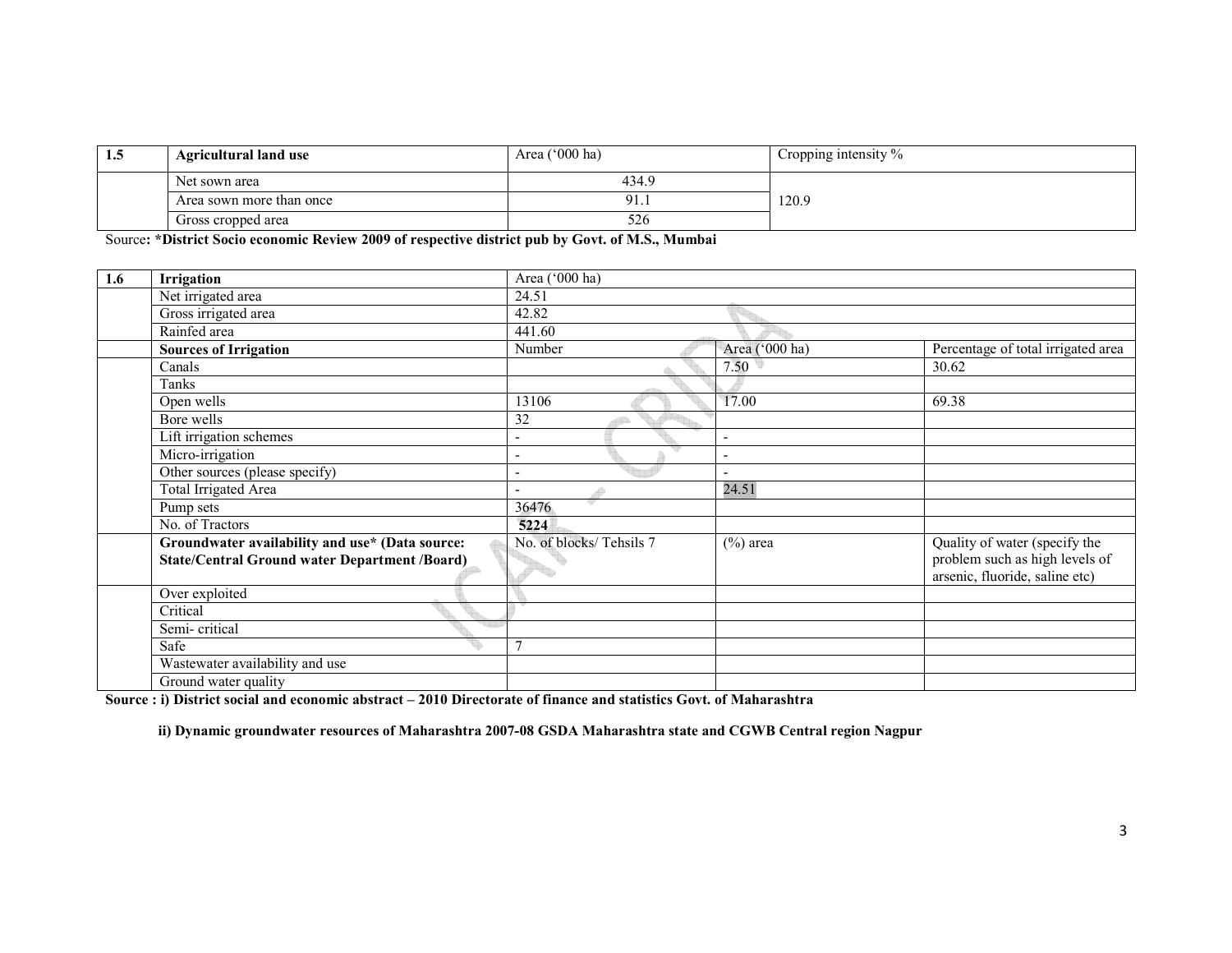| 1.7 | <b>Major Field Crops</b> |                          | Area(000ha) |              |                  |         |        |              |
|-----|--------------------------|--------------------------|-------------|--------------|------------------|---------|--------|--------------|
|     | cultivated               |                          |             |              |                  |         |        |              |
|     | Crop                     | <b>Irrigated</b>         | Rainfed     | <b>Total</b> | <b>Irrigated</b> | Rainfed | Summer | <b>Total</b> |
|     | Cotton                   | $\overline{\phantom{0}}$ | 168.3       | 168.3        |                  |         |        | 168.3        |
|     | Soybean                  | $\overline{\phantom{0}}$ | 137.5       | 137.5        |                  |         |        | 137.5        |
|     | Kharif Jowar             |                          | 46.5        | 46.5         |                  |         |        | 46.5         |
|     | Green gram               |                          | 44.40       | 44.40        |                  |         |        | 44.40        |
|     | Black gram               | -                        | 10.0        | 10.0         |                  |         |        | 10.0         |
|     | Pigeon pea               | $\overline{\phantom{0}}$ | 49.7        | 49.7         |                  |         |        | 49.7         |
|     | Gram                     |                          |             |              |                  | 59.0    |        | 59.0         |
|     | Wheat                    |                          |             |              | 34.4             |         |        | 34.4         |
|     | Safflower                |                          |             |              |                  | 2.5     |        | 2.5          |

#### 1.7 Area under major field crops & horticulture etc. (2008-09)

| <b>Horticulture crops - Fruits</b> | Total area (ha) | Irrigated (ha) | Rainfed (ha) |
|------------------------------------|-----------------|----------------|--------------|
| Mango                              | 184             |                | 184          |
| Sapota                             | 60              | 60             |              |
| Orange (Santra) Mandarin           | 4374            | 4374           |              |
| <b>Sweet Orange</b>                | 600             | 600            |              |

| S. No | Horticulture crops - Vegetable | Total area (ha) | Irrigated (ha) |
|-------|--------------------------------|-----------------|----------------|
|       | Tomato                         | 348             | 348            |
|       | Brinjal                        | 697             | 697            |
|       | Cabbage                        | 171             | 171            |
|       | Cauliflower                    | 237             | 237            |
|       | Cluster bean                   | 225             | 225            |
|       | Lady's finger                  | 392             | 392            |
|       | Spinach                        | 61              | 61             |
|       | Fenugreek                      | 283             | 283            |
|       | Ridge gourd                    |                 |                |
|       | Cucumber                       | 21              | 21             |
|       | Bitter gourd                   | 14              | 14             |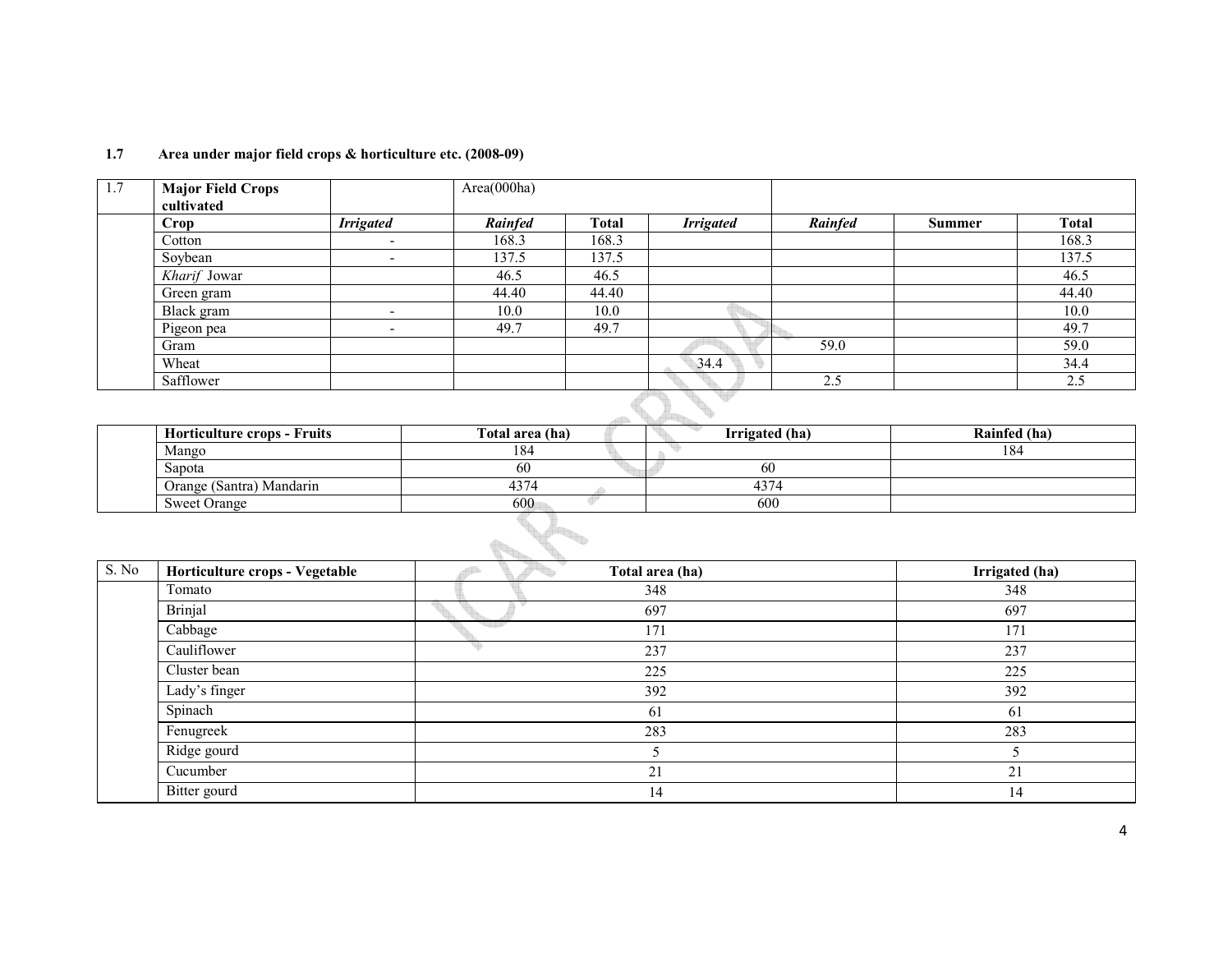|  | Onion                   | 1031 | 102<br>102 I |
|--|-------------------------|------|--------------|
|  | CDQO1<br>Other<br>SUCCI | 107  | 107          |
|  | $\sim$<br>Total         | 3592 | 3592         |

| <b>Medicinal and Aromatic crops</b> |                   | l'otal area (ha) | Irrigated (ha) | Rainfed |
|-------------------------------------|-------------------|------------------|----------------|---------|
|                                     | -Musli<br>- Safec | 10000            | 10000          |         |

Source : Maharashtra state Horticulture , Medicinal plants Board,Pune ,& State Deptt. of Agriculture.

| <b>Plantation crops</b>                      | <b>Total area</b> | <b>Irrigated</b> | Rainfed      |
|----------------------------------------------|-------------------|------------------|--------------|
| Others such as industrial pulpwood crops etc | $- -$             |                  | --           |
| (specify)                                    |                   |                  |              |
| <b>Fodder crops</b>                          | Total area (ha)   | Irrigated (ha)   | Rainfed (ha) |
| Total fodder crop area                       |                   |                  |              |
| <b>Grazing land</b>                          |                   |                  |              |
| <b>Sericulture etc (Mulberry)</b>            | 44.12             | 44.12            |              |
|                                              |                   |                  |              |

| 1.8 | Livestock                                      | <b>Male ('000)</b> | Female ('000) | Total $(900)$ |
|-----|------------------------------------------------|--------------------|---------------|---------------|
|     | Non descriptive Cattle (local low yielding)    | 157.5              | 125.0         | 282.5         |
|     | Crossbred cattle                               | 7.3                | 11.2          | 18.5          |
|     | Non descriptive Buffaloes (local low yielding) | 4.9                | 50.5          | 55.4          |
|     | <b>Graded Buffaloes</b>                        | 0.9                | 4.5           |               |
|     | Goat                                           | 41.5               | 140.6         | 182.1         |
|     | Sheep                                          | -0                 | 2.9           | 39            |
|     | Others (Camel, Pig, Yak etc.)                  |                    |               |               |
|     | Commercial dairy farms (Number)                |                    |               |               |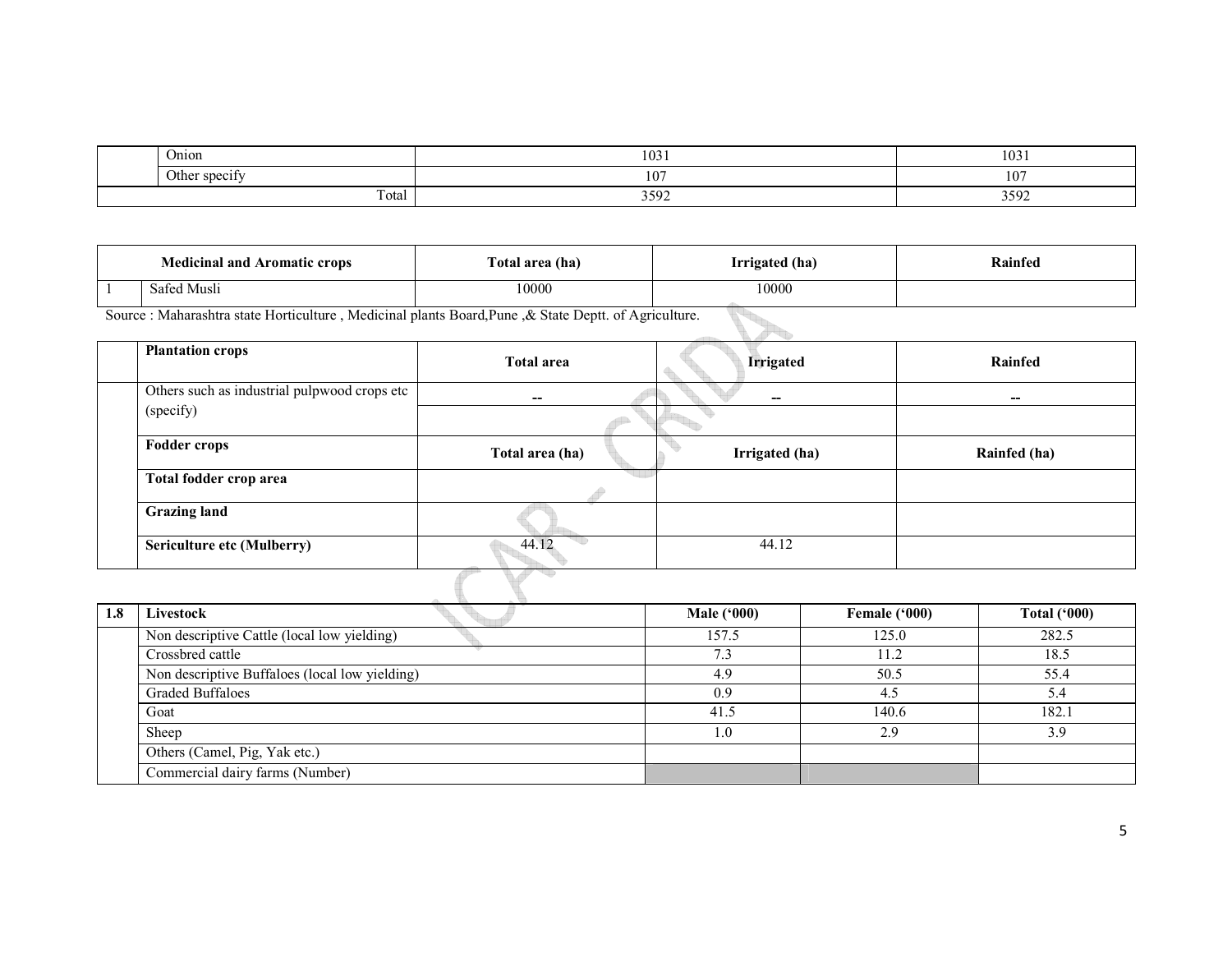| 1.9 | Poultry    | farms<br>N0. 01 | (900)<br><b>Total No. of birds</b> |
|-----|------------|-----------------|------------------------------------|
|     | Commercial |                 |                                    |
|     | Backyard   |                 | 265.8                              |

| A. Capture<br>i) Marine (Data Source: Fisheries Department)<br>No. of<br><b>Boats</b><br><b>Nets</b><br>fishermen<br>Mechanized<br>Mechanized<br>Non-mechanized (Shore<br>Non-<br>Seines, Stake & trap nets)<br>mechani<br>(Trawl nets,<br>Gill nets)<br>zed<br>$\overline{\phantom{0}}$<br><b>No. of Reservoirs</b><br>No. Farmer owned ponds<br>No. of village tanks<br>ii) Inland (Data Source: Fisheries Department)<br>30<br>$\mathcal{L}$<br>189<br>- 97<br><b>B.</b> Culture<br>Water Spread Area (ha)<br>Yield (t/ha)<br><b>Production ('000 tons)</b><br>i) Brackish water (Data Source: MPEDA/<br><b>Fisheries Department)</b><br>ii) Fresh water (Data Source: Fisheries<br>4228<br>0.35<br>1492 | Fisheries (Data source: Chief Planning Officer)<br>1.10 |  |  |  |                                                |  |  |  |  |  |
|-------------------------------------------------------------------------------------------------------------------------------------------------------------------------------------------------------------------------------------------------------------------------------------------------------------------------------------------------------------------------------------------------------------------------------------------------------------------------------------------------------------------------------------------------------------------------------------------------------------------------------------------------------------------------------------------------------------|---------------------------------------------------------|--|--|--|------------------------------------------------|--|--|--|--|--|
|                                                                                                                                                                                                                                                                                                                                                                                                                                                                                                                                                                                                                                                                                                             |                                                         |  |  |  |                                                |  |  |  |  |  |
|                                                                                                                                                                                                                                                                                                                                                                                                                                                                                                                                                                                                                                                                                                             |                                                         |  |  |  | <b>Storage facilities (Ice</b><br>plants etc.) |  |  |  |  |  |
|                                                                                                                                                                                                                                                                                                                                                                                                                                                                                                                                                                                                                                                                                                             |                                                         |  |  |  |                                                |  |  |  |  |  |
|                                                                                                                                                                                                                                                                                                                                                                                                                                                                                                                                                                                                                                                                                                             |                                                         |  |  |  |                                                |  |  |  |  |  |
|                                                                                                                                                                                                                                                                                                                                                                                                                                                                                                                                                                                                                                                                                                             |                                                         |  |  |  |                                                |  |  |  |  |  |
|                                                                                                                                                                                                                                                                                                                                                                                                                                                                                                                                                                                                                                                                                                             |                                                         |  |  |  |                                                |  |  |  |  |  |
|                                                                                                                                                                                                                                                                                                                                                                                                                                                                                                                                                                                                                                                                                                             |                                                         |  |  |  |                                                |  |  |  |  |  |
|                                                                                                                                                                                                                                                                                                                                                                                                                                                                                                                                                                                                                                                                                                             |                                                         |  |  |  |                                                |  |  |  |  |  |
|                                                                                                                                                                                                                                                                                                                                                                                                                                                                                                                                                                                                                                                                                                             |                                                         |  |  |  |                                                |  |  |  |  |  |
|                                                                                                                                                                                                                                                                                                                                                                                                                                                                                                                                                                                                                                                                                                             | Department)                                             |  |  |  |                                                |  |  |  |  |  |
| <b>Others</b>                                                                                                                                                                                                                                                                                                                                                                                                                                                                                                                                                                                                                                                                                               |                                                         |  |  |  |                                                |  |  |  |  |  |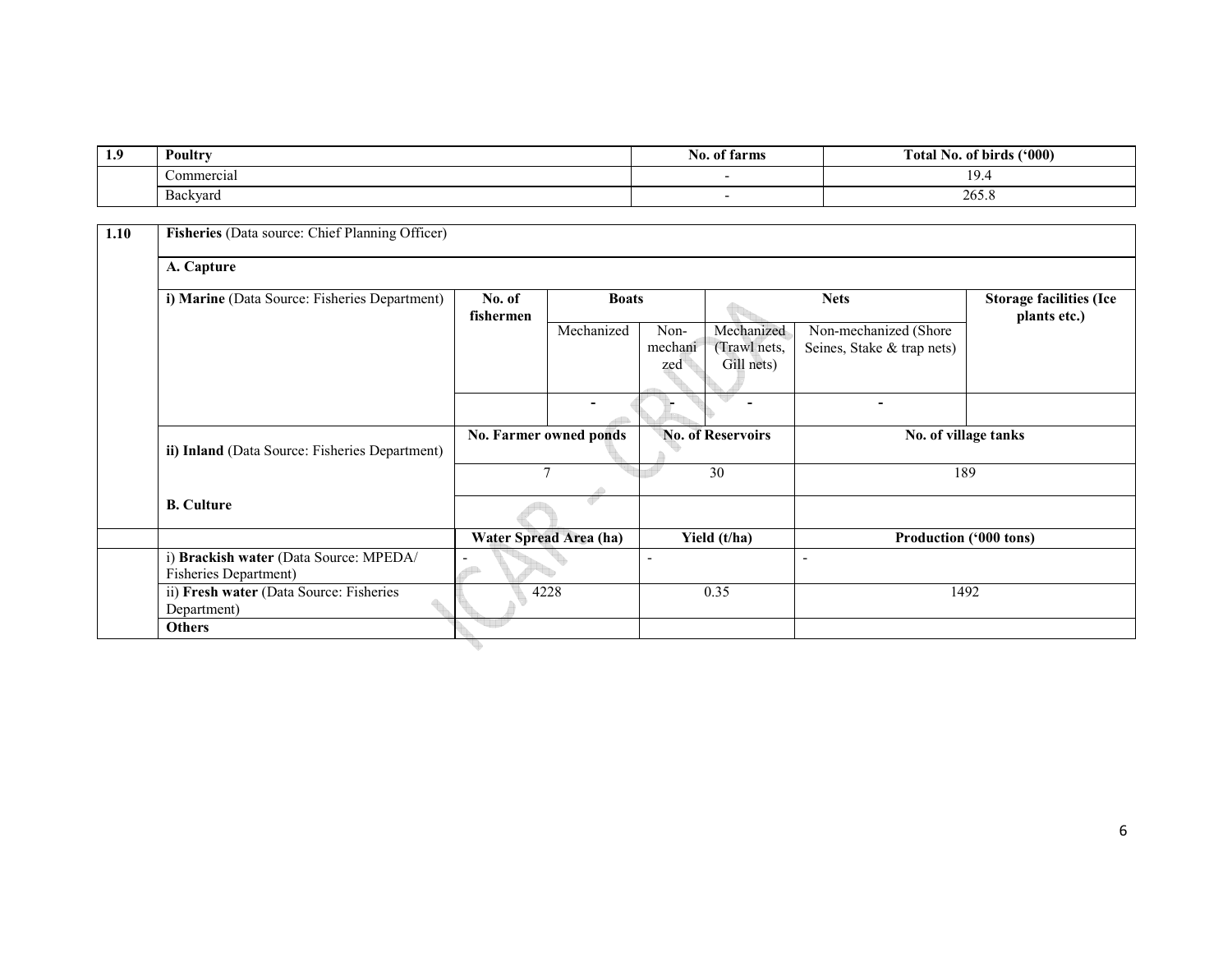| 1.11 | Name of crop                 | Kharif                                                            |                         |                       | Rabi                    |                       | <b>Summer</b>           |                       | <b>Total</b>            | Crop                                  |
|------|------------------------------|-------------------------------------------------------------------|-------------------------|-----------------------|-------------------------|-----------------------|-------------------------|-----------------------|-------------------------|---------------------------------------|
|      |                              | Production ('000 t)                                               | Productivity<br>(kg/ha) | Production<br>(000 t) | Productivity<br>(kg/ha) | Production<br>(000 t) | Productivity<br>(kg/ha) | Production<br>(000 t) | Productivity<br>(kg/ha) | residue as<br>fodder<br>$(°000$ tons) |
|      |                              | Major Field crops (Crops to be identified based on total acreage) |                         |                       |                         |                       |                         |                       |                         |                                       |
|      | Cotton                       | 275.8                                                             | 244                     |                       |                         |                       |                         | 275.8                 | 244                     |                                       |
|      | Soybean                      | 71.9                                                              | 1034                    |                       |                         |                       |                         | 71.9                  | 1034                    |                                       |
|      | Green gram                   | 18.3                                                              | 310                     |                       |                         |                       |                         | 18.3                  | 310                     |                                       |
|      | Black gram                   | 5.0                                                               | 317                     |                       |                         |                       |                         | 5.0                   | 317                     |                                       |
|      | Pigeon pea                   | 38.7                                                              | 626                     |                       |                         |                       |                         | 37.7                  | 626                     |                                       |
|      | Others (specify)<br>Kh Jowar | 163.1                                                             | 2222                    |                       |                         |                       |                         | 163.1                 | 2222                    |                                       |
|      | Gram                         | 40.7                                                              | 652                     |                       | 적 분위기                   |                       |                         | 40.7                  | 652                     |                                       |
|      | Wheat                        | 54.5                                                              | 1758                    |                       |                         |                       |                         | 54.5                  | 1758                    |                                       |
|      | Safflower                    | 2.7                                                               | 657                     |                       |                         |                       |                         | 2.7                   | 657                     |                                       |
|      |                              |                                                                   |                         |                       |                         |                       |                         |                       |                         |                                       |

#### 1.11 Production and Productivity of major crops (Average of last 5 years: 2004, 05, 06, 07, 08; specify)

| Major Horticultural crops (Crops to be identified based on total acreage) |  |  |  |               |                     |  |  |  |  |
|---------------------------------------------------------------------------|--|--|--|---------------|---------------------|--|--|--|--|
| Crop                                                                      |  |  |  | Production(t) | Productivity (t/ha) |  |  |  |  |
| Orange                                                                    |  |  |  | 37080         | 37.00               |  |  |  |  |
| Banana                                                                    |  |  |  | 30000         | 30.00               |  |  |  |  |
| Papaya                                                                    |  |  |  | 672           | 0.67                |  |  |  |  |
| Fenugreek                                                                 |  |  |  | 1415          | l.42                |  |  |  |  |
| Brinjal                                                                   |  |  |  | 13940         | 13.94               |  |  |  |  |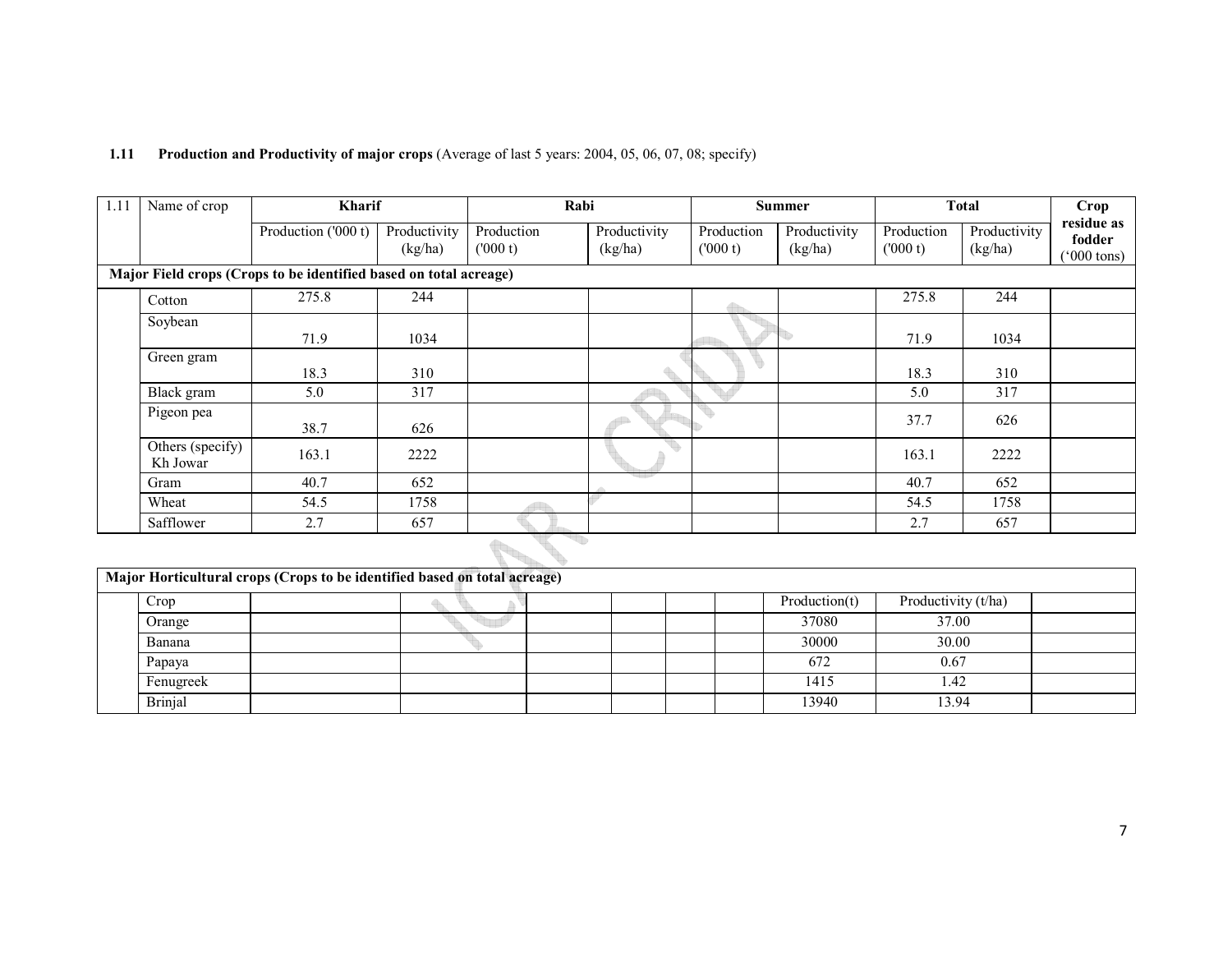| 1.12 | Sowing window for 5 major field crops<br>(start and end of normal sowing period) | Cotton                                           | Soybean                                    | Green gram/<br>Black gram      | Pigeonpea                  | Kharif sorghum           |
|------|----------------------------------------------------------------------------------|--------------------------------------------------|--------------------------------------------|--------------------------------|----------------------------|--------------------------|
|      | Kharif-Rainfed                                                                   | $15^{\text{th}}$ June $-30^{\text{th}}$ June     | June $-15^{\text{th}}$<br>$15^{\text{th}}$ | $15th$ June – 30 <sup>th</sup> | $15^{th}$ June – $10^{th}$ | $15th$ June – $10th$     |
|      |                                                                                  |                                                  | July                                       | June                           | July                       | July                     |
|      | Kharif-Irrigated                                                                 | $20^{th}$ May -30 <sup>th</sup> May (Premonsoon) | $- -$                                      | --                             | --                         | $\overline{\phantom{m}}$ |
|      |                                                                                  | $1-30$ June                                      |                                            |                                |                            |                          |
|      | Rabi-Rainfed                                                                     | Wheat                                            | Chickpea                                   | Safflower                      |                            |                          |
|      |                                                                                  | 1-15 Oct                                         | $1-15$ Oct.                                | 25 Sept-7Oct                   |                            |                          |
|      | Rabi-Irrigated<br>1-15 Nov                                                       |                                                  | 15 Oct- 15 Nov                             | 1-30 Oct                       |                            |                          |
|      |                                                                                  |                                                  |                                            |                                |                            |                          |

| 1.13 | What is the major contingency the district is prone to (Tick mark) | Regular | Occasional | None                     |
|------|--------------------------------------------------------------------|---------|------------|--------------------------|
|      | Drought                                                            | --      |            | $\overline{\phantom{a}}$ |
|      | Flood                                                              |         |            | $\overline{\phantom{a}}$ |
|      | Cyclone                                                            |         | $- -$      |                          |
|      | Hail storm                                                         | $- -$   |            | $\overline{\phantom{a}}$ |
|      | Heat wave                                                          | $- -$   |            | $\overline{\phantom{a}}$ |
|      | Cold wave                                                          | $- -$   |            | $- -$                    |
|      | Frost                                                              | $- -$   | $- -$      |                          |
|      | Sea water intrusion                                                | $- -$   | $- -$      |                          |
|      | Pests and disease outbreak* (specify)                              |         |            | --                       |

1) Soybean:-Spodoptera litura/Semilooper/Soybean Mosaic Virus (2) Cotton:- Mealy bug/ Sucking Pest/ (3) Pigeonpea:- Pod borer complex, SMD (4)Citrus:- Phytopthora (gummosis)/CTV/FSM **Contract Contract Contract Contract Contract Contract Contract Contract Contract Contract Contract Contract C** 

| 1.14 | Include Digital maps of the district for |  | Location map of district within State as Annexure I | Enclosed: Yes |
|------|------------------------------------------|--|-----------------------------------------------------|---------------|
|      |                                          |  | Mean annual rainfall as Annexure 2                  | Enclosed: Yes |
|      |                                          |  | Soil map as Annexure 3                              | Enclosed: Yes |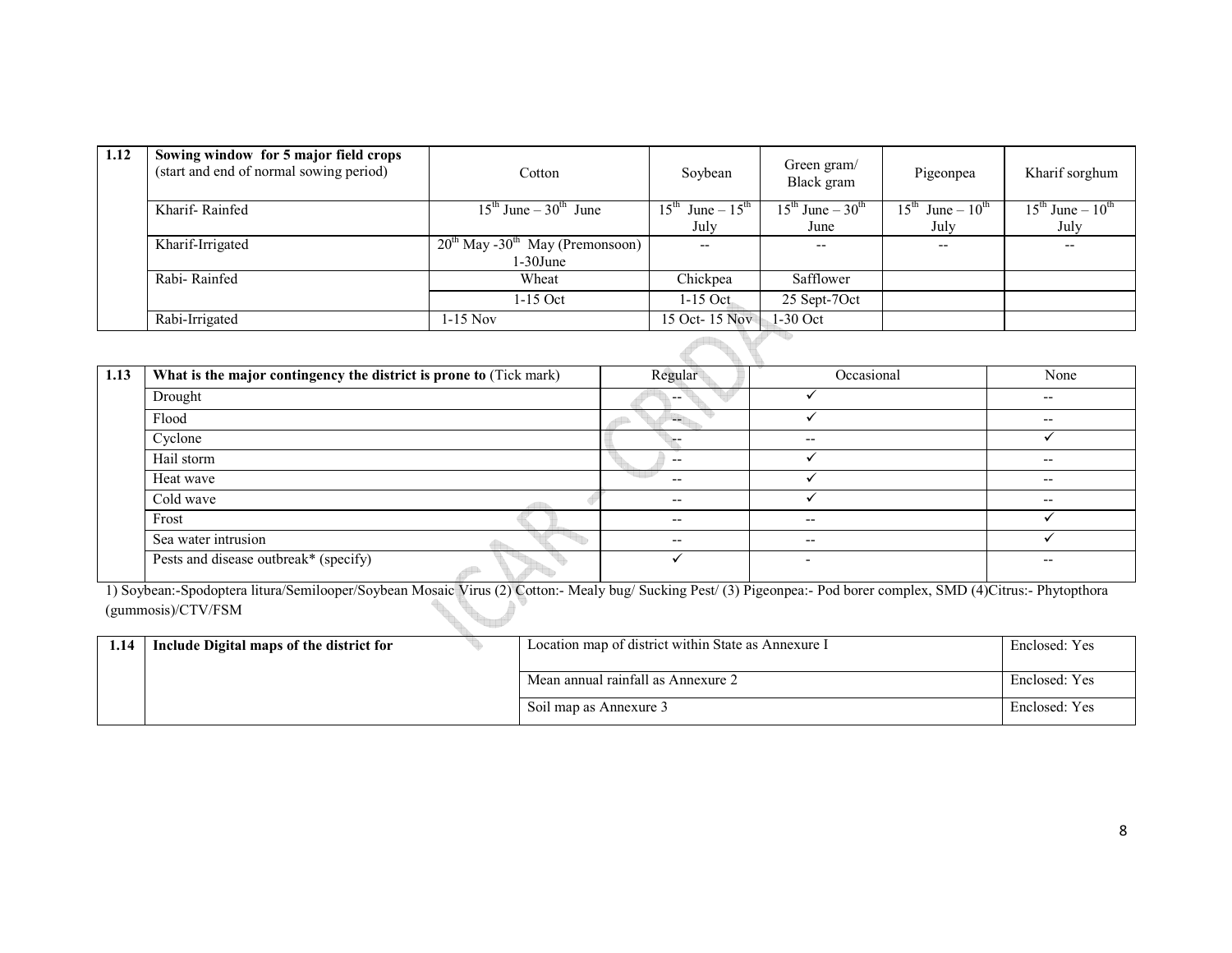#### Annexure-I: Akola District at a Glance



| <b>District Akola</b> |                  |  |  |  |  |  |  |
|-----------------------|------------------|--|--|--|--|--|--|
| Rainfall              | <b>Rainy Day</b> |  |  |  |  |  |  |
| 708.8                 | 44.9             |  |  |  |  |  |  |
| 760.7                 | 43.8             |  |  |  |  |  |  |
| 667.1                 | 42.4             |  |  |  |  |  |  |
| 819.0                 | 42.0             |  |  |  |  |  |  |
| 810.4                 | 45.6             |  |  |  |  |  |  |
| 729.0                 | 42.1             |  |  |  |  |  |  |
| 720.0                 | 44.8             |  |  |  |  |  |  |
| 745.0                 | 43.7             |  |  |  |  |  |  |
|                       |                  |  |  |  |  |  |  |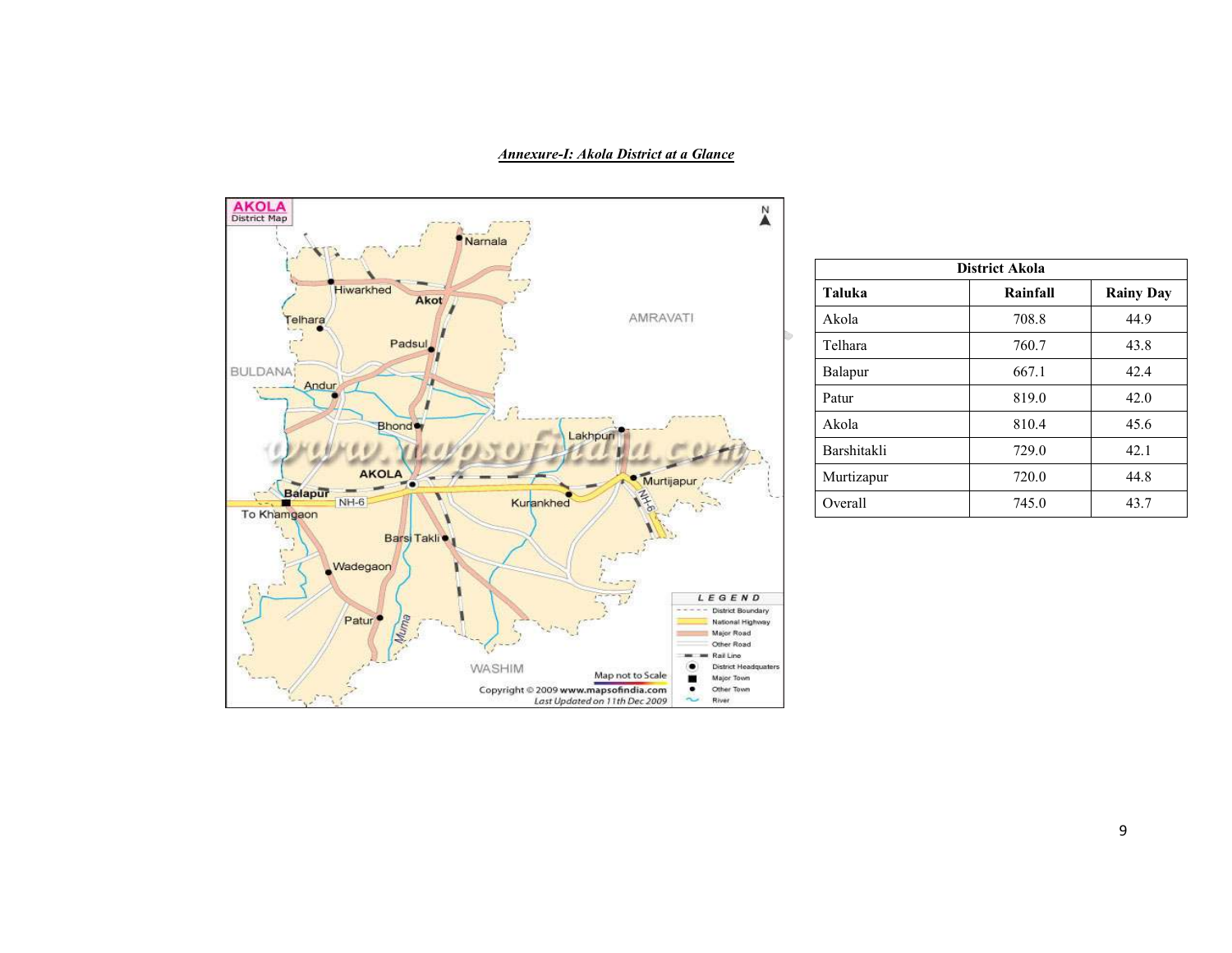Annexure II: Mean Annual Rainfall (mm)

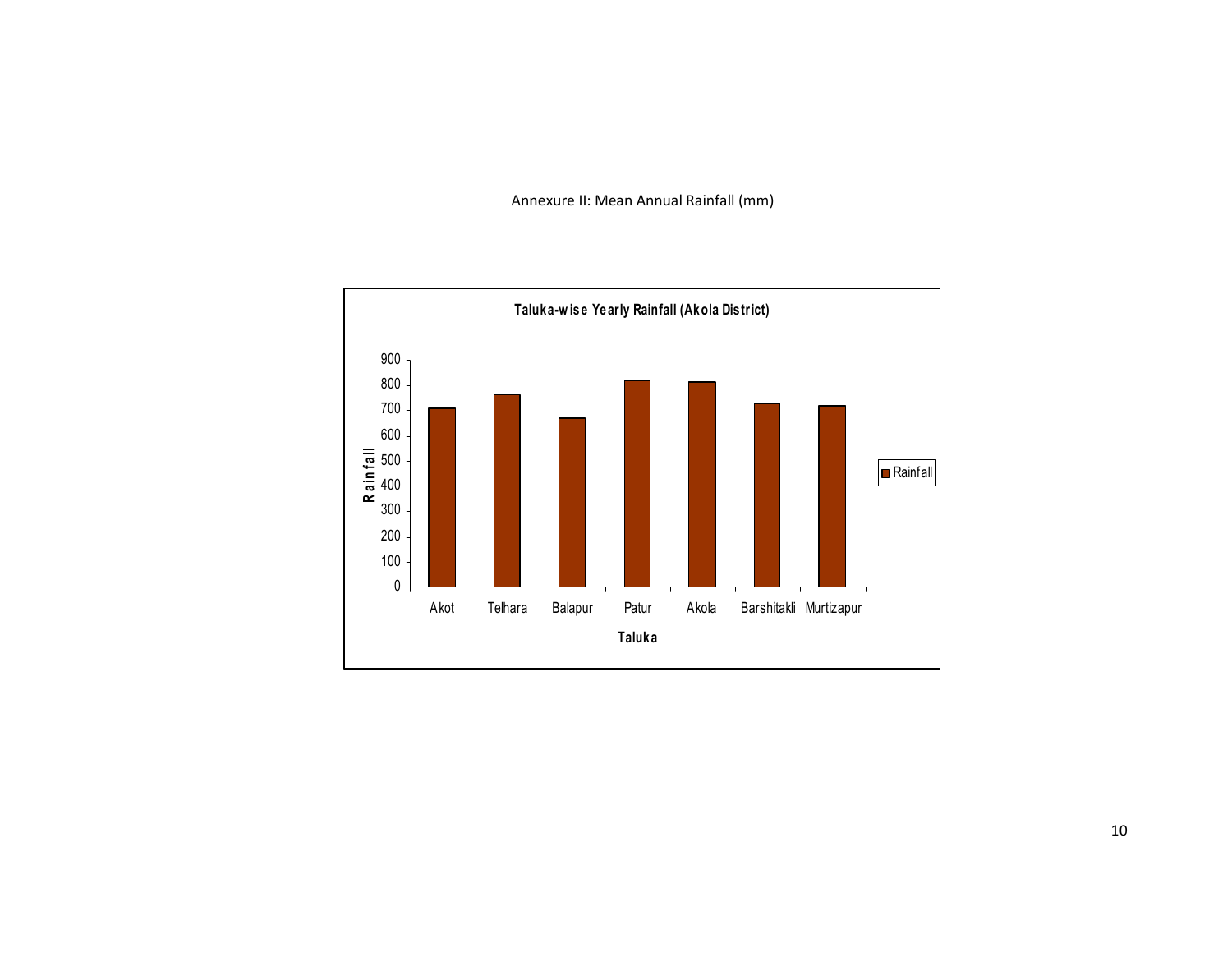### Annexure III- Soil map

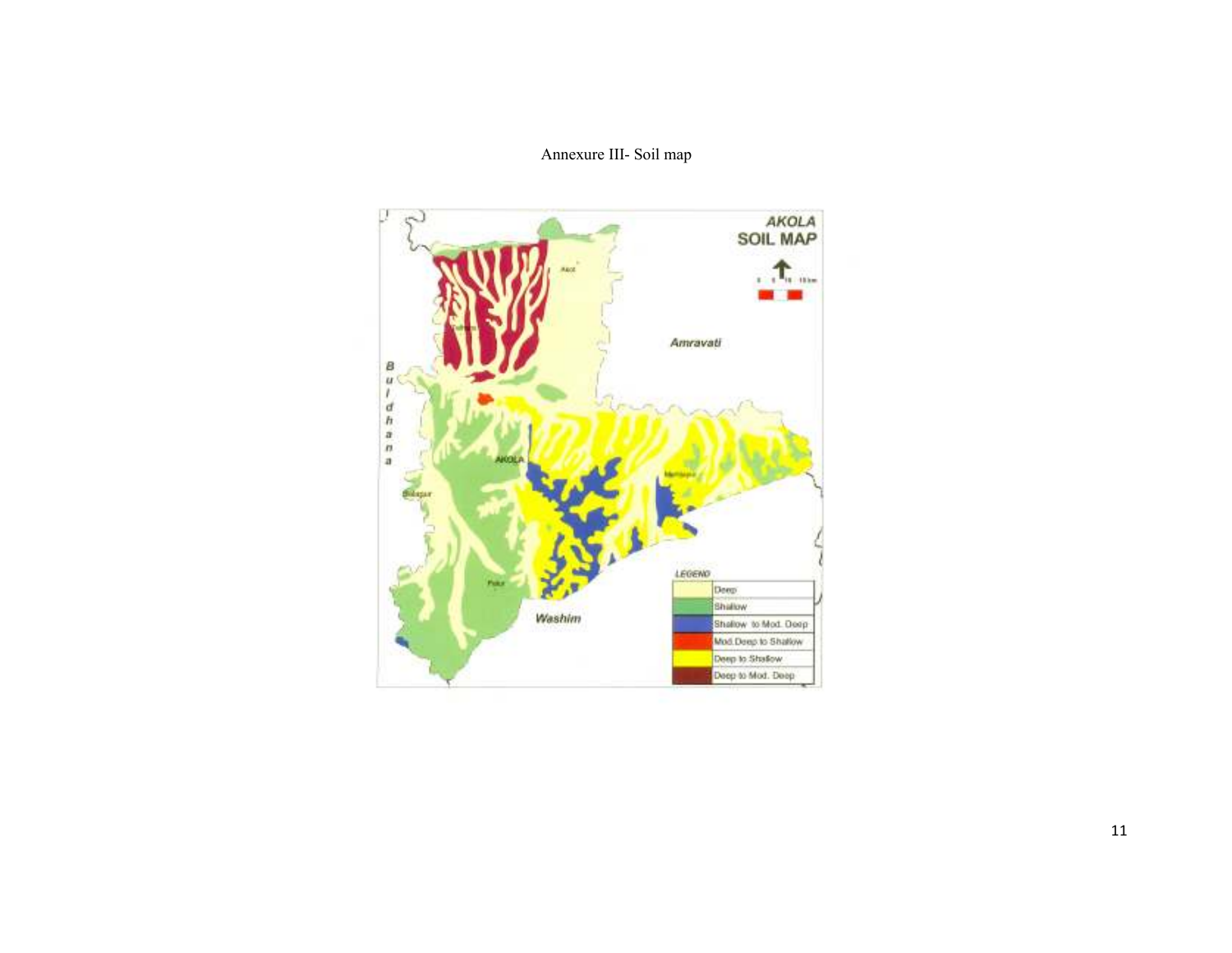#### 2.0 Strategies for weather related contingencies

2.1 Drought

#### 2.1.1 Rainfed situation

| Condition                                                      |                                   |                                        |                                                          | <b>Suggested Contingency measures</b>                                                                                                                                                                                                                                                                                                                                                 |                                      |
|----------------------------------------------------------------|-----------------------------------|----------------------------------------|----------------------------------------------------------|---------------------------------------------------------------------------------------------------------------------------------------------------------------------------------------------------------------------------------------------------------------------------------------------------------------------------------------------------------------------------------------|--------------------------------------|
| <b>Early season</b><br>drought (delayed<br>onset)              | <b>Major Farming</b><br>situation | Normal Crop/<br><b>Cropping system</b> | Change in crop /<br>cropping system<br>including variety | <b>Agronomic measures</b>                                                                                                                                                                                                                                                                                                                                                             | <b>Remarks</b> on<br>Implementation  |
| Delay by 2 weeks                                               |                                   | <b>BtCotton</b>                        | No change                                                | Normal recommended Package of Practices by Dr.<br>PDKV, Akola                                                                                                                                                                                                                                                                                                                         |                                      |
| $25^{\text{th}}$ June- $1^{\text{st}}$<br>July<br>$26^{th}$ MW | Deep & Medium<br>deep black soils | Cotton +Pigeonpea                      | No change in<br>crop or variety                          | Normal recommended Package of Practices by Dr.<br><b>PDKV, Akola</b><br>(Cotton + Pigeonpea 6:2 & Cotton+Greengram/<br>Blackgram 1:1 intercropping system.)                                                                                                                                                                                                                           | Linkage with<br>Dr.PDKV/<br>MSSC NSC |
|                                                                |                                   | Soybean                                | No change                                                | Normal recommended Package of Practices by Dr.<br>PDKV, Akola (Test GP% Use seed rate @ 75-80kg/ha<br>Seed Treatment with Rhizobium+ PSB (250gm each<br>$/10$ Kg seed +<br>Thiram 3<br>gm+Carbendazim<br>1gm+Trichoderma 4 gm/Kg of seed<br>Intercrop one row of pigeon pea after every 4 or 6 rows of<br>soybean as per convenience<br>Open furrow after six /Three rows of soybean) |                                      |
|                                                                |                                   | Pigeonpea<br>Sorghum                   | No change<br>No Change                                   | Normal recommended Package of Practices by Dr.<br>PDKV, Akola<br>Intercrop<br>Soybean+ Pigeonpea $(4:2 / 6:2)$<br>Cotton + Pigeonpea $(8:1 / 6:2)$<br>Normal recommended Package of Practices by Dr.                                                                                                                                                                                  |                                      |
|                                                                |                                   | (Kh. Jowar)                            |                                                          | PDKV, Akola<br>Seed Treatment of Imidachloprid 70 WS 7g/Kg Seed<br>Sulphur 4g/Kg Seed                                                                                                                                                                                                                                                                                                 |                                      |
|                                                                | Shallow black<br>soils            | Soybean                                | No change                                                | Normal recommended Package of Practices by Dr.<br>PDKV, Akola (Test GP% Use seed rate @ 75-80kg/ha<br>Seed Treatment with Rhizobium+ PSB (250gm each<br>$/10Kg$ seed<br>$+$<br>Thiram 3<br>gm+Carbendazim<br>1gm+Trichoderma 4 gm/Kg of seed                                                                                                                                          |                                      |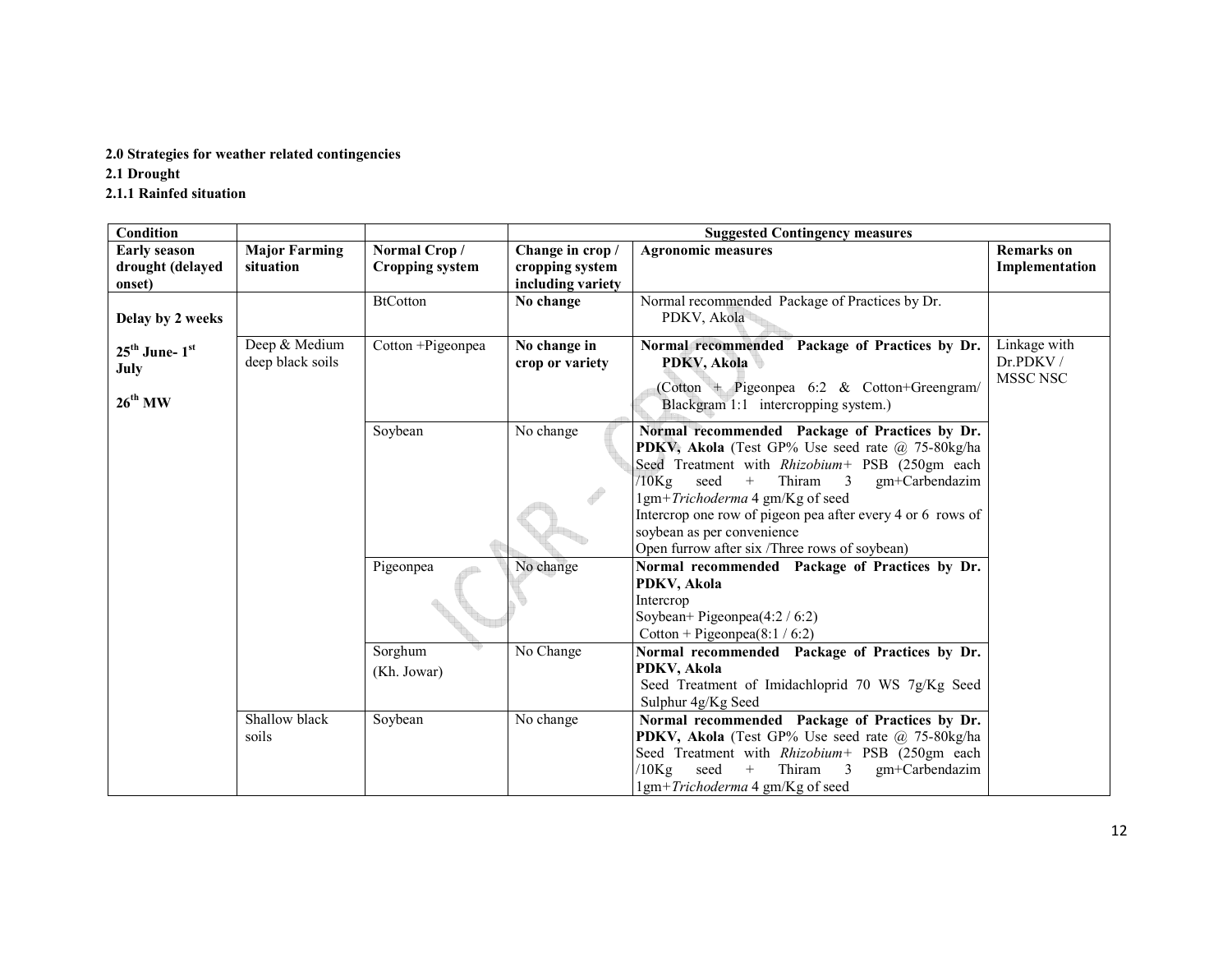|  |  | Green gram | No Change | Normal recommended Package of Practices by Dr.<br>PDKV, Akola<br>Seed Treatment with <i>Rhizobium</i> + PSB (250gm each<br>/10Kg seed + Thiram 3 gm+ Carbendazim 1 gm +<br><i>Trichoderma</i> 4 gm/Kg of seed |  |  |
|--|--|------------|-----------|---------------------------------------------------------------------------------------------------------------------------------------------------------------------------------------------------------------|--|--|
|  |  | Black gram | No Change | Normal recommended Package of Practices by Dr.<br>PDKV, Akola<br>Seed Treatment with <i>Rhizobium</i> + PSB (250gm each<br>/10Kg seed + Thiram 3 gm+ Carbendazim 1 gm +<br>Trichoderma 4 gm/Kg of seed        |  |  |
|  |  |            |           |                                                                                                                                                                                                               |  |  |

| Condition                                                        |                                       |                           |                                                                                                             | <b>Suggested Contingency measures</b>                                                                                                                                                                                                                                                                                                                                                                           |                                              |
|------------------------------------------------------------------|---------------------------------------|---------------------------|-------------------------------------------------------------------------------------------------------------|-----------------------------------------------------------------------------------------------------------------------------------------------------------------------------------------------------------------------------------------------------------------------------------------------------------------------------------------------------------------------------------------------------------------|----------------------------------------------|
| Early                                                            | Major                                 | Normal Crop/              | Change in crop /                                                                                            | <b>Agronomic measures</b>                                                                                                                                                                                                                                                                                                                                                                                       | <b>Remarks</b> on                            |
| season<br>drought<br>(delayed<br>onset)                          | Farming<br>situation                  | <b>Cropping</b><br>system | cropping system<br>including variety                                                                        |                                                                                                                                                                                                                                                                                                                                                                                                                 | Implementation                               |
| Delay by 4<br>weeks<br>$28^{th}$ wk<br>$9-15$ <sup>th</sup> July | Deep to<br>medium deep<br>black soils | <b>Bt Cotton</b>          | Soybean,<br>JS-335, JS-93 -05<br>Pigeonpea<br>Varieties<br>AKT-8811, Vipula,<br>PKV-Tara, BSMR-<br>736      | Normal recommended Package of Practices by Dr. PDKV,<br>Akola (Test GP% Use seed rate @ 75-80kg/ha Seed Treatment with<br><i>Rhizobium</i> + PSB (250gm each /10Kg seed + Thiram 3<br>gm+Carbendazim 1gm+Trichoderma 4 gm/Kg of seed<br>Intercrop one row of pigeon pea after every 4 or 6 rows of soybean<br>as per convenience<br>Open furrow after six /Three rows of soybean)                               | Linkage with<br>Dr.PDKV / MSSC<br><b>NSC</b> |
|                                                                  |                                       | Cotton<br>+Pigeonpea      | Use early varieties of<br>American /Deshi<br>cotton varieties<br>No change in<br>varieties for<br>Pigeonpea | Use 20-25% more than recommended seed rate and reduce fertilizer<br>dose by 25% for Cotton.<br>Replace the hybrids with improved varieties in cotton.(American<br>Cotton:- AKH-8828, PKV Rajat, AKH-081, Desi Cotton:- AKA-5,<br>AKA-7, AKA-8<br>Avoid sowing of Greengram and Blackgram.<br>To reduce the risk of late sowing follow Cotton: Sorghum: Pigeon<br>pea: Sorghum $(6:1:2:1)$ intercropping system. | Linkage with<br>PDKV / MSSC<br><b>NSC</b>    |
|                                                                  |                                       | Soybean                   | No Change                                                                                                   | Follow Normal Recommended Package of Practices                                                                                                                                                                                                                                                                                                                                                                  |                                              |
|                                                                  |                                       | Pigeonpea                 | Change in variety<br>AKT 8811, Vipula,                                                                      | Use spacing $90 \times 20$ cm instead of $90 \times 30$ cm.                                                                                                                                                                                                                                                                                                                                                     |                                              |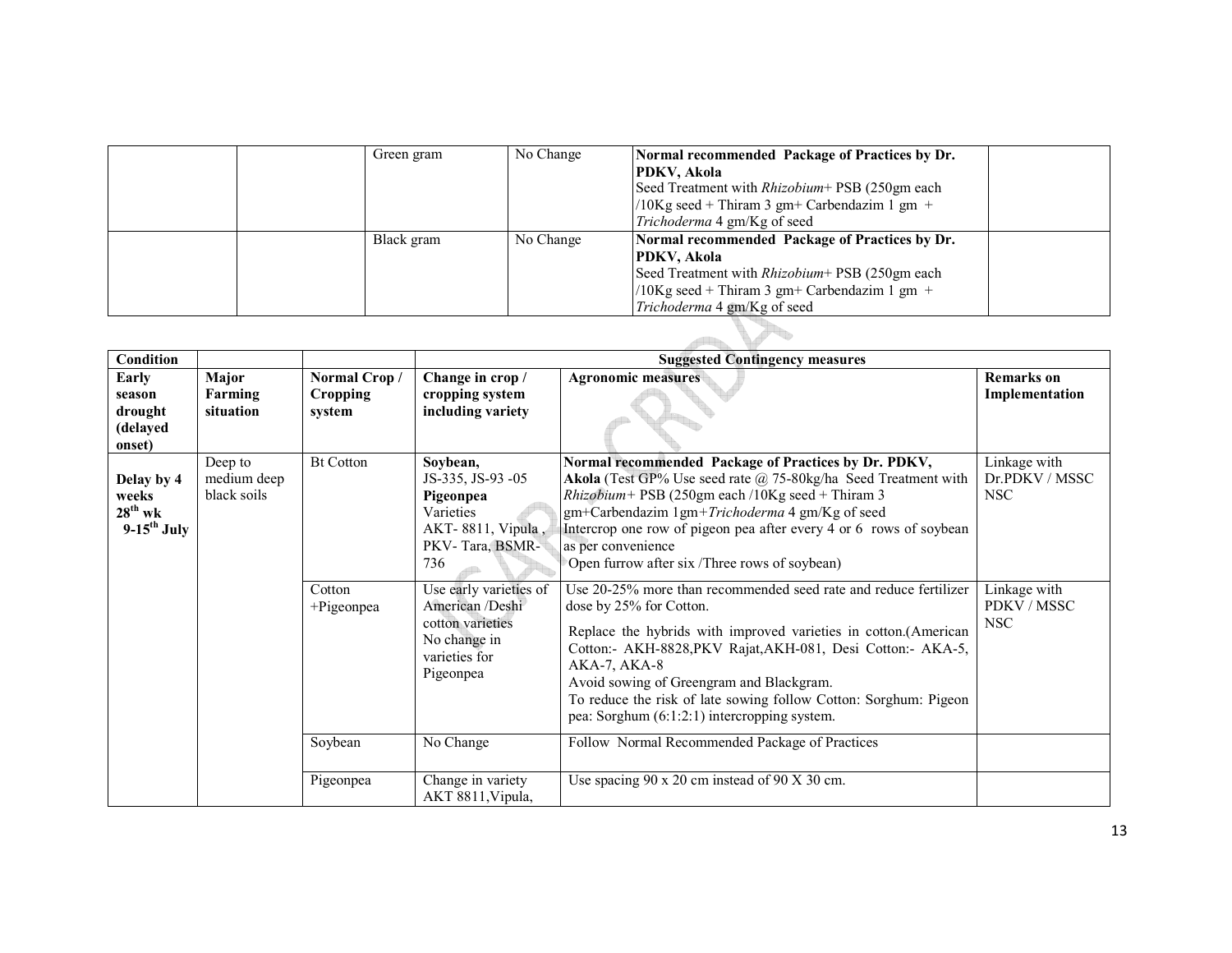|                        |                        | PKV-Tara, BSMR-<br>736                    |                                                                                                                        |  |
|------------------------|------------------------|-------------------------------------------|------------------------------------------------------------------------------------------------------------------------|--|
|                        | Sorghum<br>(Kh. Jowar) | Replace sorghum by<br>soybean Varieties   | Follow Normal Recommended Package of Practices                                                                         |  |
|                        |                        | JS-335, JS-93 -05 or<br>Pigeonpea variety |                                                                                                                        |  |
|                        |                        | AKT 8811, Vipula,<br>PKV-Tara, BSMR-      |                                                                                                                        |  |
|                        |                        | 736                                       |                                                                                                                        |  |
| Shallow black<br>soils | Soybean                | No change                                 | Normal recommended Package of Practices by Dr. PDKV,<br>Akola (Test GP% Use seed rate @ 75-80kg/ha Seed Treatment with |  |
|                        |                        |                                           | <i>Rhizobium</i> + PSB (250gm each /10Kg seed + Thiram 3<br>gm+Carbendazim 1gm+Trichoderma 4 gm/Kg of seed             |  |
|                        | Green gram             | Replace Greengram                         | Follow Normal Recommended Package of Practices                                                                         |  |
|                        |                        | & Blackgram by                            | Seed Treatment with <i>Rhizobium</i> + PSB (250gm each /10Kg seed +                                                    |  |
|                        |                        | Soybean Varieties                         | Thiram 3 gm+ Carbendazim 1 gm + Trichoderma 4 gm/Kg of seed                                                            |  |
|                        |                        | JS-335, JS-93 -05                         |                                                                                                                        |  |
|                        | Black gram             | No Change                                 | Normal recommended Package of Practices by Dr. PDKV,                                                                   |  |
|                        |                        |                                           | Akola                                                                                                                  |  |
|                        |                        |                                           | Seed Treatment with $Rhizobium$ + PSB (250gm each /10Kg seed +                                                         |  |
|                        |                        |                                           | Thiram 3 gm+ Carbendazim 1 gm + Trichoderma 4 gm/Kg of seed                                                            |  |

| <b>Condition</b>    |             |                  |                                            | <b>Suggested Contingency measures</b> |                   |  |  |  |
|---------------------|-------------|------------------|--------------------------------------------|---------------------------------------|-------------------|--|--|--|
| <b>Early season</b> | Major       | <b>Normal</b>    | Change in crop / cropping system including | <b>Agronomic measures</b>             | <b>Remarks</b> on |  |  |  |
| drought (delayed    | Farming     | Crop /           | variety                                    |                                       | Implementation    |  |  |  |
| onset)              | situation   | <b>Cropping</b>  |                                            |                                       |                   |  |  |  |
|                     |             | svstem           |                                            |                                       |                   |  |  |  |
|                     | Deep to     | <b>Bt Cotton</b> | Sole Pigeonpea AKT-8811, Vipula, PKV Tara, | Adopt closer spacing(60x30            |                   |  |  |  |
| Delay by 6 weeks    | Medium deep |                  | <b>BSMR-736.</b>                           | cm) for pigeon pea                    |                   |  |  |  |
|                     | black soils |                  | Sunflower (hybrids) / Sesame AKT64/ Castor | Follow <i>insitu</i> moisture         |                   |  |  |  |
| $23-29$ July        |             |                  | AKC-1, GCH-4, 5, 6& DCH-117,               | conservation measures                 |                   |  |  |  |
|                     |             |                  | 32/Pearlmillet. PKV Raj Shradha, Saburi    |                                       |                   |  |  |  |
| $30^{th}$ MW        |             |                  | Pearlmillet + Pigeonpea inter-             |                                       |                   |  |  |  |
|                     |             |                  | cropping $(2:1, .4:2)$                     |                                       |                   |  |  |  |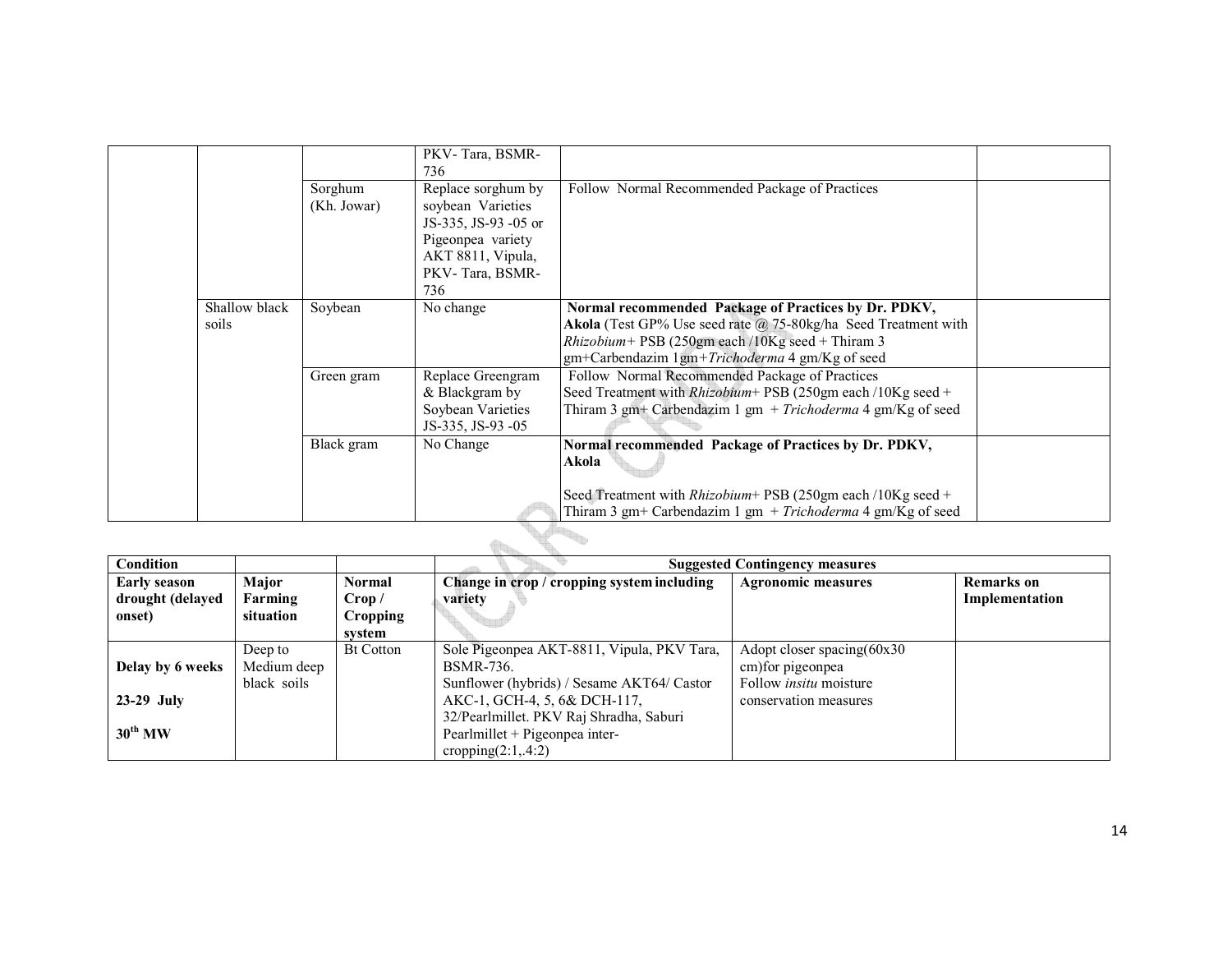|                        | Cotton<br>+Pigeonpea<br>Soybean | Sole Pigeonpea AKT-8811, Vipula, PKV Tara,<br><b>BSMR-736.</b><br>Sunflower (hybrids) /Pearlmillet. PKV Raj<br>Shradha, Saburi / Sesame AKT64/ Castor<br>GCH-4,5,6& DCH-117, Pearlmillet +<br>Pigeon pea inter-cropping $(2:1, 4:2)$ .<br>$-do-$ |                                                                                                           | For Seed Source and<br>Technology contact<br>Dr.PDKV/<br>KVK/MSSC/NSC. |
|------------------------|---------------------------------|--------------------------------------------------------------------------------------------------------------------------------------------------------------------------------------------------------------------------------------------------|-----------------------------------------------------------------------------------------------------------|------------------------------------------------------------------------|
|                        | Pigeon pea                      | Pigeonpea AKT-8811, Vipula, PKV Tara,<br><b>BSMR-736.</b>                                                                                                                                                                                        |                                                                                                           |                                                                        |
|                        | Sorghum                         | Sole Pigeonpea AKT-8811, Vipula, PKV Tara,<br><b>BSMR-736</b><br>Sunflower (hybrids)/ Sesame AKT64/<br>CastorAKC-1, GCH-4, 5, 6& DCH-117,<br>32/pearlmillet. PKV Raj Shradha, Saburi<br>Pearlmillet<br>+Pigeon pea inter-cropping<br>(2:1, 4:2). | Adopt closer spacing(60x30<br>cm) for pigeonpea<br>Follow <i>insitu</i> moisture<br>conservation measures | For Seed Source and<br>Technology contact<br>Dr.PDKV/<br>KVK/MSSC/NSC. |
| Shallow black<br>soils | Soybean                         | Sole Pigeonpea AKT-8811, Vipula<br>Sunflower (hybrids) / Sesame AKT64/<br>Pearlmillet. PKV Raj Shradha, Saburi<br>Pearlmillet + Pigeon pea inter-cropping $(2:1,$<br>$4:2$ ).                                                                    | Adopt closer spacing(45x20cm)for<br>pigeonpea<br>Follow <i>insitu</i> moisture<br>conservation measures   |                                                                        |
|                        | Greengra                        | Sole Pigeonpea AKT-8811, Vipula<br>Sunflower (hybrids) / Sesame AKT64/<br>Pearlmillet. PKV Raj Shradha, Saburi<br>Pearlmillet $+$<br>Pigeon pea<br>inter-cropping<br>(2:1, 4:2)                                                                  | Adopt closer spacing(45x20<br>cm) for pigeonpea<br>Follow <i>insitu</i> moisture<br>conservation measures | For Seed Source and<br>Technology contact<br>Dr.PDKV/<br>KVK/MSSC/NSC. |
|                        | Black gram                      | $-do-$                                                                                                                                                                                                                                           | $-do-$                                                                                                    | $-do-$                                                                 |

| Condition                                     |                                   |                                                  | <b>Suggested Contingency measures</b>                 |                    |                                     |  |
|-----------------------------------------------|-----------------------------------|--------------------------------------------------|-------------------------------------------------------|--------------------|-------------------------------------|--|
| Early season<br>drought<br>(delaved<br>onset) | <b>Major Farming</b><br>situation | Normal<br>$\text{Top}/$<br>$C$ ropping<br>system | Change in crop / cropping system<br>including variety | Agronomic measures | <b>Remarks</b> on<br>Implementation |  |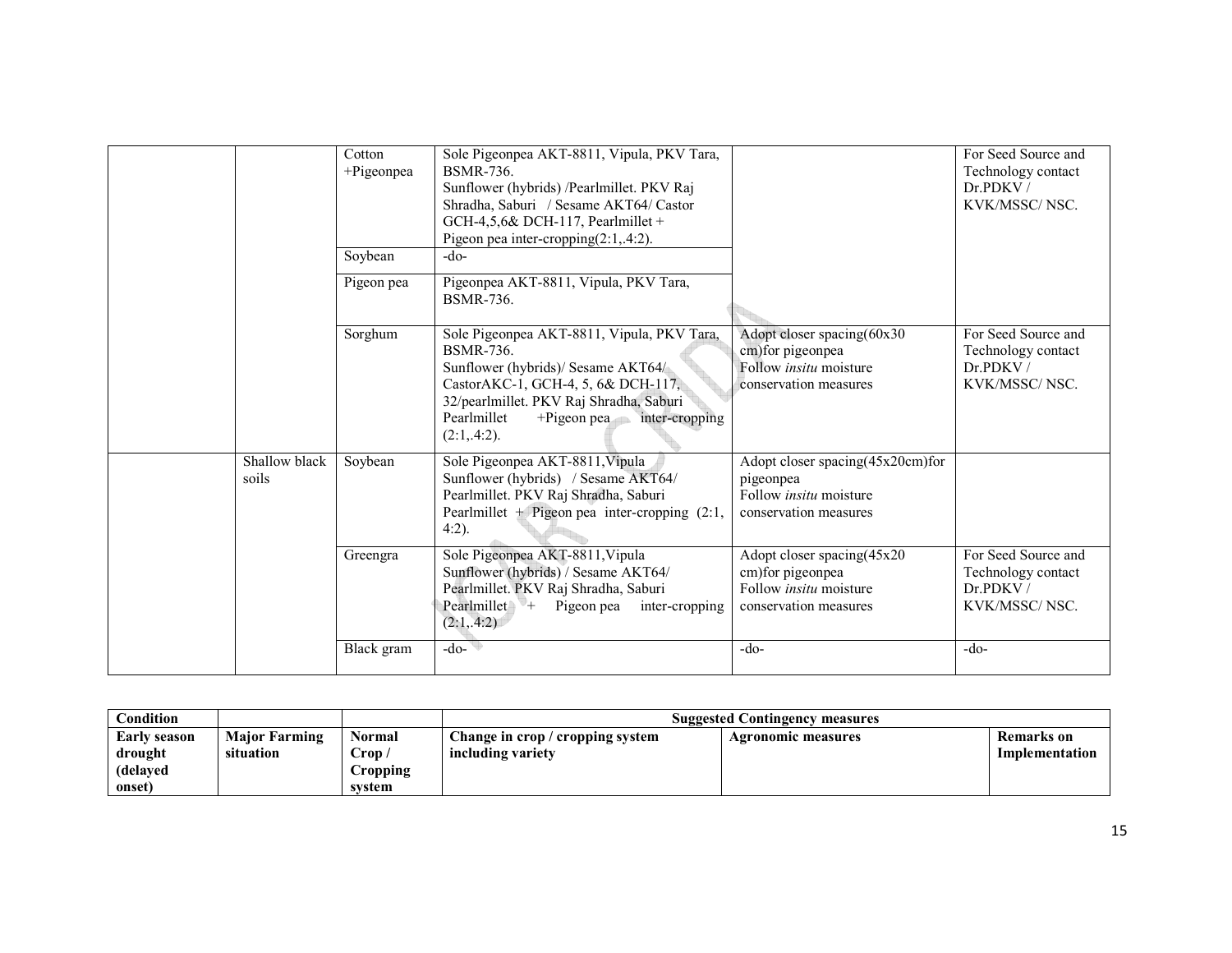| Delay by 8<br>weeks<br>$6 - 12$<br>August,<br>32 <sup>nd</sup> MW | Deep to Medium<br>deep black soils | <b>BtCotton</b>        | Sole Pigeonpea AKT-8811, Vipula,<br>Sunflower (hybrids) / sesame AKT64/<br>CastorAKC-1, GCH-4,5,6& DCH-117,<br>32/pearlmillet. PKV Raj Shradha, Saburi | Adopt closer spacing $(60x30 \text{ cm})$ for<br>pigeonpea<br>Follow <i>insitu</i> moisture conservation<br>measures |  |
|-------------------------------------------------------------------|------------------------------------|------------------------|--------------------------------------------------------------------------------------------------------------------------------------------------------|----------------------------------------------------------------------------------------------------------------------|--|
|                                                                   |                                    | Cotton<br>+Pigeonpea   | $-do-$                                                                                                                                                 | $-do-$                                                                                                               |  |
|                                                                   |                                    | Soybean                | $-do-$                                                                                                                                                 | $-do-$                                                                                                               |  |
|                                                                   |                                    | Pigeonpea              | Pigeonpea Varieties<br>PKV Tara, BSMR-736,                                                                                                             | $-do-$                                                                                                               |  |
|                                                                   |                                    | Sorghum<br>(Kh. Jowar) | Sole Pigeonpea AKT-8811, Vipula,<br>Sunflower (hybrids) / sesame AKT64/<br>CastorAKC-1, GCH-4,5,6& DCH-117,<br>32/pearlmillet. PKV Raj Shradha, Saburi | $-do-$                                                                                                               |  |
|                                                                   | Shallow black<br>soils             | Soybean                | Sunflower (hybrids) / Sesame AKT64/<br>pearlmillet. PKV Raj Shradha, Saburi,                                                                           | Follow <i>insitu</i> moisture conservation<br>measures                                                               |  |
|                                                                   |                                    | Green gram             | $-do-$                                                                                                                                                 | $-do-$                                                                                                               |  |
|                                                                   |                                    | Black gram             | $-do-$                                                                                                                                                 | $-do-$                                                                                                               |  |

| <b>Condition</b>    |             |                  | <b>Suggested Contingency measures</b>                   |                             |                   |  |  |  |  |
|---------------------|-------------|------------------|---------------------------------------------------------|-----------------------------|-------------------|--|--|--|--|
| Early season        | Major       | <b>Normal</b>    | Crop management                                         | Soil nutrient & moisture    | <b>Remarks</b> on |  |  |  |  |
| drought (Normal     | Farming     | Crop/croppin     |                                                         | conservation measues        | Implementation    |  |  |  |  |
| onset)              | situation   | g system         |                                                         |                             |                   |  |  |  |  |
|                     |             | <b>Bt Cotton</b> |                                                         |                             |                   |  |  |  |  |
| <b>Normal onset</b> | Deep to     | Cotton           | Give protective irrigation wherever possible. Raise     | Avoid applying fertilizer   | Sowing on BBF     |  |  |  |  |
| followed by 15-20   | Medium deep | $+$ Pigeonpea    | cotton seedlings in nursery & transplant at sufficient  | till sufficient moisture in |                   |  |  |  |  |
| days dry spell      | black soils |                  | soil moisture or Gap filling to be done by pot watering | soil.                       |                   |  |  |  |  |
| after sowing        |             |                  | 7-10 days after sowing when crop stand is less than     |                             |                   |  |  |  |  |
| leading to poor     |             |                  | 80%                                                     |                             |                   |  |  |  |  |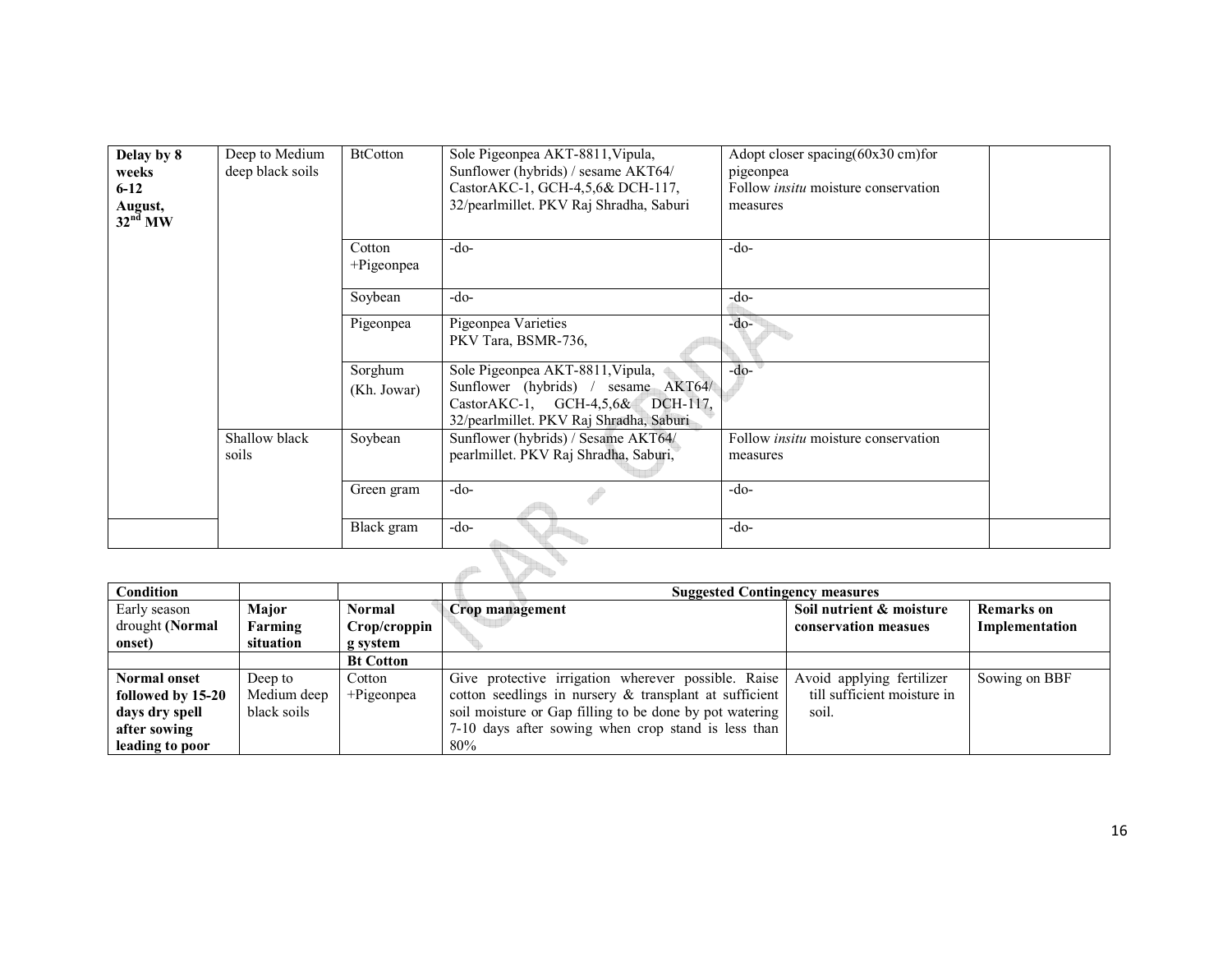| germination/crop<br>stand etc. |                        | Soybean                | Give protective irrigation wherever possible. Gap<br>filling with maize and sesame. If germination is less<br>than 50% resowing immediately after receipt of rains. | One hoeing                                                        | Rain water<br>harvesting<br>&recycling to be<br>strengthened |
|--------------------------------|------------------------|------------------------|---------------------------------------------------------------------------------------------------------------------------------------------------------------------|-------------------------------------------------------------------|--------------------------------------------------------------|
|                                |                        | Pigeonpea              | Gap filling either by sesame or maize.<br>Provide protective irrigation, wherever is possible                                                                       | $-do-$                                                            | $-do-$                                                       |
|                                |                        | Sorghum<br>(Kh. Jowar) | Follow thinning to maintain optimum plant population.                                                                                                               | One hoeing. Fertilizer<br>application at sufficient<br>moisture   | $-do-$                                                       |
|                                | Shallow black<br>soils | Greengram              | Protective irrigation if possible.                                                                                                                                  | One hoeing is to be done for<br>conservation of soil<br>moisture. |                                                              |
|                                |                        | Blackgram              | $-do-$                                                                                                                                                              | $-do-$                                                            |                                                              |
|                                |                        |                        |                                                                                                                                                                     |                                                                   |                                                              |

| <b>Condition</b>     |              |                  | <b>Suggested Contingency measures</b> |                                         |                                  |  |  |
|----------------------|--------------|------------------|---------------------------------------|-----------------------------------------|----------------------------------|--|--|
| Mid season drought   | <b>Major</b> | Normal           | Crop management                       | Soil nutrient & moisture                | <b>Remarks on Implementation</b> |  |  |
| (long dry spell,     | Farming      | Crop/croppi      |                                       | conservation measues                    |                                  |  |  |
| consecutive 2 weeks  | situation    | ng system        |                                       |                                         |                                  |  |  |
| rainless $(>2.5$ mm) |              |                  |                                       |                                         |                                  |  |  |
| period)              |              |                  |                                       |                                         |                                  |  |  |
|                      |              | <b>Bt Cotton</b> | Weeding                               | Avoid applying fertilizer till there is |                                  |  |  |
|                      |              |                  | Intercultivation to create soil mulch | sufficient moisture in the soil.        |                                  |  |  |
|                      |              |                  | to conserve moisture. Protective      | Opening of alternate furrows.           |                                  |  |  |
|                      |              |                  | irrigation if possible.               |                                         |                                  |  |  |

| At vegetative stage | Deep to<br>Medium<br>deep black<br>soils | Cotton<br>$+$ Pigeonpea | Weeding<br>Intercultivation to create soil mulch to<br>conserve moisture. Protective irrigation if<br>possible. | Avoid applying<br>fertilizer till there is availability prefer micro<br>sufficient moisture in the<br>soil. Opening of alternate | With limited water<br>irrigation n system<br>Intercultivation implements/ |
|---------------------|------------------------------------------|-------------------------|-----------------------------------------------------------------------------------------------------------------|----------------------------------------------------------------------------------------------------------------------------------|---------------------------------------------------------------------------|
|                     |                                          |                         |                                                                                                                 | furrows.                                                                                                                         | machineries to be popularized                                             |
|                     |                                          | Soybean                 | -do-                                                                                                            | alternate<br>Opening<br>οt<br>furrows.                                                                                           | through Govt. schemes.                                                    |
|                     |                                          | Pigeonpea               | -do-                                                                                                            | $-dO$                                                                                                                            |                                                                           |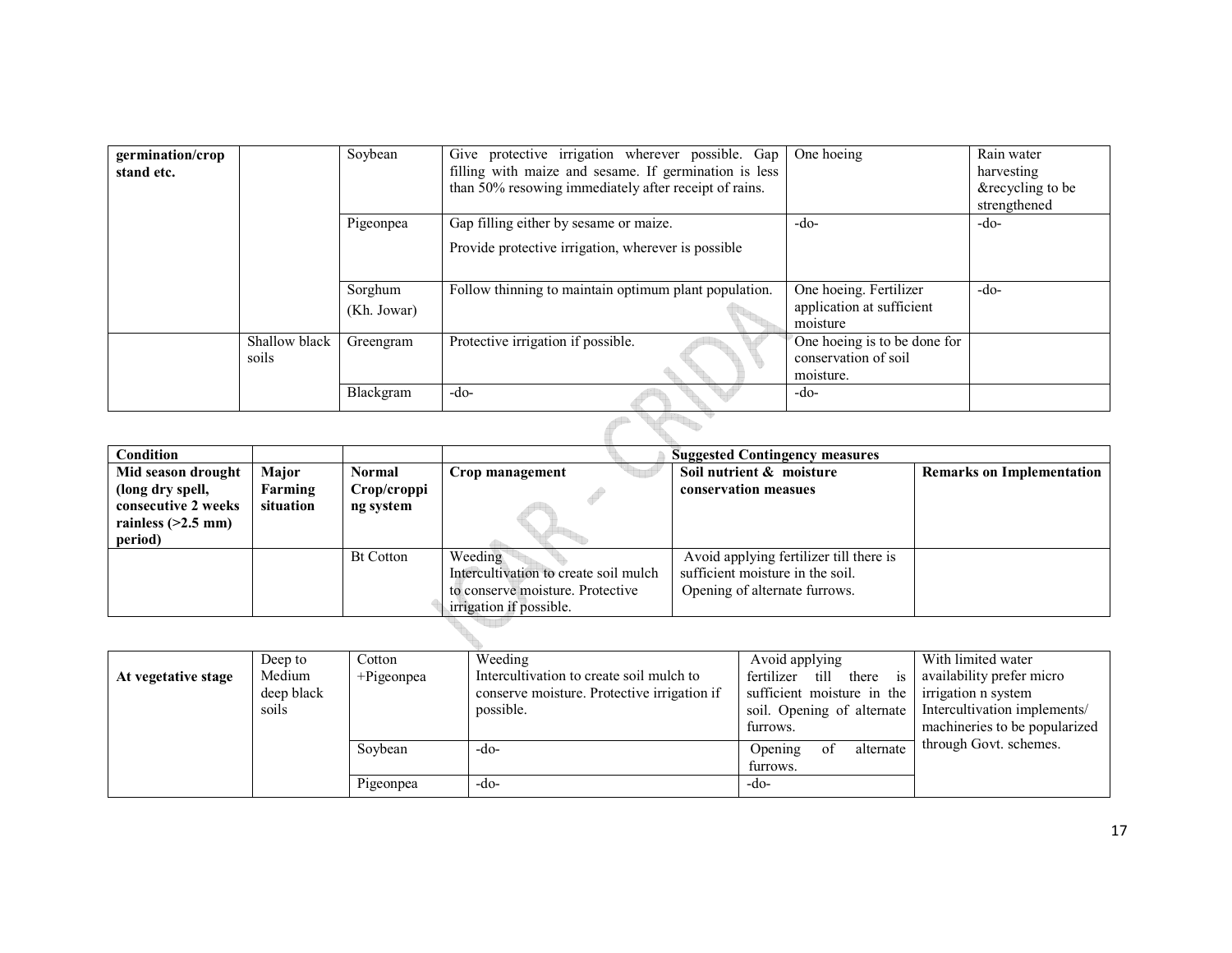|                        | Sorghum<br>(Kh. Jowar) | $-do-$                                                                                               | Avoid applying fertilizer<br>till there is sufficient<br>moisture in the soil.<br>Opening<br>of<br>alternate<br>furrows. |  |  |  |  |  |
|------------------------|------------------------|------------------------------------------------------------------------------------------------------|--------------------------------------------------------------------------------------------------------------------------|--|--|--|--|--|
| Shallow<br>black soils | Soybean                | $-do-$                                                                                               | of<br>alternate<br>Opening<br>furrows.<br>Spraying of 2 % urea or<br>DAP.                                                |  |  |  |  |  |
|                        | Green gram             | Intercultivation to create soil mulch to<br>conserve moisture. Protective irrigation if<br>possible. | Spraying of 2 % urea or<br>DAP.                                                                                          |  |  |  |  |  |
|                        | Blackgram              | $-do-$                                                                                               | Spraying of 2 % urea or<br>DAP.                                                                                          |  |  |  |  |  |
|                        |                        |                                                                                                      |                                                                                                                          |  |  |  |  |  |

| Condition         |                                    |                             | q,                             | <b>Suggested Contingency measures</b> |                                  |
|-------------------|------------------------------------|-----------------------------|--------------------------------|---------------------------------------|----------------------------------|
| Mid season        | <b>Major Farming</b>               | <b>Normal Crop/cropping</b> | Crop management                | Soil nutrient &                       | <b>Remarks on Implementation</b> |
| drought (long dry | situation                          | system                      |                                | moisture conservation                 |                                  |
| spell)            |                                    |                             |                                | measues                               |                                  |
|                   |                                    | <b>Bt Cotton</b>            | irrigation<br>if<br>Protective | Spraying of 2 % urea or               |                                  |
| At flowering/     |                                    |                             | possible.                      | DAP.                                  |                                  |
| fruiting stage    |                                    |                             |                                |                                       |                                  |
|                   | Deep to Medium<br>deep black soils | Cotton + Pigeonpea          | -do-                           | $-do-$                                |                                  |
|                   |                                    | Soybean                     | $-do-$                         | $-do-$                                |                                  |
|                   |                                    | Pigeonpea                   | $-do-$                         | $-do-$                                |                                  |
|                   |                                    | Sorghum                     | $-do-$                         | $-do-$                                |                                  |
|                   |                                    | (Kh. Jowar)                 |                                |                                       |                                  |
|                   | Shallow black soils                | Soybean                     | $-do-$                         | $-do-$                                |                                  |
|                   |                                    | Green gram                  | $-do-$                         | $-do-$                                |                                  |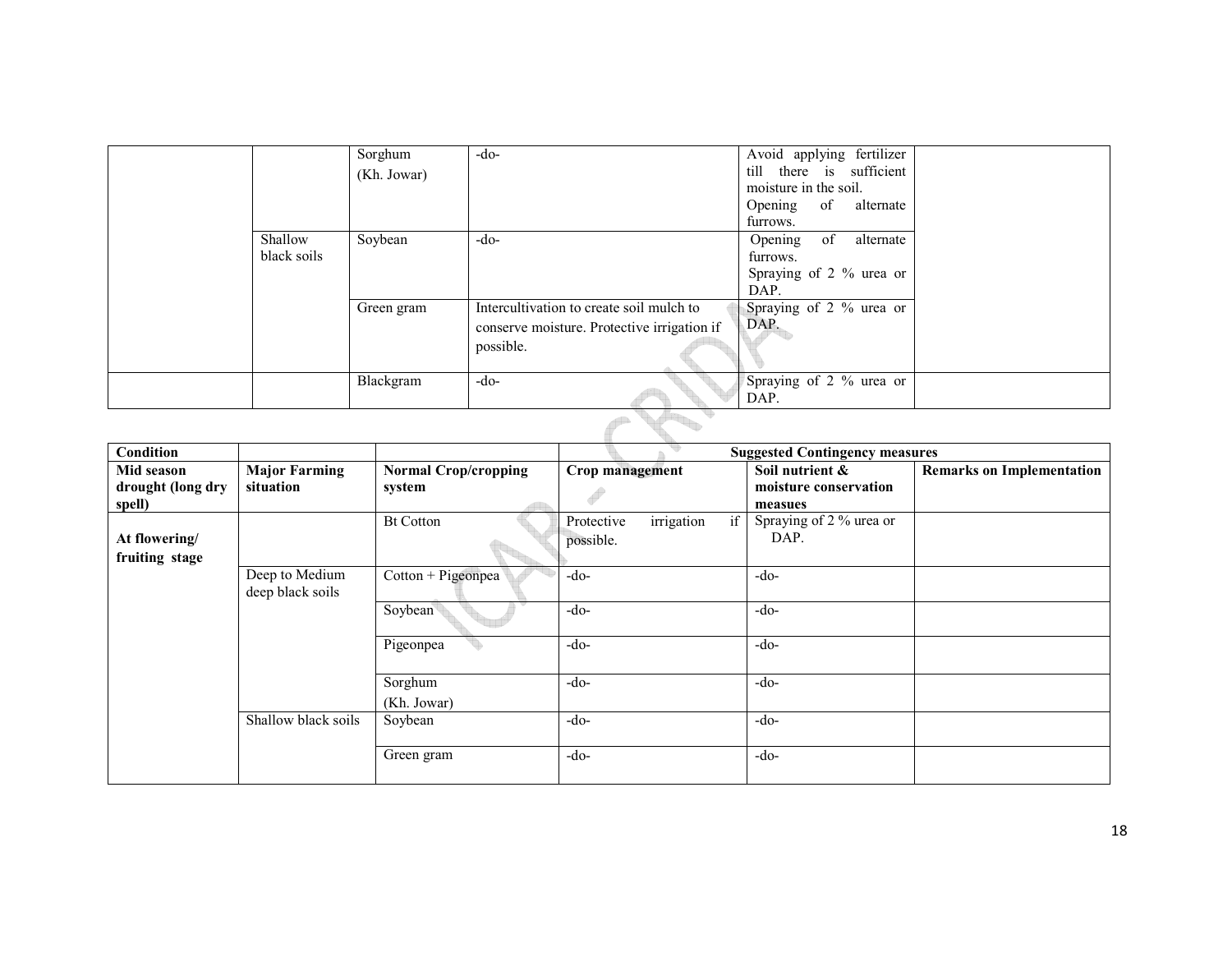|  | <b>Blackers</b><br>котат<br>. . | -do- | -do- |  |
|--|---------------------------------|------|------|--|
|  |                                 |      |      |  |

| Condition                                                   |                                    |                                       |                                                                                                                                                                                                     | <b>Suggested Contingency measures</b>                              |                                     |
|-------------------------------------------------------------|------------------------------------|---------------------------------------|-----------------------------------------------------------------------------------------------------------------------------------------------------------------------------------------------------|--------------------------------------------------------------------|-------------------------------------|
| <b>Terminal drought</b><br>(Early withdrawal<br>of monsoon) | <b>Major Farming</b><br>situation  | <b>Normal Crop/cropping</b><br>system | Crop management                                                                                                                                                                                     | Rabi Crop planning                                                 | <b>Remarks</b> on<br>Implementation |
|                                                             | Deep to Medium<br>deep black soils | <b>Bt Cotton</b>                      | $\overline{G}$ iving<br>life<br>saving<br>supplemental irrigation, if<br>available<br>taking up<br><sub>or</sub><br>physiological<br>at<br>harvest<br>maturity<br>with<br>some<br>realizable yield. |                                                                    |                                     |
|                                                             |                                    | Cotton + Pigeonpea<br>Intercropping   | $-do-$                                                                                                                                                                                              | ٠                                                                  |                                     |
|                                                             |                                    | Soybean                               | $-do-$                                                                                                                                                                                              | Plan for <i>rabi</i> season                                        |                                     |
|                                                             |                                    | Pigeonpea                             | $-do$ -                                                                                                                                                                                             |                                                                    |                                     |
|                                                             |                                    | Sorghum<br>(Kh. Jowar)                | $-do-$                                                                                                                                                                                              | Plan for <i>rabi</i> season                                        |                                     |
|                                                             | Shallow black soil                 | Soybean                               | -do-                                                                                                                                                                                                |                                                                    |                                     |
|                                                             |                                    | Greengram                             | $-do-$                                                                                                                                                                                              | Prepare for <i>rabi</i> sowing<br>Provided irrigation is available |                                     |

#### 2.1.2 Irrigated situation:

| Condition           |             |                             | <b>Suggested Contingency measures</b> |                                 |                                  |  |
|---------------------|-------------|-----------------------------|---------------------------------------|---------------------------------|----------------------------------|--|
|                     | Major       | <b>Normal Crop/cropping</b> | Change in crop/cropping               | <b>Agronomic measures</b>       | <b>Remarks on Implementation</b> |  |
|                     | Farming     | system                      | system                                |                                 |                                  |  |
|                     | situation   |                             |                                       |                                 |                                  |  |
| Delayed release of  | Deep to     | Wheat & Chickpea            | Wheat to be replaced by               | Follow alternate row            | Tapping of other sources of      |  |
| water in canals due | Medium deep |                             | Chickpea/Safflower/Mustard            | irrigation/irrigate at critical | <i>irrigation.</i>               |  |
| to low rainfall     | black soils |                             |                                       | stages/Stream cutoff            | Sprinkler Irrigation             |  |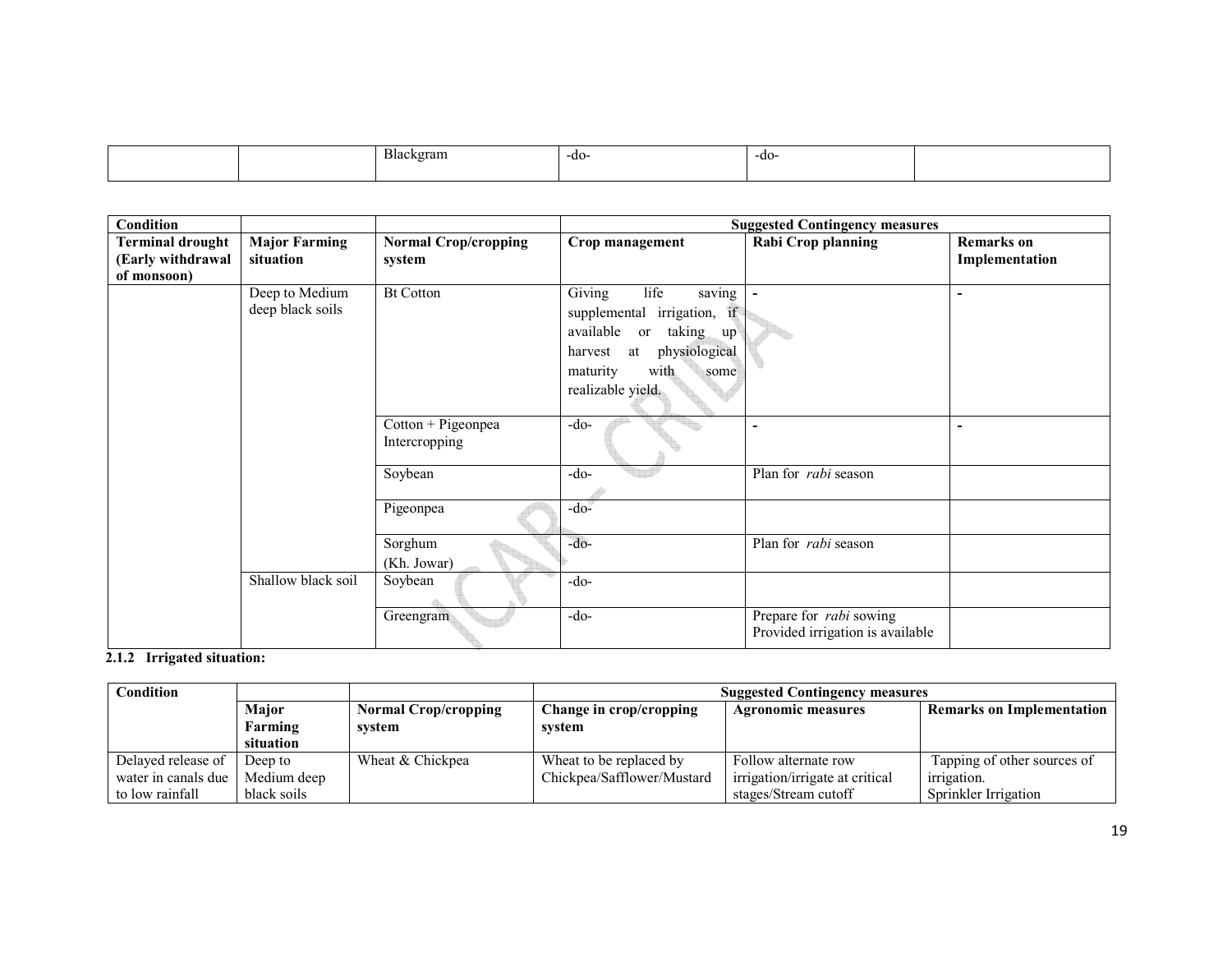| <b>Condition</b> |                        |                             | <b>Suggested Contingency measures</b> |                           |                                  |  |
|------------------|------------------------|-----------------------------|---------------------------------------|---------------------------|----------------------------------|--|
|                  | Major                  | <b>Normal Crop/cropping</b> | Change in crop/cropping               | <b>Agronomic measures</b> | <b>Remarks on Implementation</b> |  |
|                  | Farming                | system                      | system                                |                           |                                  |  |
|                  | situation              |                             |                                       |                           |                                  |  |
|                  | Shallow black<br>soils | Chickpea                    | Safflower/Mustard                     | -do-                      | -do-                             |  |
|                  |                        |                             |                                       |                           |                                  |  |

| Condition           |                      |                             | <b>Suggested Contingency measures</b> |                                 |                             |
|---------------------|----------------------|-----------------------------|---------------------------------------|---------------------------------|-----------------------------|
|                     | <b>Major Farming</b> | <b>Normal Crop/cropping</b> | Change in crop/cropping               | <b>Agronomic measures</b>       | <b>Remarks</b> on           |
|                     | situation            | system                      | system                                |                                 | Implementation              |
| Limited release of  | Deep to Medium       | Wheat & Chickpea            | Wheat to be replaced by               | Follow alternate row            | Tapping of other sources of |
| water in canals     | deep black soils     |                             | Chickpea/Safflower/Mustard/           | irrigation/irrigate at critical | <i>irrigation.</i>          |
| due to low rainfall |                      |                             | Linseed/Sesamum                       | stages/Stream cutoff            | Sprinkler Irrigation        |
|                     |                      |                             |                                       |                                 |                             |
|                     | Shallow black        | Chickpea                    | Safflower                             | -do-                            | -do-                        |
|                     | soils                |                             | /Mustard                              |                                 |                             |
|                     |                      |                             |                                       |                                 |                             |

| Condition                                                                              |                                   |                                       | <b>Suggested Contingency measures</b>    |                           |                                  |
|----------------------------------------------------------------------------------------|-----------------------------------|---------------------------------------|------------------------------------------|---------------------------|----------------------------------|
|                                                                                        | <b>Major Farming</b><br>situation | <b>Normal Crop/cropping</b><br>svstem | <b>Change in crop/cropping</b><br>system | <b>Agronomic measures</b> | <b>Remarks on Implementation</b> |
| Non release of<br>water in canals<br>under delayed<br>onset of monsoon<br>in catchment | NA                                | NA.                                   | NA                                       | NA                        | NA                               |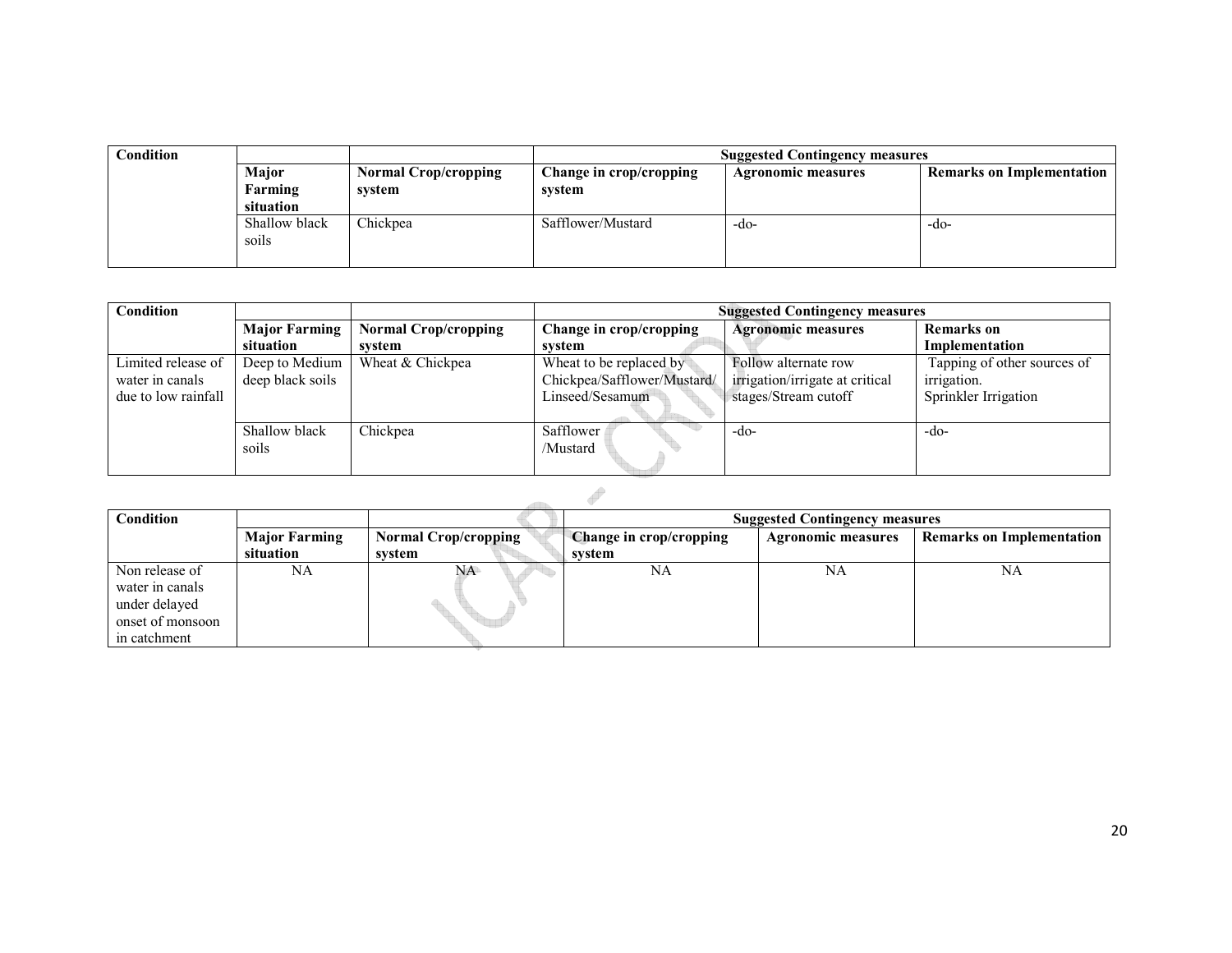| Condition                                                                        |                      |                             | <b>Suggested Contingency measures</b> |                           |                                  |  |
|----------------------------------------------------------------------------------|----------------------|-----------------------------|---------------------------------------|---------------------------|----------------------------------|--|
|                                                                                  | <b>Major Farming</b> | <b>Normal Crop/cropping</b> | Change in crop/cropping               | <b>Agronomic measures</b> | <b>Remarks on Implementation</b> |  |
|                                                                                  | situation            | system                      | system                                |                           |                                  |  |
| Lack of inflows into<br>tanks due to<br>insufficient/delayed<br>onset of monsoon | NA                   | NA                          | NA                                    | NA                        | NA                               |  |

| Condition                                                   |                                         |                             | <b>Suggested Contingency measures</b> |                           |                                  |
|-------------------------------------------------------------|-----------------------------------------|-----------------------------|---------------------------------------|---------------------------|----------------------------------|
|                                                             | <b>Major Farming</b>                    | <b>Normal Crop/cropping</b> | Change in crop/cropping               | <b>Agronomic measures</b> | <b>Remarks on Implementation</b> |
|                                                             | situation                               | svstem                      | svstem                                |                           |                                  |
| Insufficient<br>groundwater recharge<br>due to low rainfall | Open well<br>irrigated-Rabi<br>cropping | Wheat, Chickpea, Safflower  | Chickpea, Safflower                   | Sprinkler Irrigation      |                                  |
|                                                             |                                         |                             |                                       |                           |                                  |

 $\overline{a}$ 

#### 2.2 Unusual rains (untimely, unseasonal etc) (for both rainfed and irrigated situations)

| Condition                                                            |                                                                                                                                                            | <b>Suggested contingency measure</b>                                                            |                                                            |              |
|----------------------------------------------------------------------|------------------------------------------------------------------------------------------------------------------------------------------------------------|-------------------------------------------------------------------------------------------------|------------------------------------------------------------|--------------|
| Continuous high rainfall in a short<br>span leading to water logging | <b>Vegetative stage</b>                                                                                                                                    | <b>Flowering stage</b>                                                                          | Crop maturity<br>stage                                     | Post harvest |
| Cotton                                                               | Opening of field channels to<br>remove<br>surface ponding,<br>Foliar spray of 2% Urea<br>Interculture at optimum soil moisture<br>to improve soil aeration | Opening of field channels to remove<br>surface ponding,<br>Nutrient spray to arrest flower drop | Opening of field<br>channels to remove<br>surface ponding, |              |
| Soybean                                                              | $-do-$                                                                                                                                                     | $-do-$                                                                                          | $-do-$                                                     |              |
| Green gram                                                           | $-do-$                                                                                                                                                     | $-do-$                                                                                          | $-do-$                                                     |              |
| Black gram                                                           | $-do-$                                                                                                                                                     | $-do-$                                                                                          | $-do-$                                                     |              |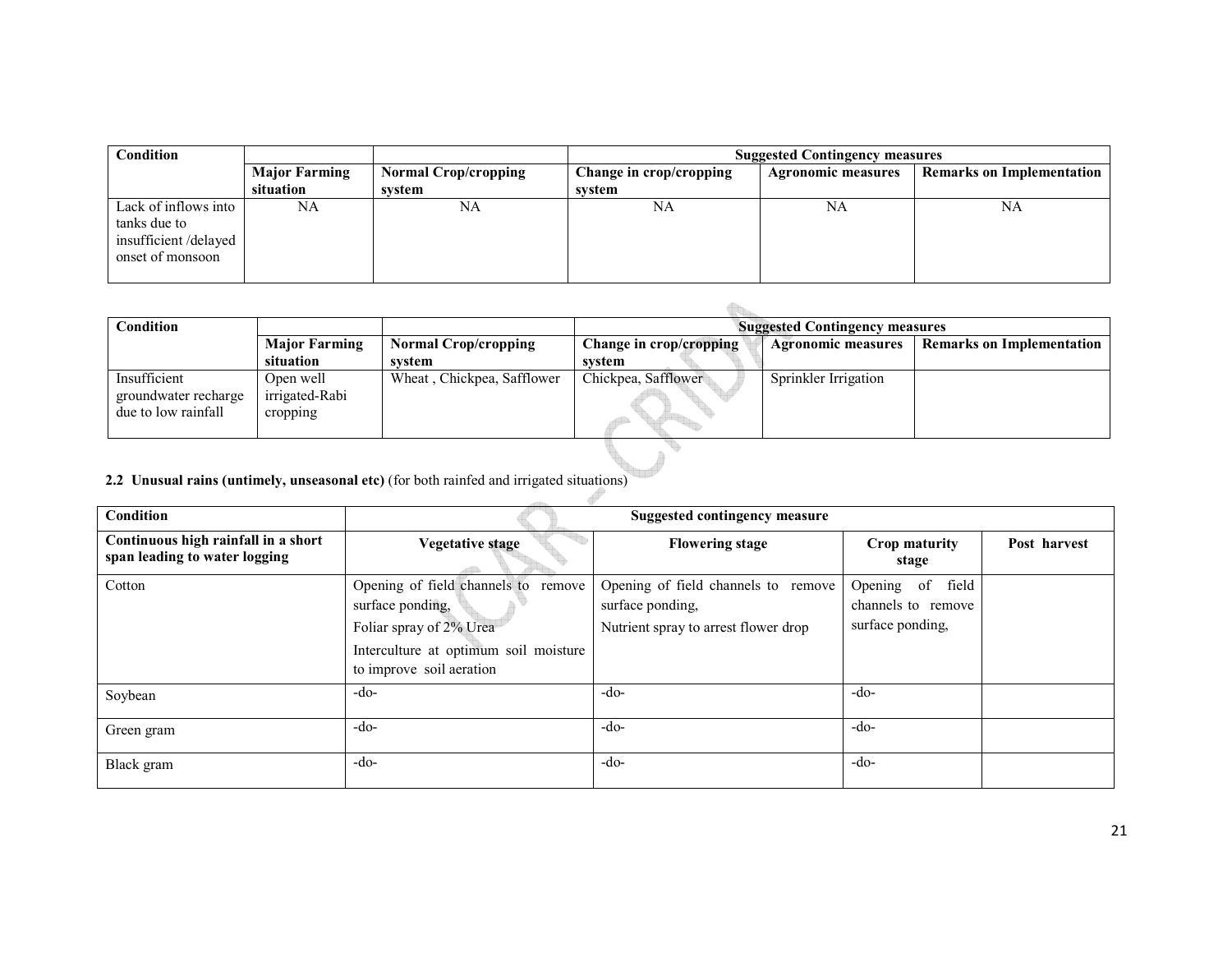| Pigeon pea                                              | $-do-$                                                                                                                                                | $-do-$                                                                                                                                                                                                                                                                       | $-do-$                                                                       | Shifting to safer<br>place for drying                |
|---------------------------------------------------------|-------------------------------------------------------------------------------------------------------------------------------------------------------|------------------------------------------------------------------------------------------------------------------------------------------------------------------------------------------------------------------------------------------------------------------------------|------------------------------------------------------------------------------|------------------------------------------------------|
| <b>Horticulture</b>                                     |                                                                                                                                                       |                                                                                                                                                                                                                                                                              |                                                                              |                                                      |
| Acid Lime and orange                                    | Opening of field channels to remove<br>surface ponding,                                                                                               | Mrig bahar not affected<br>For Ambia bahar Opening of field<br>channels to remove surface ponding,<br>Nutrient spray of NAA 10 ppm+ 1%<br>urea to prevent flowers drop                                                                                                       | Timely harvest to<br>avoid losses                                            | Fungal removal<br>followed by<br>Washing &<br>waxing |
| Heavy rainfall with high speed winds<br>in a short span |                                                                                                                                                       |                                                                                                                                                                                                                                                                              |                                                                              |                                                      |
| Cotton                                                  | Opening of field channels to remove<br>surface ponding.<br>Improved drainage and drenching with<br>copper oxy chloride to avoid wilting<br>incidence. | Opening of field channels to remove<br>surface ponding,<br>Improved drainage and drenching with<br>copper oxy chloride by opening of the<br>nozzle of spray pump to avoid wilting<br>incidence. Occurrence of grey mildew-<br>control by sulphur spray $\omega$ 25 g/10 lit. | Occurrence of grey<br>mildew-control by<br>sulphur spray @ 25<br>$g/10$ lit. | Shifting to safer<br>place for drying                |
| Soybean                                                 | Opening of field channels to remove<br>surface ponding                                                                                                | Opening of field channels to remove<br>surface ponding                                                                                                                                                                                                                       |                                                                              | $-do-$                                               |
| Green gram                                              |                                                                                                                                                       |                                                                                                                                                                                                                                                                              |                                                                              |                                                      |
| Black gram                                              |                                                                                                                                                       |                                                                                                                                                                                                                                                                              |                                                                              |                                                      |
| Pigeon pea                                              |                                                                                                                                                       |                                                                                                                                                                                                                                                                              |                                                                              |                                                      |
| Horticulture                                            |                                                                                                                                                       |                                                                                                                                                                                                                                                                              |                                                                              |                                                      |
| Nagpur Mandarin<br>Acid lime and sweet orange           | Support by bamboo if $\leq$ 3 years plants.                                                                                                           | Support by bamboo if $\leq$ 3 years plants.<br>Opening of field channels to remove<br>surface ponding,                                                                                                                                                                       | Opening of field<br>channels to remove<br>surface ponding,                   | Fungal removal<br>followed by<br>Washing &<br>waxing |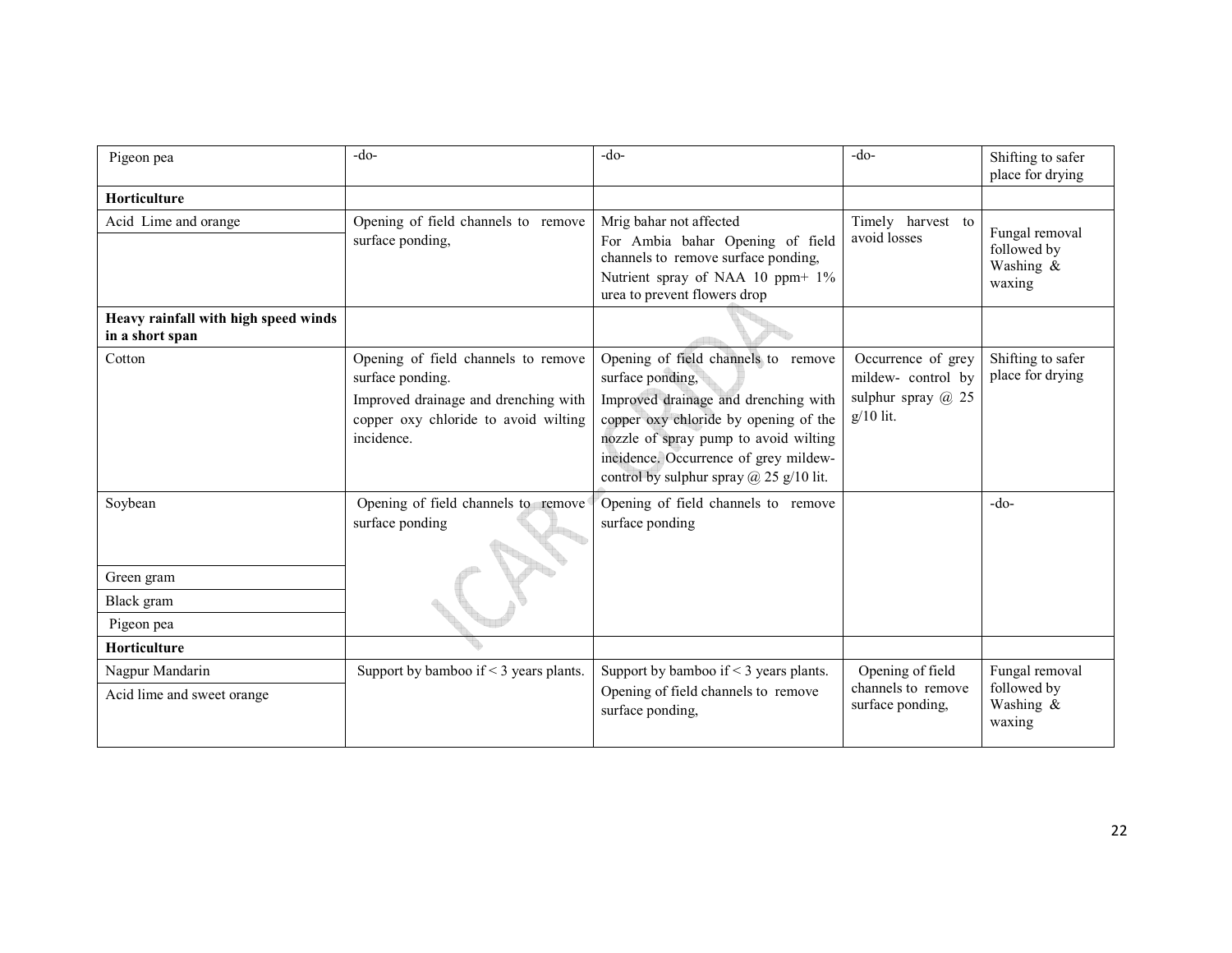| Outbreak of pests and diseases due<br>to unseasonable rains | <b>Vegetative stage</b>                                                                                                                    | <b>Flowering stage</b>                                                                                                              | Crop maturity<br>stage  | Post harvest |
|-------------------------------------------------------------|--------------------------------------------------------------------------------------------------------------------------------------------|-------------------------------------------------------------------------------------------------------------------------------------|-------------------------|--------------|
| Cotton                                                      | To control Jassids and Thrips spray<br>with Acetamiprid 20 SP $\omega$ 1.5 g/ 10<br>lit.                                                   | Jassids and Thrips will increase spray<br>with Acetamiprid 20 SP $@$ 1.5 g/ 10 lit.                                                 |                         |              |
| Soybean                                                     | To control semi-looper spray NSKE<br>5% or quinalphos 25 EC 20 ml/10 lit.                                                                  | To control semi-looper spray NSKE<br>5% or quinalphos 25 EC 20 ml/10 lit.                                                           |                         |              |
| Green gram                                                  | To control Powdery mildew<br>penconozol 5 ml or dinocap 10 ml or<br>triadomorph 5 ml or sulphur spray $\omega$<br>30 $g/10$ lit. of water. | To control Powdery mildew<br>penconozol 5 ml or dinocap 10 ml or<br>triadomorph 5 ml or sulphur spray @<br>30 $g/10$ lit. of water. |                         |              |
| Black gram                                                  | -do-                                                                                                                                       | $-do-$                                                                                                                              |                         |              |
| Pigeon pea                                                  | Improved drainage and drenching with<br>copper oxy chloride $@25g/10$ lit of<br>water to avoid incidence of wilt and<br>root rot           | Improved drainage and drenching with<br>copper oxy chloride $(225g/10)$ lit of<br>water to avoid incidence of wilt and<br>root rot  |                         |              |
| <b>Horticulture</b>                                         |                                                                                                                                            |                                                                                                                                     |                         |              |
| Mandarine Orange                                            | To control Citrus <i>psylla</i> Malathion<br>50EC 10ml Or Quinolphos 25EC 10ml<br>Or Cypermethrin 25 EC 4 ml/10 lit                        | To control Citrus <i>psylla</i> Malathion<br>50EC 10ml Or Quinolphos 25EC 10ml<br>Or Cypermethrin 25 EC 4 ml/10 lit                 | Immediate<br>harvesting | Selling      |
| <b>Sweet Orange</b>                                         | $-do-$                                                                                                                                     | $-do-$                                                                                                                              | $-do-$                  | $-do-$       |

Note:- Field bunds on slopy area to be strengthened

#### 2.3 Floods: Not Applicable

| 2.3<br><b>Floods: Not Applicable</b>           |                          |                                      |                           |            |  |  |
|------------------------------------------------|--------------------------|--------------------------------------|---------------------------|------------|--|--|
| <b>Condition</b>                               |                          | <b>Suggested contingency measure</b> |                           |            |  |  |
| Transient water logging/ partial<br>inundation | Seedling / nursery stage | <b>Vegetative stage</b>              | <b>Reproductive stage</b> | At harvest |  |  |
| <b>Horticulture</b>                            |                          |                                      |                           |            |  |  |
| Continuous submergence<br>for more than 2 days |                          |                                      |                           |            |  |  |
| <b>Horticulture</b>                            |                          |                                      |                           |            |  |  |
| Sea water intrusion                            |                          |                                      |                           |            |  |  |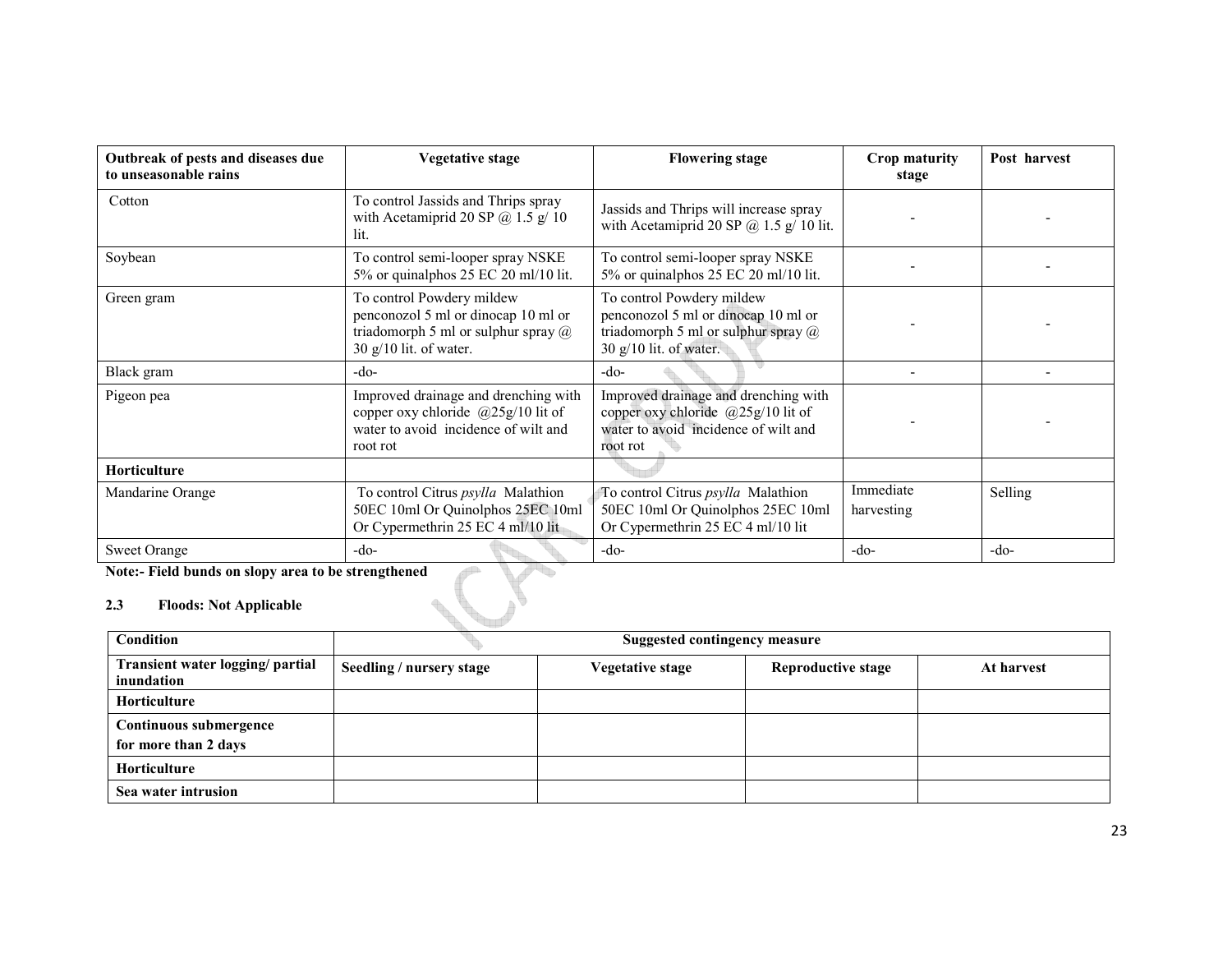| 2.4 Extreme events: Heat wave / Cold wave/Frost/ Hailstorm / Cyclone: |  |  |
|-----------------------------------------------------------------------|--|--|
|                                                                       |  |  |

| <b>Extreme event</b> |                                                                                                                                              | Suggested contingency measure                                                                                                                                                |                                                                                                                                |                                                                                                                                                                                                        |
|----------------------|----------------------------------------------------------------------------------------------------------------------------------------------|------------------------------------------------------------------------------------------------------------------------------------------------------------------------------|--------------------------------------------------------------------------------------------------------------------------------|--------------------------------------------------------------------------------------------------------------------------------------------------------------------------------------------------------|
| type                 | Seedling / nursery stage                                                                                                                     | <b>Vegetative stage</b>                                                                                                                                                      | <b>Reproductive stage</b>                                                                                                      | At harvest                                                                                                                                                                                             |
| <b>Heat Wave</b>     |                                                                                                                                              |                                                                                                                                                                              |                                                                                                                                |                                                                                                                                                                                                        |
| Horticulture         | Increase the frequency of irrigation, Use<br>of temporary shed net, Spraying of<br>antitranspirant, Mulching.<br>Pruning of<br>damaged parts | the<br>of<br>frequency<br>Increase<br>of<br>Spraying<br>irrigation,<br>Mulching.<br>antitranspirant,<br>of<br>Pruning<br>damaged<br>parts.<br>Application of Boudreaux paste | frequency of<br>the<br>Increase<br>Spraying<br>irrigation,<br>-of<br>antitranspirant,<br>Mulching.<br>Pruning of damaged parts | Immediate harvesting of fruits,<br>the frequency<br>of<br>Increase<br>irrigation,<br>Spraying<br>of<br>Mulching.<br>antitranspirant,<br>Pruning of damaged<br>parts,<br>Application of Bourdaeux paste |
| Cold wave            |                                                                                                                                              |                                                                                                                                                                              |                                                                                                                                |                                                                                                                                                                                                        |
| <b>Horticulture</b>  | flood<br>Covering<br>with<br>poly<br>tunnel,<br>irrigation at evening                                                                        | Flood<br>irrigation at<br>Smogging,<br>Mulching,<br>Basin<br>evening.<br>Supplementary dose of fertilizer                                                                    | Smogging, Flood irrigation<br>at evening, Basin Mulching,<br>Foliar application of potash<br>fertilizers                       | Immediate<br>harvesting.<br>Flood<br>irrigation,<br>smogging,<br>Basin<br>Mulching,<br>Foliar<br>application of potash fertilizers                                                                     |
| Frost                |                                                                                                                                              |                                                                                                                                                                              |                                                                                                                                |                                                                                                                                                                                                        |
| <b>Horticulture</b>  | NA                                                                                                                                           | NA                                                                                                                                                                           | NA.                                                                                                                            | NA.                                                                                                                                                                                                    |
| <b>Hailstorm</b>     |                                                                                                                                              |                                                                                                                                                                              |                                                                                                                                |                                                                                                                                                                                                        |
| <b>Horticulture</b>  | Remove damaged parts, fungicidal spray                                                                                                       | Remove damaged parts,<br>fungicidal spray                                                                                                                                    | Remove damaged parts,<br>fungicidal spray, Spraying of<br>NAA 20 ppm + $1\%$ urea.                                             | Harvesting and grading                                                                                                                                                                                 |
| Cyclone              | <b>NA</b>                                                                                                                                    | NA                                                                                                                                                                           | NA                                                                                                                             | NA                                                                                                                                                                                                     |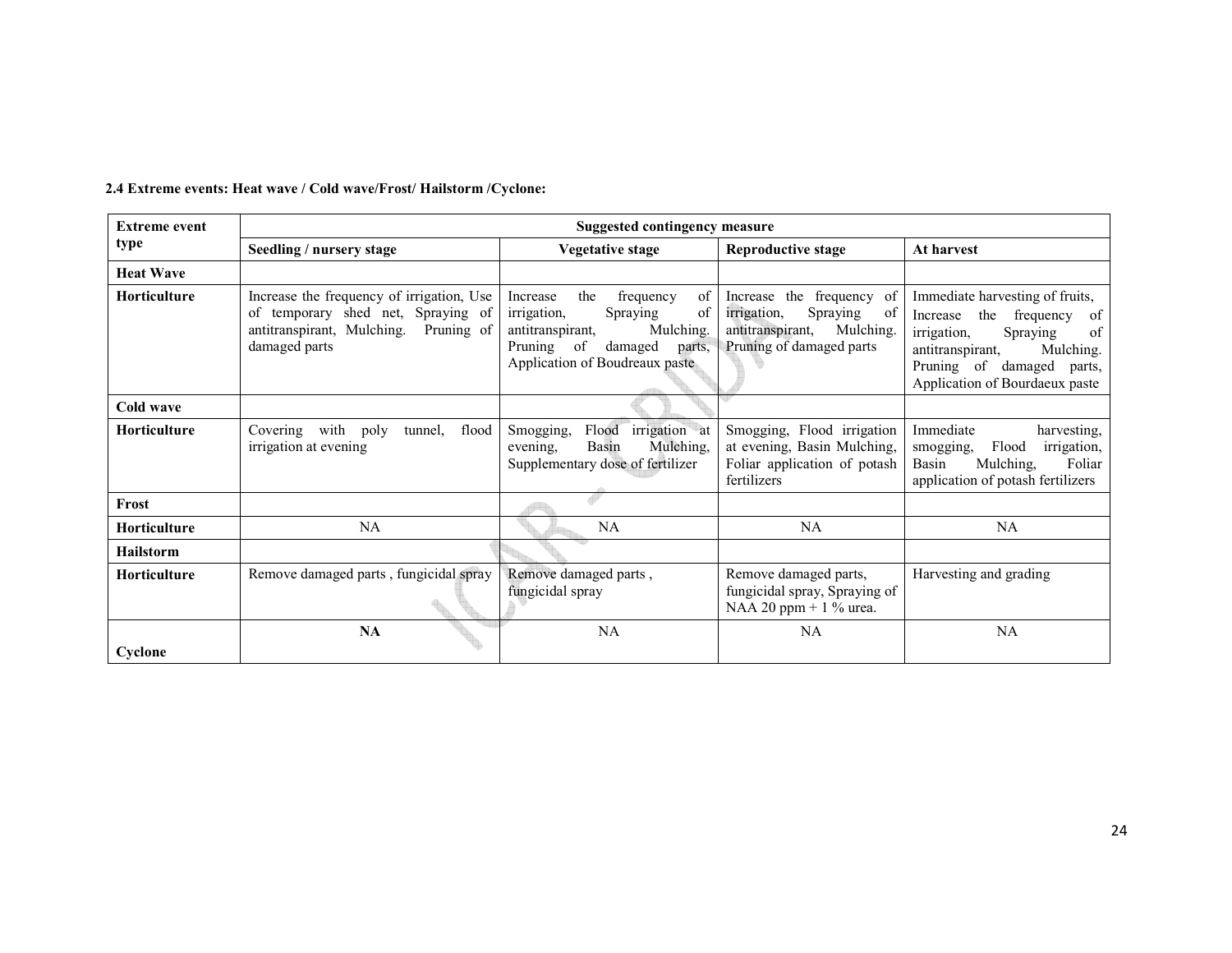# 2.5 Contingent strategies for Livestock, Poultry & Fisheries 2.5.1 Livestock

|                                    | <b>Suggested contingency measures</b>                                                                                                                                                                                                                                                                                                                                                                                                                                                                                                                                                                                                                                                                                                                                                                                                                                                                                                                                                                                                                                                             |                                                                                                                                                                                                                                                                                                                                                                                                                                                                                                                                                                                                                                                                                                                                                                                                                                                                                                                                                                                                                                             |                                                                                                                                                                                                                                                                                                                                                                                                                                                                                                                 |
|------------------------------------|---------------------------------------------------------------------------------------------------------------------------------------------------------------------------------------------------------------------------------------------------------------------------------------------------------------------------------------------------------------------------------------------------------------------------------------------------------------------------------------------------------------------------------------------------------------------------------------------------------------------------------------------------------------------------------------------------------------------------------------------------------------------------------------------------------------------------------------------------------------------------------------------------------------------------------------------------------------------------------------------------------------------------------------------------------------------------------------------------|---------------------------------------------------------------------------------------------------------------------------------------------------------------------------------------------------------------------------------------------------------------------------------------------------------------------------------------------------------------------------------------------------------------------------------------------------------------------------------------------------------------------------------------------------------------------------------------------------------------------------------------------------------------------------------------------------------------------------------------------------------------------------------------------------------------------------------------------------------------------------------------------------------------------------------------------------------------------------------------------------------------------------------------------|-----------------------------------------------------------------------------------------------------------------------------------------------------------------------------------------------------------------------------------------------------------------------------------------------------------------------------------------------------------------------------------------------------------------------------------------------------------------------------------------------------------------|
|                                    | Before the event <sup>s</sup>                                                                                                                                                                                                                                                                                                                                                                                                                                                                                                                                                                                                                                                                                                                                                                                                                                                                                                                                                                                                                                                                     | During the event                                                                                                                                                                                                                                                                                                                                                                                                                                                                                                                                                                                                                                                                                                                                                                                                                                                                                                                                                                                                                            | After the event                                                                                                                                                                                                                                                                                                                                                                                                                                                                                                 |
| <b>Drought</b>                     |                                                                                                                                                                                                                                                                                                                                                                                                                                                                                                                                                                                                                                                                                                                                                                                                                                                                                                                                                                                                                                                                                                   |                                                                                                                                                                                                                                                                                                                                                                                                                                                                                                                                                                                                                                                                                                                                                                                                                                                                                                                                                                                                                                             |                                                                                                                                                                                                                                                                                                                                                                                                                                                                                                                 |
| Feed and<br>fodder<br>availability | As the district is occasionally prone to drought the following<br>measures to be taken to mitigate the fodder deficiency problem<br>Sowing of cereals (Sorghum/Bajra) and leguminous crops<br>(Lucerne, Berseem, Horse gram, Cowpea) during North-East<br>monsoon under dry land system for fodder production.<br>Collection of soya meal waste for use as feed supplement<br>during drought<br>Preserving the green maize fodder as silage<br>Establishment of fodder bank at village level with available dry<br>fodder (wheat straw, Sorghum/Bajra stover etc.)<br>Development of silvopastoral models with Leucaena, Glyricidia,<br>Prosopis as fodder trees and Marvel, Madras Anjan, Stylo,<br>Desmanthus, etc., as under storey grass<br>Encourage fodder production with Sorghum - stylo-Sorghum<br>on rotation basis and also to cultivate short-term fodder crops<br>like sunhemp<br>Promote Azola cultivation at backyard<br>Formation of village Disaster Management Committee<br>Capacity building and preparedness of the stakeholders and<br>official staff for the drought/floods | Harvest and use biomass of dried up crops<br>(wheat/Sorghum/Bajra,/maize/horsegram/green<br>gram/soya) material as fodder<br>Use of unconventional and locally available cheap feed<br>ingredients especially soya meal waste for feeding of<br>livestock during drought<br>Harvest all the top fodder available (Subabul,<br>Glyricidia, Pipol, Prosopis etc) and feed the LS during<br>drought<br>Concentrate ingredients such as Grains, brans,<br>chunnies & oilseed cakes, low grade grains etc. unfit<br>for human consumption should be procured from Govt.<br>Godowns for feeding as supplement for high<br>productive animals during drought<br>Promotion of Horse gram as contingent crop and<br>harvesting it at vegetative stage as fodder<br>All the hay should be enriched with 2% Urea molasses<br>solution or 1% common salt solution and fed to LS.<br>Continuous supplementation of minerals to prevent<br>infertility.<br>Encourage mixing available kitchen waste with dry<br>fodder while feeding to the milch animals | Encourage progressive farmers<br>to grow multi cut fodder crops<br>sorghum/bajra/maize(UP<br>of<br>chari, MP chari, HC-136, HD-<br>2, GAINT BAJRA, L-74, K-<br>677.<br>Ananad/African<br>Tall,<br>Kisan composite, Moti, Manjari,<br>B1-7 on their own lands with<br>input subsidy<br>Supply of quality seeds of<br>COFS 29, Stylo and fodder slips<br>of Marvel, Yaswant, Jaywant,<br>guinea grass well<br>Napier,<br>before monsoon<br>Flushing the stock to recoup<br>Replenish the feed and fodder<br>banks |
| <b>Drinking</b><br>water           | Adopt various water conservation methods at village level to<br>improve the ground water level for adequate water supply.                                                                                                                                                                                                                                                                                                                                                                                                                                                                                                                                                                                                                                                                                                                                                                                                                                                                                                                                                                         | Adequate supply of drinking water.<br>Restrict<br>wallowing<br>of<br>animals<br>in<br>water                                                                                                                                                                                                                                                                                                                                                                                                                                                                                                                                                                                                                                                                                                                                                                                                                                                                                                                                                 | Watershed<br>management<br>practices shall be promoted to                                                                                                                                                                                                                                                                                                                                                                                                                                                       |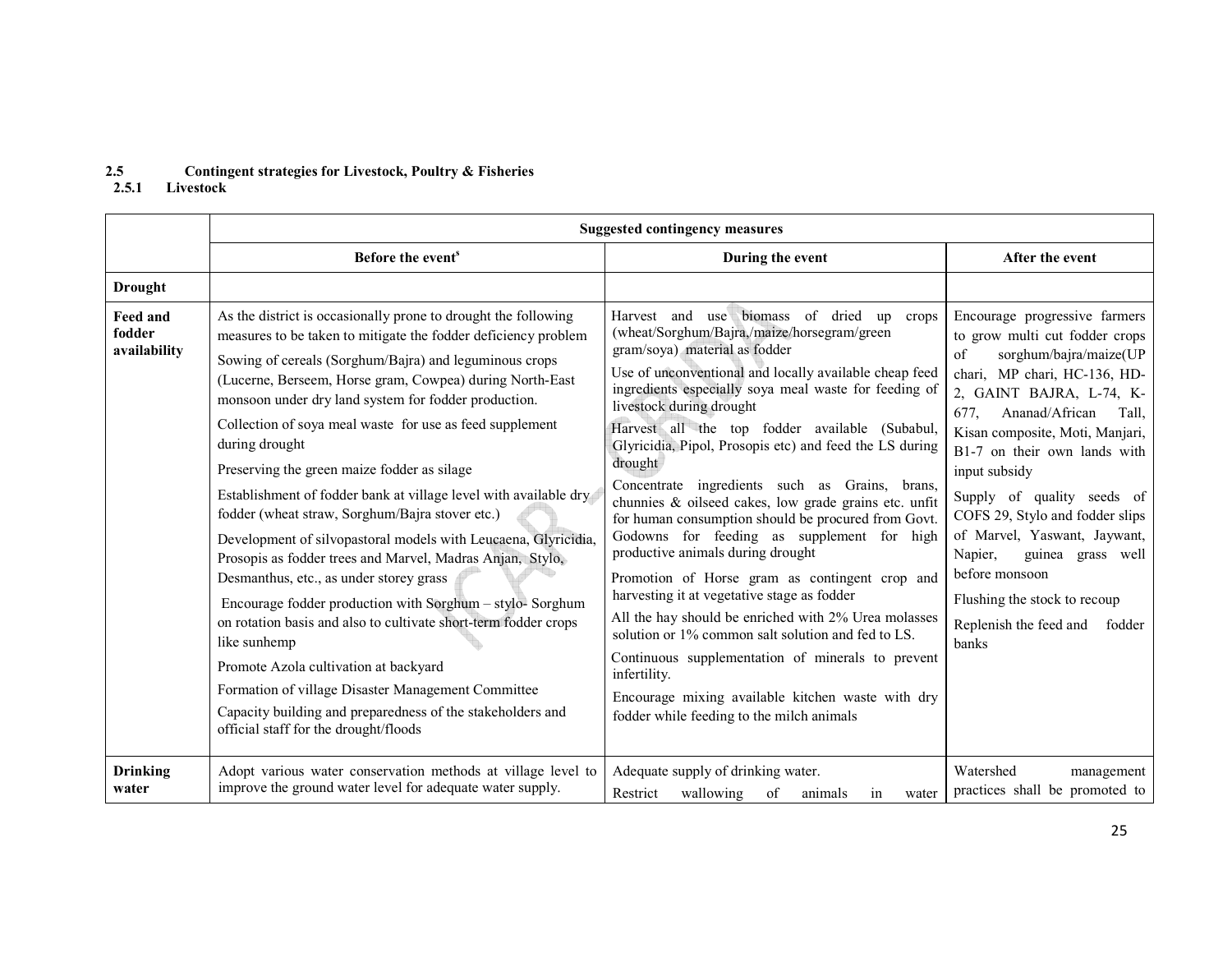|                                            | Identification of water resources                                                                                                                                                                                                                                                                                                                                                                                 | bodies/resources                                                                                                                                                                                                                                                                                                                                                                                                                                            | conserve the rainwater. Bleach                                                                                                                                                                                                               |
|--------------------------------------------|-------------------------------------------------------------------------------------------------------------------------------------------------------------------------------------------------------------------------------------------------------------------------------------------------------------------------------------------------------------------------------------------------------------------|-------------------------------------------------------------------------------------------------------------------------------------------------------------------------------------------------------------------------------------------------------------------------------------------------------------------------------------------------------------------------------------------------------------------------------------------------------------|----------------------------------------------------------------------------------------------------------------------------------------------------------------------------------------------------------------------------------------------|
|                                            | Desilting of ponds                                                                                                                                                                                                                                                                                                                                                                                                | Add alum in stagnated water bodies                                                                                                                                                                                                                                                                                                                                                                                                                          | $(0.1\%)$ drinking water / water                                                                                                                                                                                                             |
|                                            | Rain water harvesting and create water bodies/watering points<br>(when water is scarce use only as drinking water for animals)                                                                                                                                                                                                                                                                                    |                                                                                                                                                                                                                                                                                                                                                                                                                                                             | sources<br>Provide clean drinking water                                                                                                                                                                                                      |
|                                            | Construction of drinking water tanks in herding places/village<br>junctions/relief camp locations                                                                                                                                                                                                                                                                                                                 |                                                                                                                                                                                                                                                                                                                                                                                                                                                             |                                                                                                                                                                                                                                              |
|                                            | Community drinking water trough can be arranged in shandies<br>/community grazing areas                                                                                                                                                                                                                                                                                                                           |                                                                                                                                                                                                                                                                                                                                                                                                                                                             |                                                                                                                                                                                                                                              |
| <b>Health</b> and<br>disease<br>management | Procure and stock emergency medicines and<br>vaccines for<br>important endemic diseases of the area                                                                                                                                                                                                                                                                                                               | Carryout deworming to all animals entering into relief<br>camps                                                                                                                                                                                                                                                                                                                                                                                             | close surveillance on<br>Keep<br>disease outbreak.<br>Undertake the vaccination                                                                                                                                                              |
|                                            | All the stock must be immunized for endemic diseases of the<br>area<br>Surveillance and disease monitoring network to be established<br>at Joint Director (Animal Husbandry) office in the district<br>Adequate refreshment training on draught management to be<br>given to VAS, Jr.VAS, LI with regard to health & management<br>measures<br>Procure and stock multivitamins & area specific mineral<br>mixture | Identification and quarantine of sick animals<br>Constitution of Rapid Action Veterinary Force<br>Performing ring vaccination (8 km radius) in case of<br>any outbreak<br>Restricting movement of livestock in case of any<br>epidemic<br>Tick control measures be undertaken to prevent tick<br>borne diseases in animals<br>Rescue of sick and injured animals and their treatment<br>Organize with community, daily lifting of dung from<br>relief camps | depending on need<br>Keep the animal houses clean<br>and spray disinfectants Farmers<br>should be advised to breed their<br>milch animals during July-<br>September so that the peak milk<br>production does not coincide<br>with mid summer |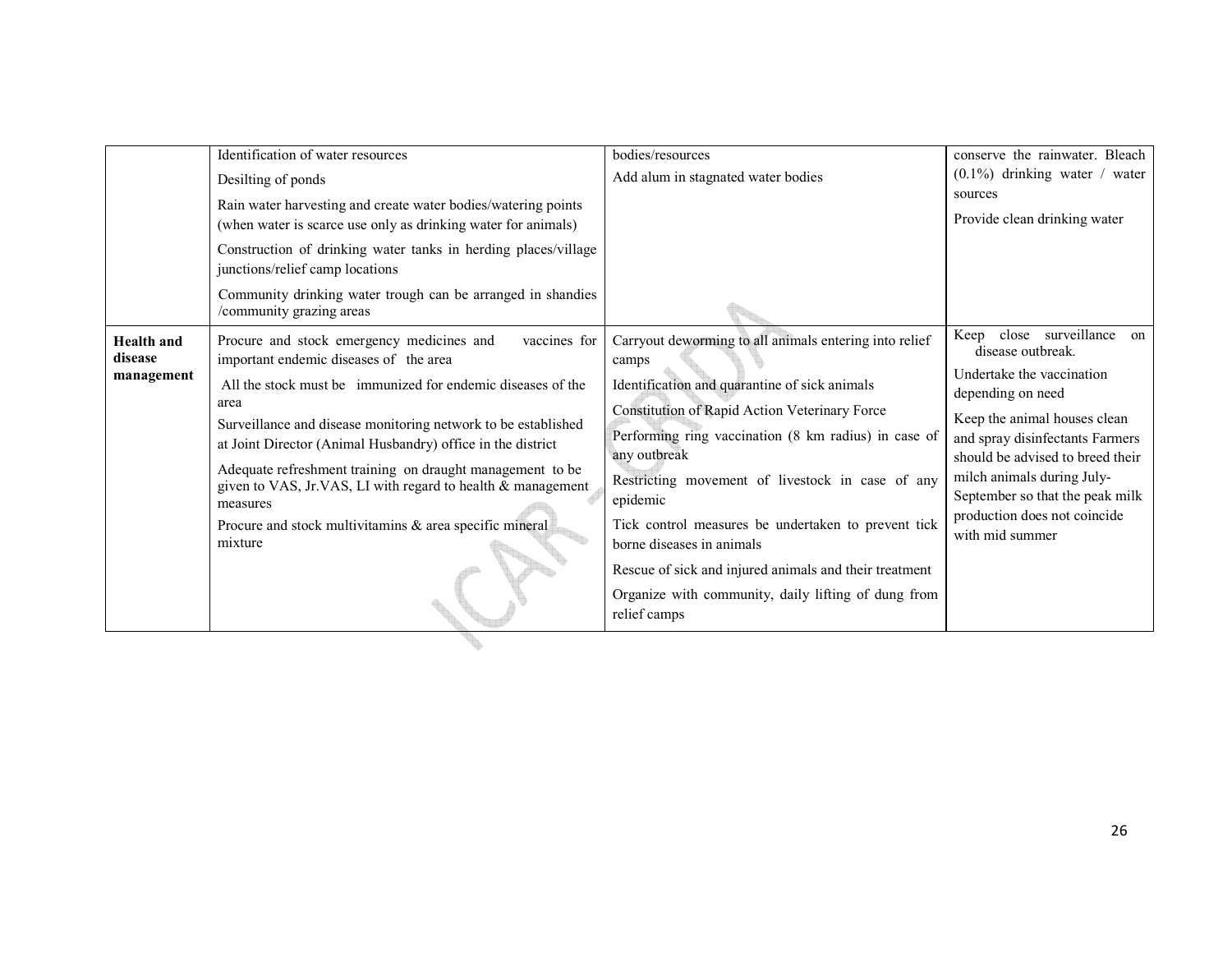| <b>Floods</b> | In case of early forewarning (EFW), harvest all the crops                                                                                                         | Transportation of animals to elevated areas                                                     | Repair of animal shed                                                                             |
|---------------|-------------------------------------------------------------------------------------------------------------------------------------------------------------------|-------------------------------------------------------------------------------------------------|---------------------------------------------------------------------------------------------------|
|               | (wheat/Sorghum/Bajra,/maize/horsegram/green gram/soya etc.)<br>that can be useful as feed/fodder in future (store properly)                                       | Proper hygiene and sanitation of the animal shed                                                | Bring back the animals to the                                                                     |
|               | Keeping sufficient of dry fodder to transport to the flood                                                                                                        | In severe storms, un-tether or let loose the animals                                            | shed                                                                                              |
|               | affected villages                                                                                                                                                 | Use of unconventional and locally available cheap feed<br>ingredients for feeding of livestock. | Cleaning and disinfection of the<br>shed                                                          |
|               | Don't allow the animals for grazing if severe floods are<br>forewarned                                                                                            | Avoid soaked and mould infected feeds / fodders to<br>livestock                                 | Bleach $(0.1\%)$ drinking water /<br>water sources                                                |
|               | Keep stock of bleaching powder and lime                                                                                                                           | Emergency outlet establishment for required medicines                                           | Encouraging farmers to                                                                            |
|               | Carry out Butax spray for control of external parasites                                                                                                           | or feed in each village                                                                         | cultivate                                                                                         |
|               | Identify the Clinical staff and trained paravets and indent for<br>their services as per schedules                                                                | Spraying of fly repellants in animal sheds                                                      | short-term fodder crops like<br>sunhemp.                                                          |
|               | Identify the volunteers who can serve in need of emergency                                                                                                        |                                                                                                 | Deworming<br>with<br>broad<br>spectrum dewormers                                                  |
|               | Arrangement for transportation of animals from low lying area<br>to safer places and also for rescue animal health workers to get<br>involve in rescue operations |                                                                                                 | Proper disposable of the dead<br>animals / carcasses by burning /<br>deep burying (4-8 feet) with |
|               |                                                                                                                                                                   |                                                                                                 | lime powder (1kg for small<br>ruminants and 5kg for large<br>ruminants) in pit                    |
|               |                                                                                                                                                                   |                                                                                                 | Drying the harvested<br>crop<br>material and proper storage for<br>use as fodder.                 |
| Cyclone       | NA                                                                                                                                                                |                                                                                                 |                                                                                                   |
| Heat & Cold   | Arrangement for protection from heat wave                                                                                                                         | Allow the animals early in the morning or late in the                                           | Feed the animals as per routine<br>schedule                                                       |
| wave          | Plantation around the shed<br>$\ddot{1}$                                                                                                                          | evening for grazing during heat waves                                                           | Allow the animals for grazing                                                                     |
|               | $H2O$ sprinklers / foggers in the shed<br>$\overline{ii}$                                                                                                         | Allow for grazing between 10AM to 3PM during cold<br>waves                                      | (normal timings)                                                                                  |
|               | iii) Application of white reflector paint on the roof                                                                                                             | Feed green fodder/silage / concentrates during day                                              |                                                                                                   |
|               | iv) Thatched sheds should be provided as a shelter to                                                                                                             | time and roughages / hay during night time in case of                                           |                                                                                                   |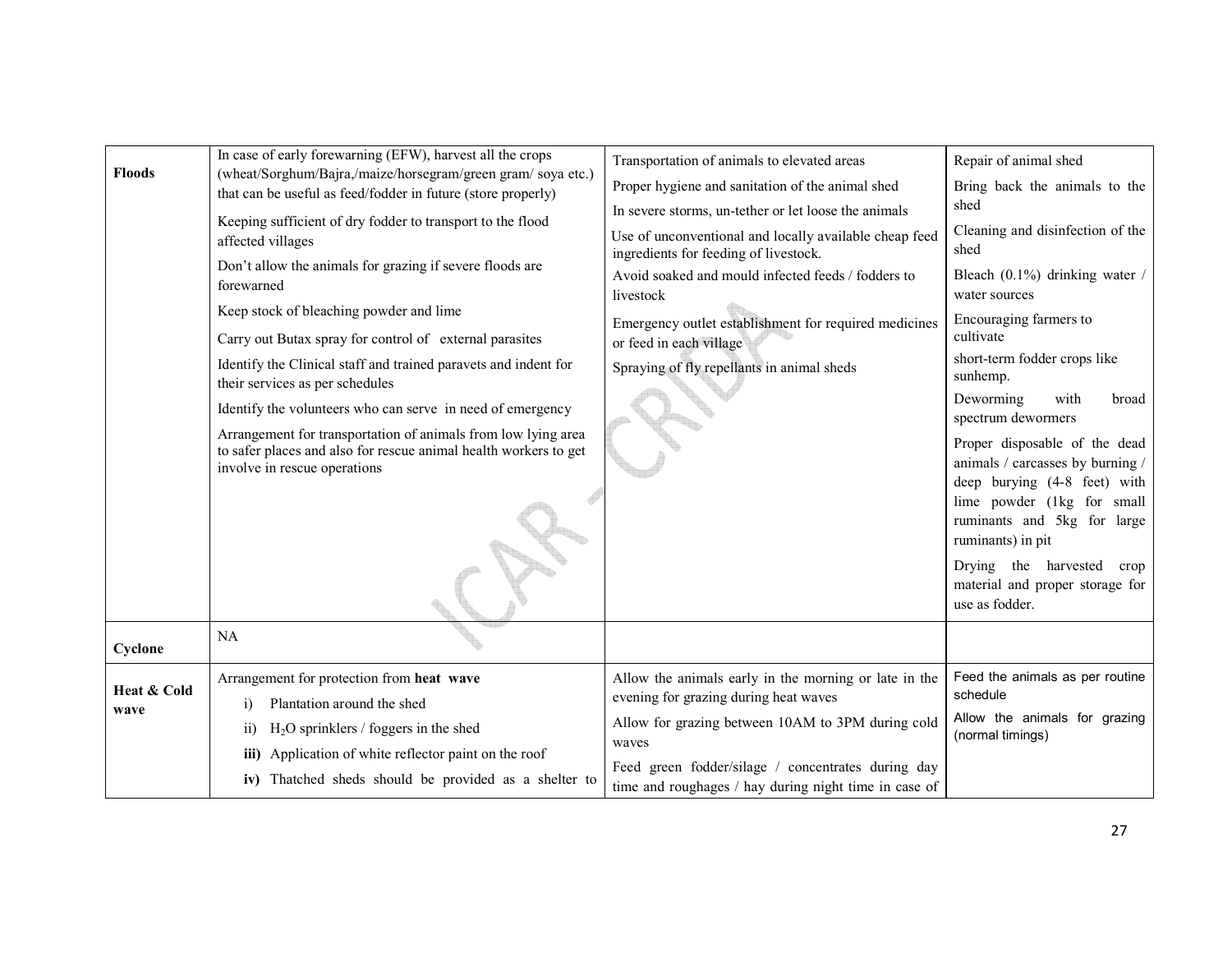|           | animal to minimize heat stress                                                                                          | heat waves                                                                                              |                                                                  |
|-----------|-------------------------------------------------------------------------------------------------------------------------|---------------------------------------------------------------------------------------------------------|------------------------------------------------------------------|
|           | Cold wave: Covering all the wire meshed walls / open area<br>with gunny bags/ polyethylene sheets (with a mechanism for | Add 25-50 ml of edible oil in concentrates and fed to<br>the animal during cold waves                   |                                                                  |
|           | lifting during the day time and putting down during night time)                                                         | Put on the foggers / sprinkerlers during heat weaves<br>and heaters during cold waves                   |                                                                  |
|           |                                                                                                                         | In severe cases, vitamin 'C' and electrolytes should be<br>added in $H_2O$ during heat waves.           |                                                                  |
|           |                                                                                                                         | Apply / sprinkle lime powder in the animal shed during<br>cold waves to neutralize ammonia accumulation |                                                                  |
| Insurance | Encouraging insurance of livestock                                                                                      | Listing out the details of the dead animals                                                             | Submission for insurance claim<br>and availing insurance benefit |
|           |                                                                                                                         |                                                                                                         | Purchase of new productive<br>animals                            |
|           | Vaccination schedule in small ruminants (Sheen $\&$ Coat)                                                               |                                                                                                         |                                                                  |

#### Vaccination schedule in small ruminants (Sheep & Goat)

| <i>vaccination schedule in sinan fummants (Sheep &amp; Goat)</i> |                                      |  |  |  |
|------------------------------------------------------------------|--------------------------------------|--|--|--|
| Disease                                                          | Season                               |  |  |  |
| Foot and mouth disease (FMD)                                     | Preferably in winter / autumn        |  |  |  |
| <b>PPR</b>                                                       | All seasons, preferably in June-July |  |  |  |
| Black quarter (BQ)                                               | May / June                           |  |  |  |
| Enterotoxaemia (ET)                                              | May                                  |  |  |  |
| Haemorrhagic septicaemia (HS)                                    | March / June                         |  |  |  |
| Sheep pox (SP)                                                   | December / march                     |  |  |  |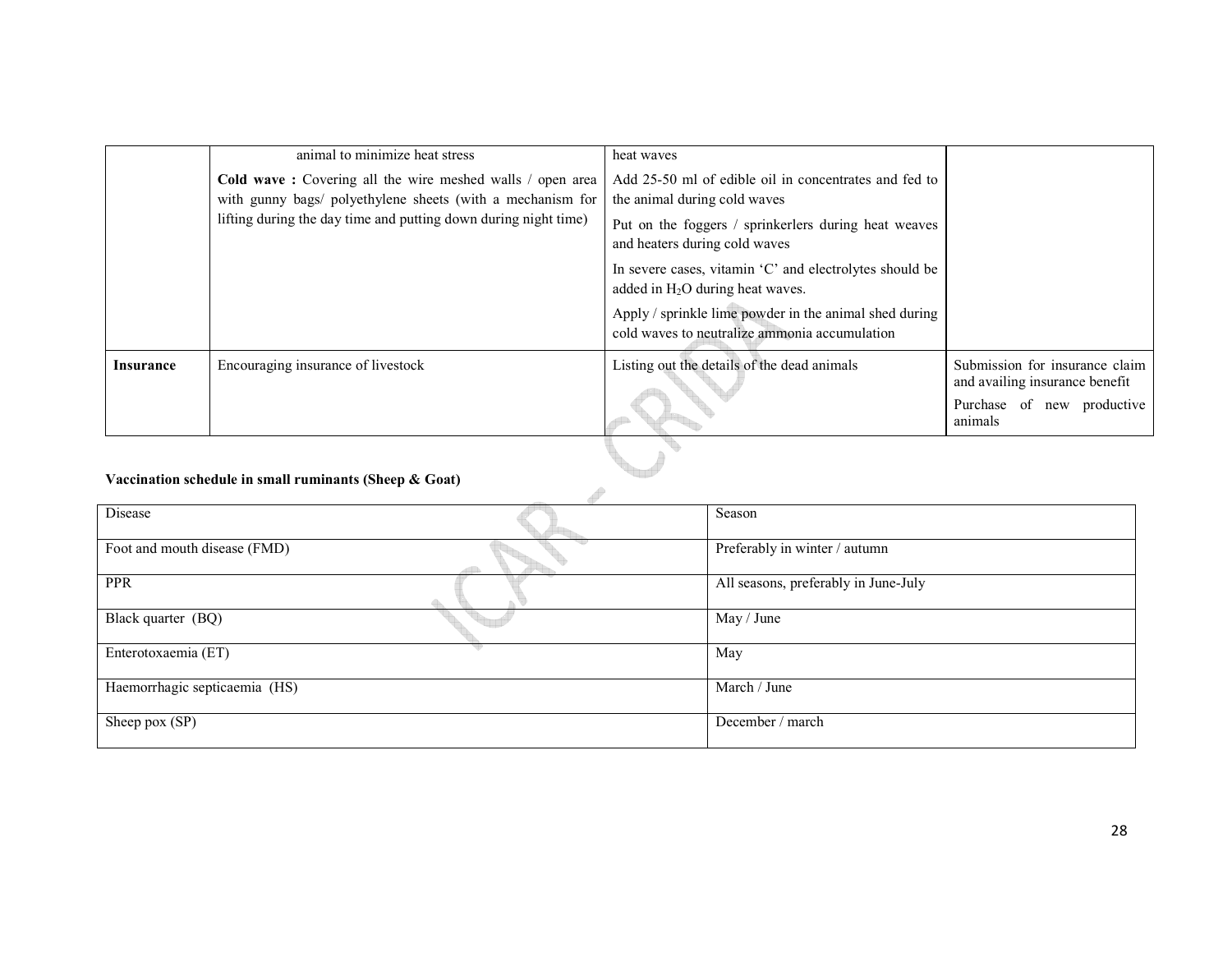#### Vaccination programme for cattle and buffalo:

| <b>Disease</b>          | Age and season at vaccination     |
|-------------------------|-----------------------------------|
|                         |                                   |
|                         |                                   |
| Anthrax                 | In endemic areas only, Feb to May |
|                         |                                   |
| <b>HS</b>               | <b>May to June</b>                |
|                         |                                   |
|                         |                                   |
| <b>BQ</b>               | May to June                       |
|                         |                                   |
| <b>FMD</b>              | <b>November to December</b>       |
|                         |                                   |
|                         |                                   |
|                         |                                   |
|                         |                                   |
|                         |                                   |
|                         |                                   |
|                         |                                   |
| 2.5.2<br><b>Poultry</b> |                                   |
|                         |                                   |

| Drought                       | <b>Suggested contingency measures</b>                                                                      |                                                                                                                                                            |                                                                                                                  |
|-------------------------------|------------------------------------------------------------------------------------------------------------|------------------------------------------------------------------------------------------------------------------------------------------------------------|------------------------------------------------------------------------------------------------------------------|
|                               | Before the event <sup>a</sup>                                                                              | During the event                                                                                                                                           | After the event                                                                                                  |
| Shortage of feed ingredients  | Storing of house hold grain like<br>maize, broken rice etc, in to use<br>as feed in case of severe drought | Supplementation only for productive birds<br>with house hold grain<br>Supplementation of shell grit (calcium) for<br>laying birds<br>Culling of weak birds | Supplementation to all survived birds                                                                            |
| <b>Drinking water</b>         |                                                                                                            | Use water sanitizers or offer cool hygienic<br>drinking water                                                                                              |                                                                                                                  |
| Health and disease management | Culling of sick birds.<br>vaccination<br>Deworming and<br>against RD and IBD                               | Mixing of Vit. A, D, E, K and B-complex<br>including vit C in drinking water (5ml in one<br>litre water)                                                   | Hygienic and sanitation of poultry house<br>Disposal of dead birds by burning<br>burying with lime powder in pit |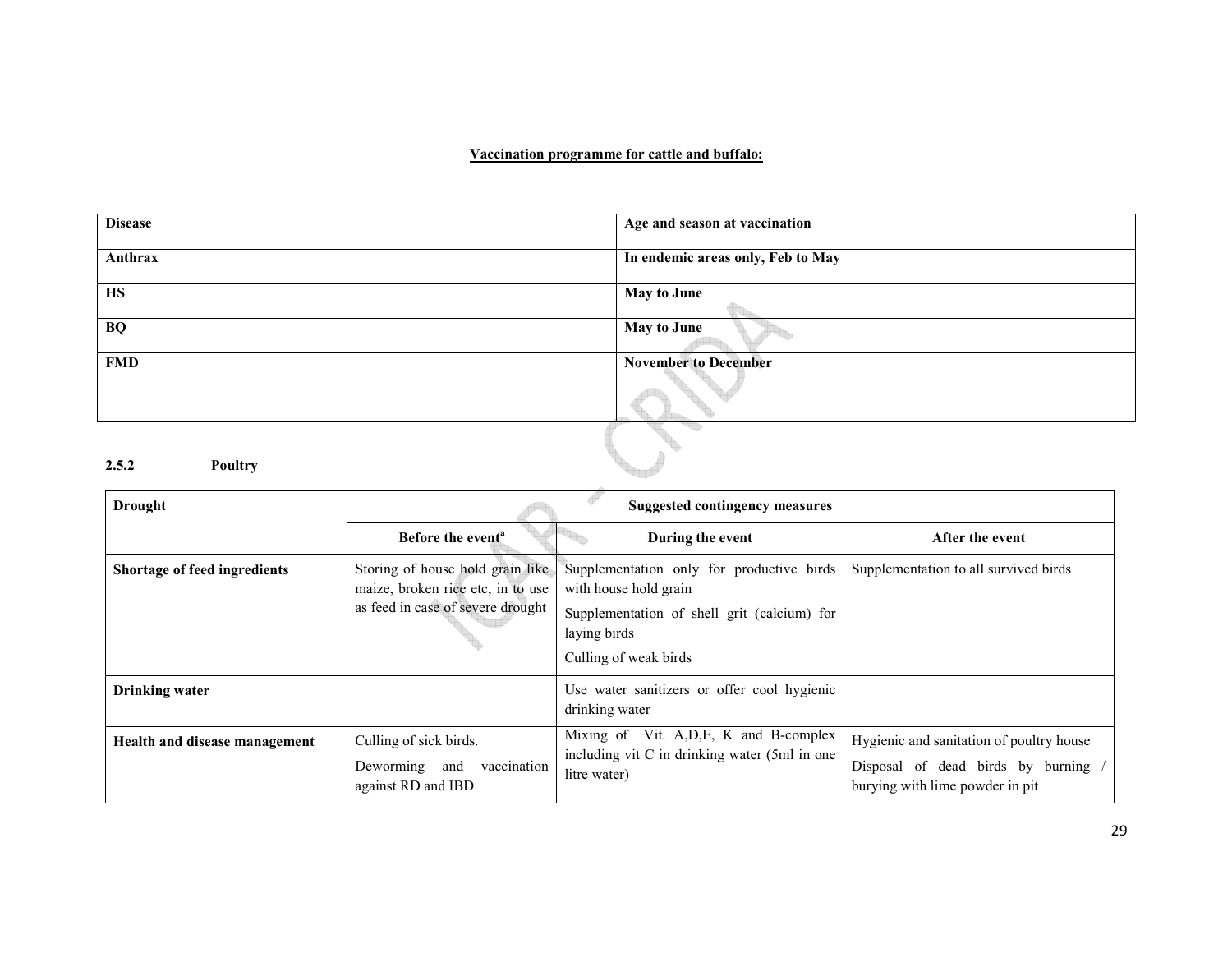| <b>Floods</b>                  |                                                                                                                                                                  |                                                                                                                                                                                                                                      |                                                                                                                                                                                                                                                                          |
|--------------------------------|------------------------------------------------------------------------------------------------------------------------------------------------------------------|--------------------------------------------------------------------------------------------------------------------------------------------------------------------------------------------------------------------------------------|--------------------------------------------------------------------------------------------------------------------------------------------------------------------------------------------------------------------------------------------------------------------------|
| Shortage of feed ingredients   | In case of early forewarning of<br>floods, shift the birds to safer<br>place<br>Storing of house hold grain like<br>maize, broken rice, bajra etc,               | Use stored feed as supplement<br>Don't allow for scavenging<br>Culling of weak birds                                                                                                                                                 | Routine practices are followed<br>Deworming and vaccination against RD                                                                                                                                                                                                   |
| <b>Drinking</b> water          |                                                                                                                                                                  | Use water sanitizers or offer cool hygienic<br>drinking water                                                                                                                                                                        |                                                                                                                                                                                                                                                                          |
| Health and disease management  | In case of EFW, add antibiotic<br>powder<br>(Terramycin/Ampicilline/<br>Ampiclox etc., 10g in one litre)<br>in drinking water to prevent any<br>disease outbreak | Prevent water logging surrounding the sheds<br>through proper drainage facility<br>Assure supply of electricity by generator or<br>solar energy or biogas<br>Sprinkle lime powder to prevent ammonia<br>accumulation due to dampness | Sanitation of poultry house<br>Treatment of affected birds Disposal of<br>dead birds by burning / burying with line<br>powder in pit<br>Disposal of poultry manure to prevent<br>protozoal problem<br>Supplementation of coccidiostats in feed<br>Vaccination against RD |
| Cyclone                        | NA                                                                                                                                                               |                                                                                                                                                                                                                                      |                                                                                                                                                                                                                                                                          |
| <b>Heat wave</b>               |                                                                                                                                                                  |                                                                                                                                                                                                                                      |                                                                                                                                                                                                                                                                          |
| Shelter/environment management | Provision of proper shelter with<br>good ventilation                                                                                                             | In<br>foggers/water<br>severe<br>cases.<br>sprinklers/wetting<br>of hanged<br>gunny bags<br>should be arranged<br>Don't allow for scavenging during mid day                                                                          | Routine practices are followed                                                                                                                                                                                                                                           |
| Health and disease management  | Deworming<br>and vaccination<br>against RD and fowl pox                                                                                                          | Supplementation of house hold grain<br>Provide cool and clean drinking water with                                                                                                                                                    | Routine practices are followed                                                                                                                                                                                                                                           |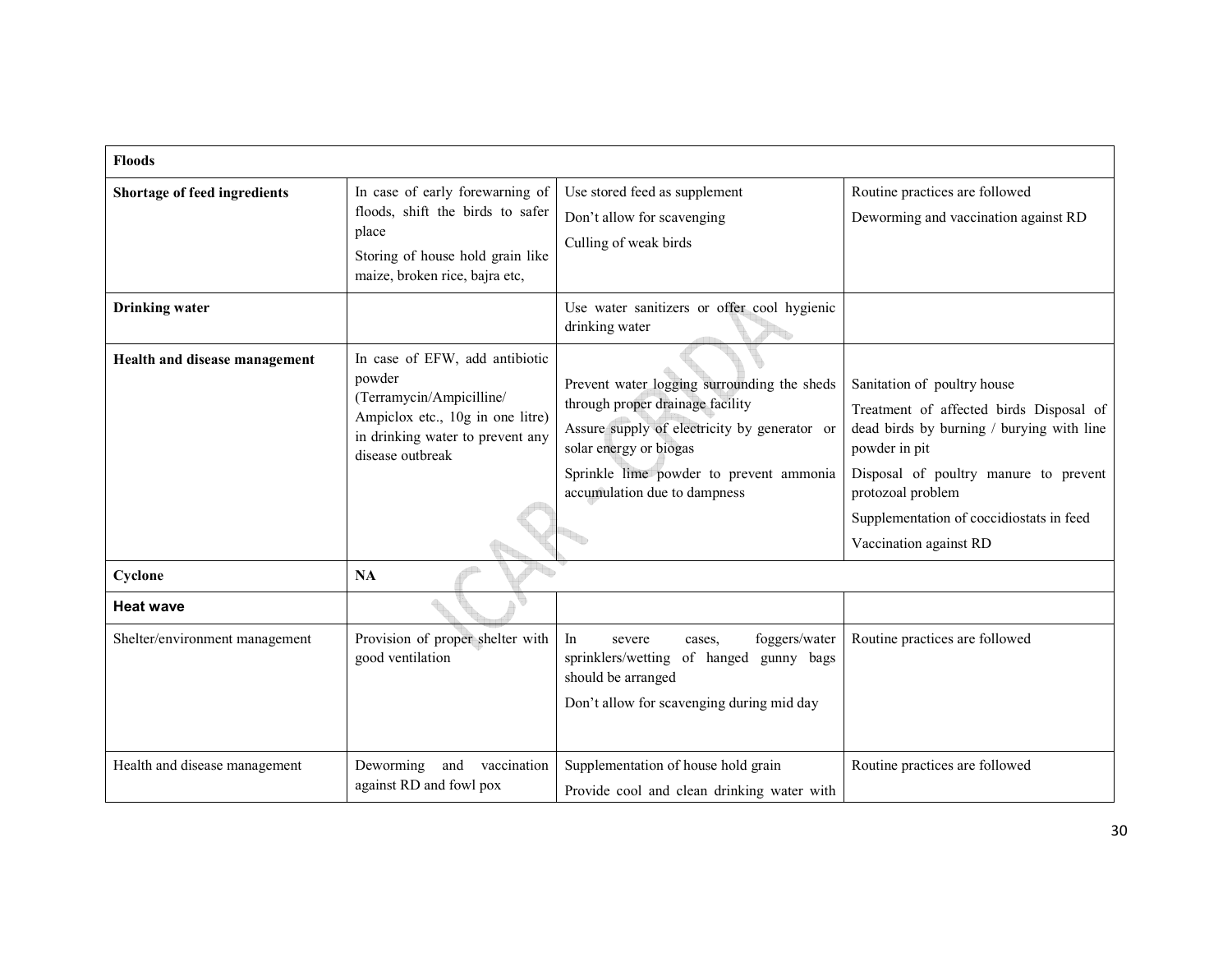|                                       |                             | electrolytes and vit. C                                                |                                |
|---------------------------------------|-----------------------------|------------------------------------------------------------------------|--------------------------------|
|                                       |                             | In hot summer, add anti-stress probiotics in<br>drinking water or feed |                                |
|                                       |                             |                                                                        |                                |
| Cold wave                             |                             |                                                                        |                                |
|                                       |                             |                                                                        |                                |
| Shelter/environment management        | Provision of proper shelter | Close all openings with polythene sheets                               | Routine practices are followed |
|                                       | Arrangement for brooding    | In severe cases, arrange heaters                                       |                                |
|                                       | Assure supply of continuous | Don't allow for scavenging during early                                |                                |
|                                       | electricity                 | morning and late evening                                               |                                |
| 2.5.3<br><b>Fisheries/Aquaculture</b> |                             |                                                                        |                                |

#### 2.5.3 Fisheries/ Aquaculture

|                                                                   |                                                                                                                                                                                                                                                                                                                                                                     | <b>Suggested contingency measures</b>                                                                                                                                                                                                                                                                                                                               |                                                                                                                                                                                                                                                                                                         |
|-------------------------------------------------------------------|---------------------------------------------------------------------------------------------------------------------------------------------------------------------------------------------------------------------------------------------------------------------------------------------------------------------------------------------------------------------|---------------------------------------------------------------------------------------------------------------------------------------------------------------------------------------------------------------------------------------------------------------------------------------------------------------------------------------------------------------------|---------------------------------------------------------------------------------------------------------------------------------------------------------------------------------------------------------------------------------------------------------------------------------------------------------|
|                                                                   | <b>Before the event</b>                                                                                                                                                                                                                                                                                                                                             | During the event                                                                                                                                                                                                                                                                                                                                                    | After the event                                                                                                                                                                                                                                                                                         |
| 1) Drought                                                        |                                                                                                                                                                                                                                                                                                                                                                     |                                                                                                                                                                                                                                                                                                                                                                     |                                                                                                                                                                                                                                                                                                         |
| A. Capture                                                        |                                                                                                                                                                                                                                                                                                                                                                     |                                                                                                                                                                                                                                                                                                                                                                     |                                                                                                                                                                                                                                                                                                         |
| Marine                                                            | N.A                                                                                                                                                                                                                                                                                                                                                                 | N.A                                                                                                                                                                                                                                                                                                                                                                 | N.A                                                                                                                                                                                                                                                                                                     |
| Inland                                                            |                                                                                                                                                                                                                                                                                                                                                                     |                                                                                                                                                                                                                                                                                                                                                                     |                                                                                                                                                                                                                                                                                                         |
| (i) Shallow water<br>depth due to<br>insufficient<br>rains/inflow | Proper planning of water storage<br>2. Conservation & development of water<br>resources by construction of reservoirs &<br>dams.<br>3. Avoid seepage losses by lining the canals.<br>4. Adopt rain water harvest techniques.<br>5. Farmer's organizations, water users $\&$<br>private sectors should be involved in<br>construction, operation $\&$ maintenance of | Maintenance of dams & reservoirs to<br>avoid leakage & to control theft of water.<br>Proper use of water resources on priority<br>base.<br>Add water in shallow water pond.<br>Use stored water.<br>4.<br>Use surface water flow.<br>5.<br>Divert water from unutilized areas.<br>$\mathbf{b}$<br>Utilize canal water.<br>8. Aeration of water in ponds/reservoirs. | 1. Regular desiltation of reservoirs $\&$<br>dams.<br>2. Govt. should make laws on water<br>conservation.<br>3. To develop demand oriented system.<br>4. Govt. should make laws to stop<br>deforestation.<br>Need based monitoring through<br>5.<br>research plan.<br>6. Intensive forestation program. |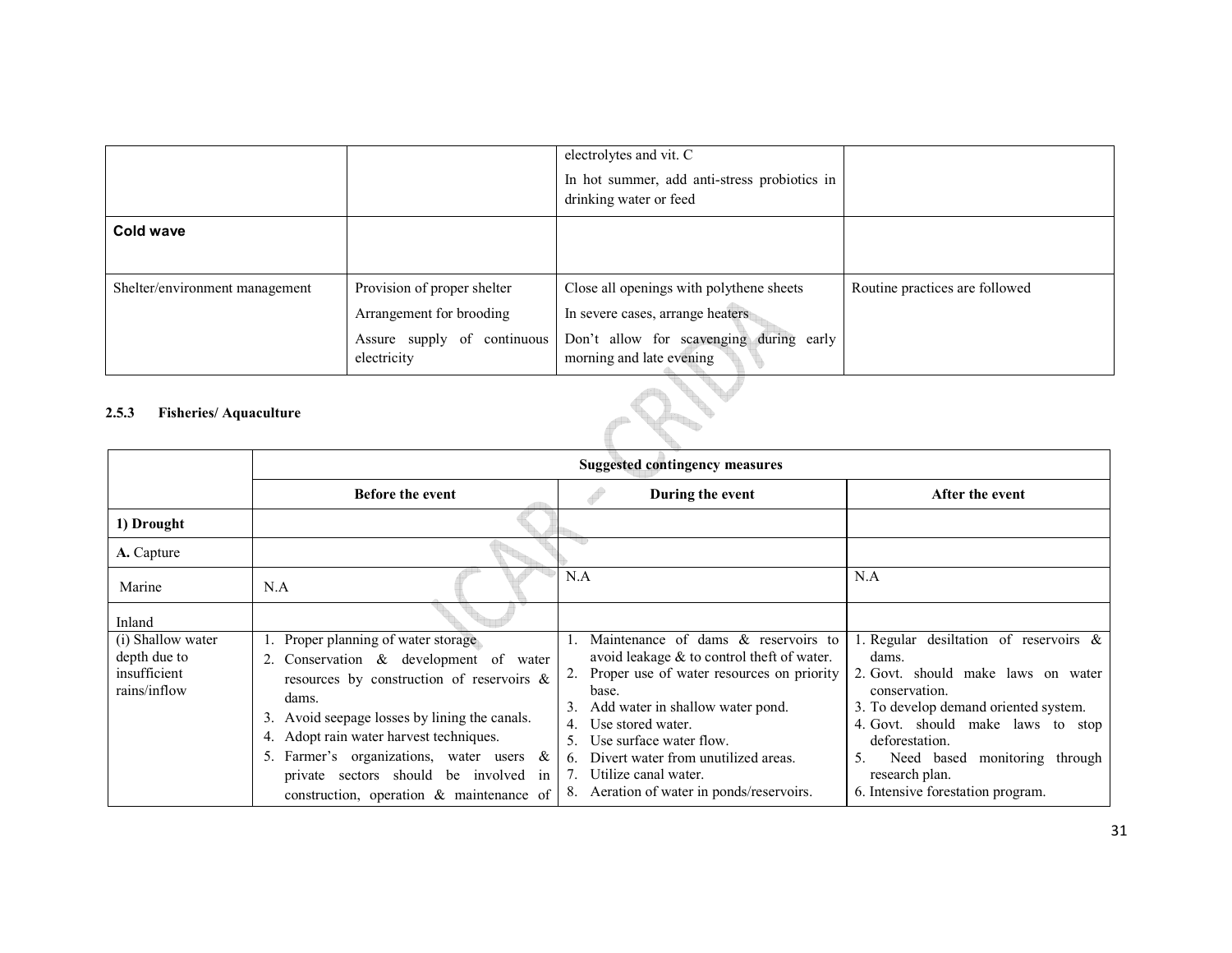|                                                                      | irrigation system.<br>6. To make people aware about conservation of<br>water.<br>7. Critical analysis of long range a Forecast<br>data.<br>8. Storage of water.<br>9. A forestation program.<br>10. Conservation of rivers/reservoir/ponds.<br>11. Re-excavation of local canals and reservoirs.                                                                                                                                                                                                                                                                      |                                                                                                                                                                                                                                                                                                                                                                                                                                                                                   | 7. Augmentation of surface water flow.<br>8. Strengthening of water reservoirs.<br>9. Rain water harvesting.<br>10. Compensation claims.<br>11. Prepare vulnerability map and place it<br>to management committee                                                                                                                                                                                                                                                                                                    |
|----------------------------------------------------------------------|-----------------------------------------------------------------------------------------------------------------------------------------------------------------------------------------------------------------------------------------------------------------------------------------------------------------------------------------------------------------------------------------------------------------------------------------------------------------------------------------------------------------------------------------------------------------------|-----------------------------------------------------------------------------------------------------------------------------------------------------------------------------------------------------------------------------------------------------------------------------------------------------------------------------------------------------------------------------------------------------------------------------------------------------------------------------------|----------------------------------------------------------------------------------------------------------------------------------------------------------------------------------------------------------------------------------------------------------------------------------------------------------------------------------------------------------------------------------------------------------------------------------------------------------------------------------------------------------------------|
| (ii) Changes in water<br>quality                                     | Storage of water disinfectant such<br>as<br>chlorine, alum etc. at district level.<br>Prohibit dumping of solid, liquid and waste<br>in water sources.<br>3. Preparedness with stocks of chemicals,<br>disinfectants and therapeutic drugs.                                                                                                                                                                                                                                                                                                                           | Provision of water filtration system for<br>the ponds to overcome the water<br>contamination.<br>Use disinfectants and therapeutic drugs.<br>3. Adoption of bio-remedial measures                                                                                                                                                                                                                                                                                                 | 1. Removal of runoff from land by<br>proper means before decomposition.<br>2.<br>Supply of water filtration system<br>even after the event & creating<br>awareness in farmers.<br>3. Need based research data should be<br>generated on water quality.<br>Dumping of solid, liquid and waste<br>4.<br>in water bodies should be stopped<br>through enactment of legislation.                                                                                                                                         |
| <b>B.</b> Aquaculture                                                |                                                                                                                                                                                                                                                                                                                                                                                                                                                                                                                                                                       |                                                                                                                                                                                                                                                                                                                                                                                                                                                                                   |                                                                                                                                                                                                                                                                                                                                                                                                                                                                                                                      |
| (i) Shallow water in<br>ponds due to<br>insufficient<br>rains/inflow | 1. Available resources will be identified and<br>need to be kept ready for each district on the<br>basis of forecasting of insufficient rain.<br>2. To avoid loss due to seepage, infiltration $\&$<br>leakage by using bentonite, ash, polythene<br>liners etc.<br>3. Maintain the level of water by pumping<br>water into pond.<br>Critical analysis of long range Forecast data.<br>4.<br>5.<br>Storage of water.<br>6.<br>A forestation program.<br>7.<br>Conservation of rivers/reservoir/ponds.<br>8.<br>Re-excavation of local<br>canals<br>and<br>reservoirs. | Water resources of the areas will be<br>exploited with planning<br>of proper<br>transport facilities in affected areas.<br>Maintain the level of water to the required<br>2.<br>depth.<br>3. Add stored water in shallow water depth.<br>Harvesting of fishes as early as possible<br>4.<br>to avoid mortality.<br>Use stored water.<br>5.<br>Use surface water flow.<br>6.<br>Divert water from unutilized areas.<br>7.<br>8.<br>Utilize canal water.<br>Aeration of ponds<br>9. | 1. Available resources need to be listed<br>with adequate transport arrangement.<br>2. Desiltation of pond bottom.<br>Maintenance of tanks & ponds<br>3.<br>Need based monitoring through<br>4.<br>research plan.<br>Intensive a forestation program.<br>5.<br>Augmentation of surface water flow.<br>6.<br>7 <sup>1</sup><br>Construction of water reservoirs.<br>8.<br>Adoption of rain harvesting methods.<br>9.<br>Compensation claims.<br>10. Prepare vulnerability map and place<br>it to management committee |
| (ii) Impact of salt<br>load build up in                              | Minimize evaporation losses.<br>Dilution of water if salt load is high.                                                                                                                                                                                                                                                                                                                                                                                                                                                                                               | Dilution of water or exchange water to<br>avoid salt builds up.                                                                                                                                                                                                                                                                                                                                                                                                                   | 1. Trapping the water resources from<br>other places for dilution to reduce salt                                                                                                                                                                                                                                                                                                                                                                                                                                     |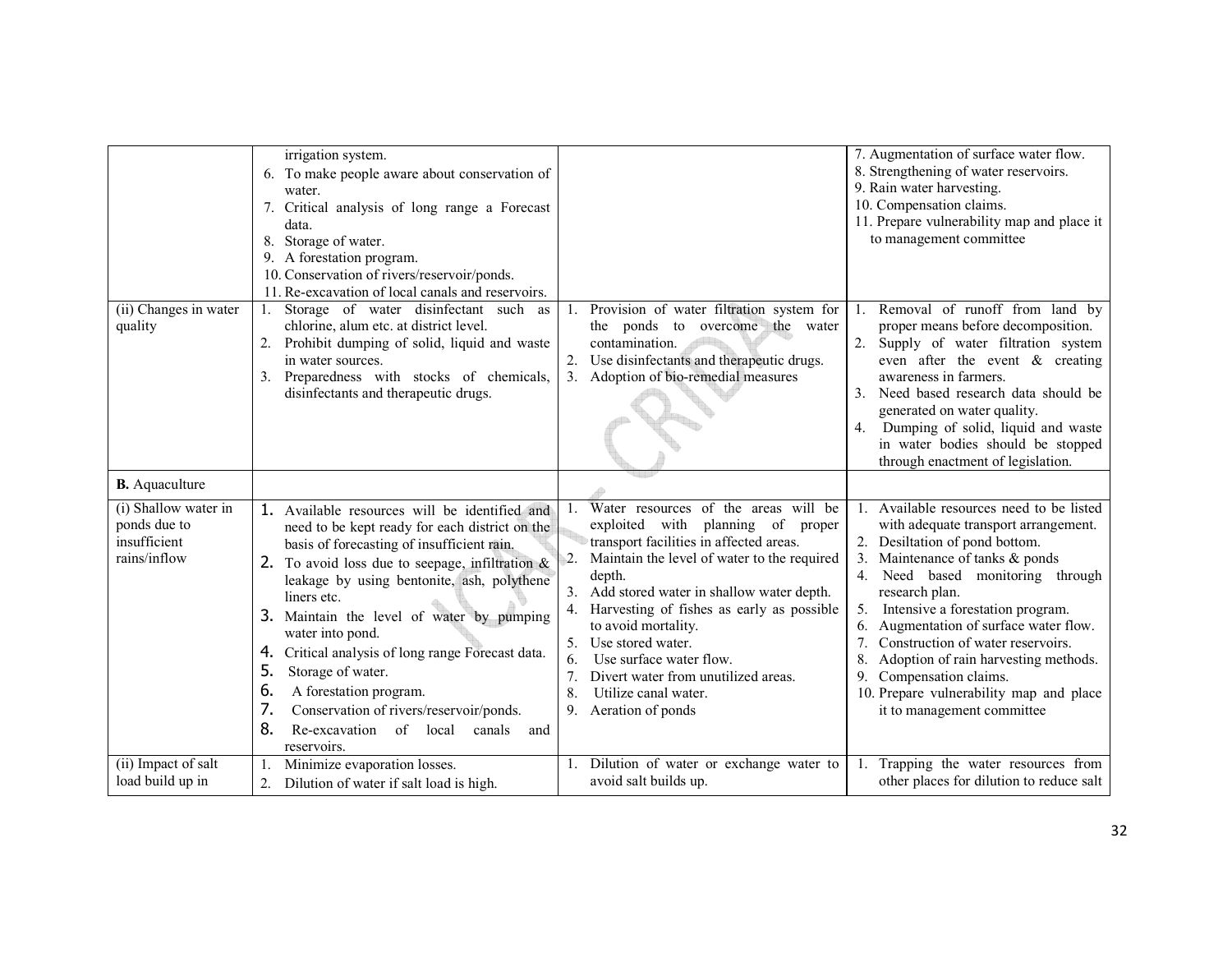| ponds / change in<br>water quality                               | 3. Available resources will be identified $\&$<br>need to be kept ready for each district on the<br>basis of forecasting of insufficient rain to<br>reduce the salinity by trapping available<br>water resources.<br>4. On the basis of forecasting advising fish<br>farmers for harvesting of marketable fish.<br>5. Prohibit dumping of solid, liquid and waste<br>in water sources.<br>6. Preparedness with stocks of chemicals,<br>disinfectants and therapeutic drugs                                                                                                                                                                                                | Harvesting the marketable fish to reduce<br>2.<br>the density.<br>Use disinfectants and therapeutic drugs.<br>3.<br>4. Adoption of bio-remedial measures                                                                                                                                                                                                                                                                                                                                                                                                      | load.<br>2. Need based research data should be<br>generated on water quality.<br>3. Dumping of solid, liquid and waste<br>should be stopped through enactment<br>of legislation.                                                                                                                                                                                                                                                                                                                                                                                                                                 |
|------------------------------------------------------------------|---------------------------------------------------------------------------------------------------------------------------------------------------------------------------------------------------------------------------------------------------------------------------------------------------------------------------------------------------------------------------------------------------------------------------------------------------------------------------------------------------------------------------------------------------------------------------------------------------------------------------------------------------------------------------|---------------------------------------------------------------------------------------------------------------------------------------------------------------------------------------------------------------------------------------------------------------------------------------------------------------------------------------------------------------------------------------------------------------------------------------------------------------------------------------------------------------------------------------------------------------|------------------------------------------------------------------------------------------------------------------------------------------------------------------------------------------------------------------------------------------------------------------------------------------------------------------------------------------------------------------------------------------------------------------------------------------------------------------------------------------------------------------------------------------------------------------------------------------------------------------|
| 2) Floods                                                        |                                                                                                                                                                                                                                                                                                                                                                                                                                                                                                                                                                                                                                                                           |                                                                                                                                                                                                                                                                                                                                                                                                                                                                                                                                                               |                                                                                                                                                                                                                                                                                                                                                                                                                                                                                                                                                                                                                  |
| A. Capture                                                       |                                                                                                                                                                                                                                                                                                                                                                                                                                                                                                                                                                                                                                                                           |                                                                                                                                                                                                                                                                                                                                                                                                                                                                                                                                                               |                                                                                                                                                                                                                                                                                                                                                                                                                                                                                                                                                                                                                  |
| Marine                                                           | N.A                                                                                                                                                                                                                                                                                                                                                                                                                                                                                                                                                                                                                                                                       | N.A                                                                                                                                                                                                                                                                                                                                                                                                                                                                                                                                                           | N.A                                                                                                                                                                                                                                                                                                                                                                                                                                                                                                                                                                                                              |
| Inland                                                           |                                                                                                                                                                                                                                                                                                                                                                                                                                                                                                                                                                                                                                                                           |                                                                                                                                                                                                                                                                                                                                                                                                                                                                                                                                                               |                                                                                                                                                                                                                                                                                                                                                                                                                                                                                                                                                                                                                  |
| (i) Average<br>compensation paid<br>due to loss of human<br>life | 1. Fishermen will be given forewarning<br>regarding heavy rains and advised not to go<br>for fishing in rivers/reservoirs.<br>2. Areas need to be identified in each district<br>prone for flood.<br>3. Maintenance of water drainages in proper<br>way to avoid blockage.<br>4. Proper forecasting information should be<br>available.<br>5. Be prepared to evacuate at a short notice.<br>Preparation of flood control action plan.<br>6.<br>7. Warning dissemination and precautionary<br>response.<br>8. Formation of flood management committee.<br>Enhancement in coping capabilities of<br>9.<br>common people.<br>10. Insurance for the life of people/fishermen. | Fishermen will be advised on use of Life<br>saving jackets and life boats. The life<br>saving appliances/machinery shall be kept<br>ready for rescue operation.<br>2. Sufficient stock of food, medicine etc.<br>should be available.<br>3.<br>Govt. should take necessary action $\&$<br>provide trained people for rescue<br>operation during flood.<br>Human evacuation from the area.<br>4.<br>5.<br>Coordination of assistance.<br>Damage and need assessment.<br>6.<br>7.<br>Immediate management of relief supplies.<br>8.<br>Immediate help delivery. | 1. The victim's family shall be provided<br>with compensation up to Rs. 1,<br>00,000/- for the deaths occurring<br>during the fishing.<br>2. Rehabilitation of people.<br>3. Identify the causes of flood affected<br>area & take necessary preventive<br>measures.<br>4. Arrangement for rescue and casualty<br>care.<br>5. Arrangement for burial control room.<br>6. Restoration of essential services,<br>security and protection of property.<br>7. Support to rehabilitation, logistics,<br>training and awareness build up $\&$<br>testing and updating the plan.<br>8. Insurance and compensation claim. |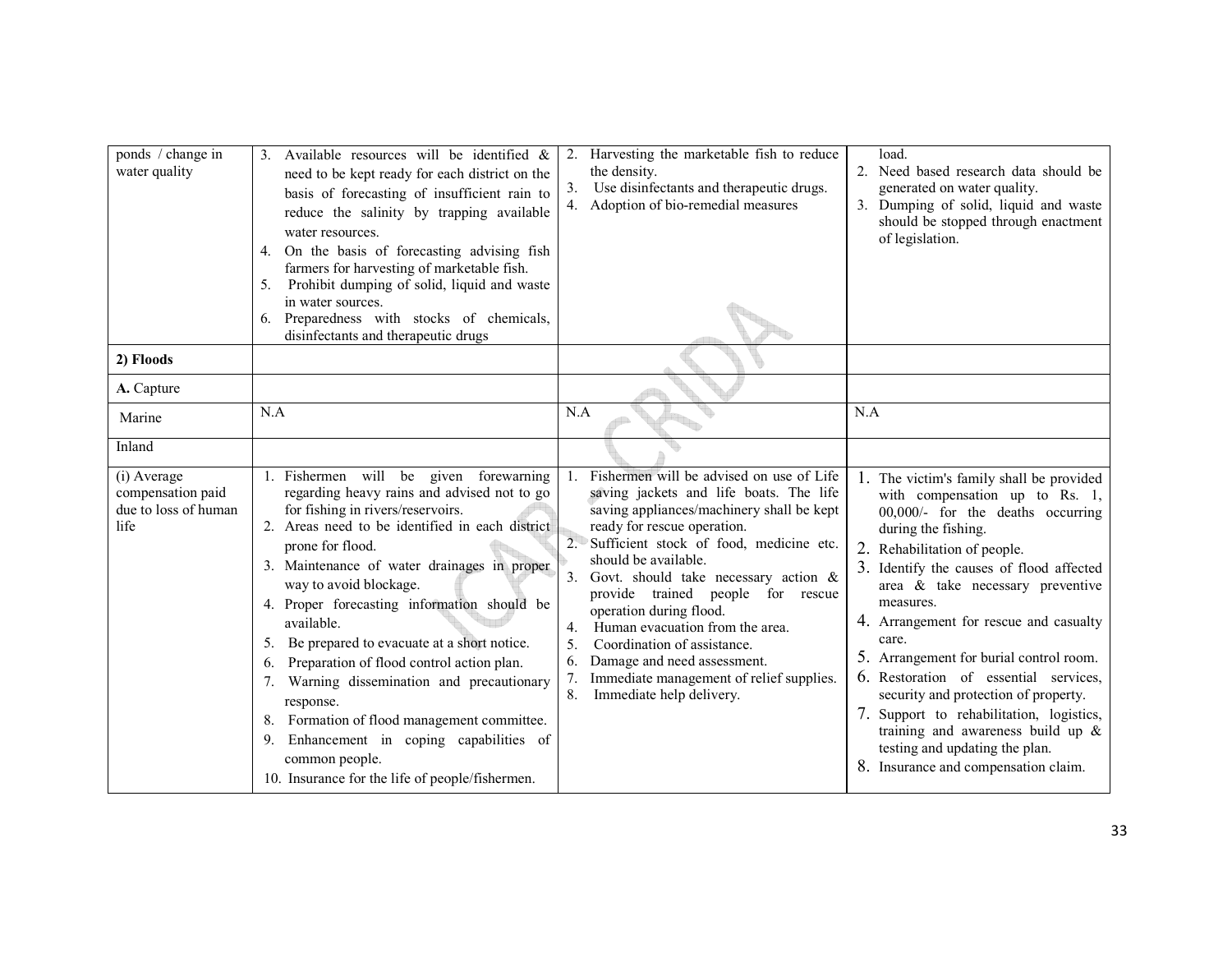| $(ii)$ No. of boats /<br>nets/damaged | 1. The prior information on safe keeping of<br>boats and nets will be provided to the<br>fishermen.<br>2. If prior information is given bring boats $\&$<br>nets towards the safer side.<br>3. Annual repair of boats/nets and gears.<br>4. Insurance of boats/nets/gears.                                                                                                                   | 1. Fishermen will be advised to stop fishing<br>during the floods and heavy rainfall.<br>2. Continuous monitoring on water level is<br>required.<br>Coordination of assistance<br>3.<br>4.<br>Immediate<br>management<br>of<br>relief<br>supplies.<br>5.<br>Govt. support and compensation.         | 1. The affected fishermen will provided<br>with compensation up to Rs. 50,000/-<br>for damaged boats or nets.<br>2. Education and training for the repair<br>of boats/nets and gears.<br>3. Loss assessment & insurance claim.                                                                                                                |
|---------------------------------------|----------------------------------------------------------------------------------------------------------------------------------------------------------------------------------------------------------------------------------------------------------------------------------------------------------------------------------------------------------------------------------------------|-----------------------------------------------------------------------------------------------------------------------------------------------------------------------------------------------------------------------------------------------------------------------------------------------------|-----------------------------------------------------------------------------------------------------------------------------------------------------------------------------------------------------------------------------------------------------------------------------------------------------------------------------------------------|
| (iii) No. of houses<br>damaged        | 1. Forewarning regarding heavy rainfall,<br>sudden downpour and floods will be spread<br>in the fishermen villages on the banks of<br>rivers.<br>2. Shift the people to safer places.<br>3. Proper maintenance of <i>Kaccha</i> houses.<br>4. Education and training for the repair of $\beta$ .<br>houses<br>5. Store raw material for emergency repair of<br>houses.<br>6. House insurance | affected<br>Temporary shelter to<br>the<br>1.<br>families will be provided.<br>2. Arrangement of temporary shelters for<br>homeless people.<br>Damaged house enumeration and need<br>3.<br>assessment.<br>Coordination of assistance.<br>4.<br>Immediate<br>management<br>relief<br>of<br>supplies. | 1. The housing facilities on higher<br>elevation shall be provided to<br>affected families by the Government<br>agencies.<br>2. Provide compensation from Govt. to<br>build/repair houses.<br>3. Loss assessment & insurance claim.<br>4. Govt. assistance claim.                                                                             |
| (iv) Loss of stock                    | 1. Harvesting the existing fish stock<br>2. Keep boats, nets/gears ready for emergency<br>use.<br>3. Store fuels, food/other item<br>4. Develop flood control management plans.<br>5. Stock material insurance.                                                                                                                                                                              | 1. Search/locate the tock/input.<br>2. Mobilize local people for protection.<br>Hire<br>stock/inputs<br>3.<br>from<br>distant<br>areas/company/ farmers who are not<br>affected by flood                                                                                                            | subsidy on seeds by<br>Provided<br>1.<br>Govt.<br>Implementation of Insurance policy.<br>2.<br>Locate backup stocks and verify its<br>3.<br>usability time.<br>Follow flood control management<br>4.<br>plan.<br>Notify utilities of the critical demand<br>5.<br>about loss of stock and inputs.<br>Loss assessment & insurance claim.<br>6. |
| (v) Changes in water<br>quality       | 1. Storage of water disinfectant such as chlorine,<br>alum etc. at district level.<br>2. Provision to stop/close the effluent/sewerage<br>discharge point in water odies<br>3. Store chemicals, disinfectants and therapeutic<br>drugs.<br>4. Develop flood control management plan.                                                                                                         | 1. Provision of water filtration system for the<br>ponds<br>the<br>to<br>overcome<br>water<br>contamination-<br>2. Do not use contaminated water<br>3. Proper preparation and management<br>through emergency aeration.<br>4. Use appropriate amount of disinfectants,                              | . Removal of runoff from land by proper<br>means before decomposition.<br>2. Supply of water filtration system even<br>after the event & creating awareness<br>in farmers.<br>3. Need based research data should be<br>generated to maintain water quality,                                                                                   |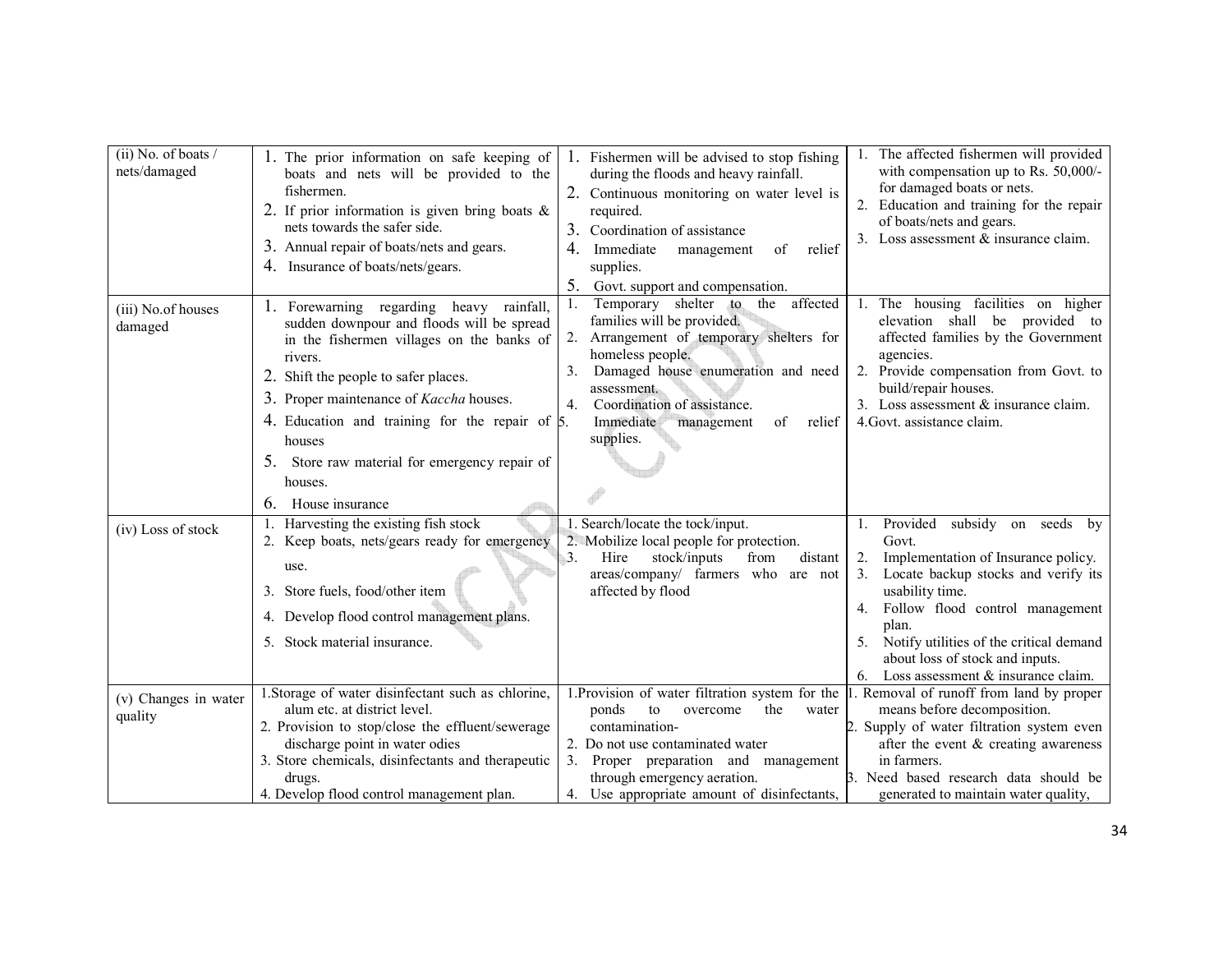|                       |                                                                                            | chemicals and therapeutic drugs.                                                       | 4. Dumping of solid, liquid and waste                    |  |  |  |
|-----------------------|--------------------------------------------------------------------------------------------|----------------------------------------------------------------------------------------|----------------------------------------------------------|--|--|--|
|                       |                                                                                            | Immediate support of Govt./industrial                                                  | should be stopped through enactment                      |  |  |  |
|                       |                                                                                            | organizations for maintaining the purity                                               | of legislation.                                          |  |  |  |
|                       |                                                                                            | and quality of water bodies.                                                           | Contact<br>Govt.<br>5.<br>industrial<br>and              |  |  |  |
|                       |                                                                                            | Need based bioremediation<br>6.                                                        | organization for immediate remedy                        |  |  |  |
|                       |                                                                                            |                                                                                        | and cleaning of the water bodies.                        |  |  |  |
|                       |                                                                                            |                                                                                        | Regular water monitoring and bio-                        |  |  |  |
|                       |                                                                                            |                                                                                        | monitoring of water bodies for                           |  |  |  |
|                       |                                                                                            |                                                                                        | formulation of management plan                           |  |  |  |
| Health<br>(vi)<br>and | 1. Water filtration system & control measures for                                          | checking particularly with<br>Periodical                                               | Setting health & disease management                      |  |  |  |
| diseases              | diseases should be available.                                                              | respective fish mortality should be done                                               | training centre at district level for                    |  |  |  |
|                       | 2. Advance planning and preparedness.<br>3. Store chemicals, disinfectants and therapeutic | during flood $\&$ dead fishes disposed                                                 | fisherman community by Govt. or<br>with the help of NGO. |  |  |  |
|                       |                                                                                            | properly.<br>Prompt action or immediate removal of $ 2$ .                              | Laboratory diagnosis of diseased fish,                   |  |  |  |
|                       | drugs.<br>4. Stock sufficient stores of medicines                                          | disease causing agents/<br>dead fish,                                                  | generation of data about type or kind                    |  |  |  |
|                       |                                                                                            | followed by sterile or landfill disposal.                                              | of disease spread.                                       |  |  |  |
|                       |                                                                                            | 3. Use appropriate amount of disinfectants, 3. Eradicating the disease where possible. |                                                          |  |  |  |
|                       |                                                                                            | chemicals and therapeutic drugs.                                                       | 4. Follow up surveillance and monitoring                 |  |  |  |
|                       |                                                                                            | 4. Emergency aeration or splashing in water                                            | after disease outbreak.                                  |  |  |  |
|                       |                                                                                            | bodies.                                                                                | 5. Need based research data should be                    |  |  |  |
|                       |                                                                                            |                                                                                        | generated.                                               |  |  |  |
|                       |                                                                                            |                                                                                        | 6. Loss assessment & insurance claim.                    |  |  |  |
|                       |                                                                                            |                                                                                        |                                                          |  |  |  |
|                       |                                                                                            |                                                                                        |                                                          |  |  |  |

| <b>B.</b> Aquaculture                 |                                                                                                                                                                                                                                                                                                                                                                                                                                                                                        |    |                                                                                                                                                                                                                                                                                                                                                                                                                                                             |                                                                                                                                                                                                                                                                                                                                                                                                   |
|---------------------------------------|----------------------------------------------------------------------------------------------------------------------------------------------------------------------------------------------------------------------------------------------------------------------------------------------------------------------------------------------------------------------------------------------------------------------------------------------------------------------------------------|----|-------------------------------------------------------------------------------------------------------------------------------------------------------------------------------------------------------------------------------------------------------------------------------------------------------------------------------------------------------------------------------------------------------------------------------------------------------------|---------------------------------------------------------------------------------------------------------------------------------------------------------------------------------------------------------------------------------------------------------------------------------------------------------------------------------------------------------------------------------------------------|
| Inundation with<br>(i)<br>flood water | 1. In the flood prone areas proper draining system<br>from ponds need to be developed and<br>planned in flood situation before forecasting<br>of flood.<br>2. Site should be away from flood prone area.<br>3. Dyke should be stable in all weather condition<br>& not liable to collapse during heavy rains.<br>4. Proper channels to be provided to pass surplus<br>water $\&$ to avoid breakage to the bundh.<br>5. Proper facility construction for ponds and its<br>stock safety. | 3. | On the basis of forecasting information to<br>farmers for sale of marketable fish with<br>sufficient transport facility through<br>various media. Proper drainage should be<br>adopted so that inundation with flood<br>water should be minimized.<br>2. On the basis of forecasting, information to<br>farmers for sale of marketable fish with<br>sufficient transport facility<br>through<br>various media.<br>Proper drainage should be adopted so that | 1. Planning even after the event should<br>be made for proper drainage and<br>creating awareness and trainings in<br>flood situations.<br>2. Pinning even after the event should be<br>made for proper drainage $\&$ creating<br>awareness & training in flood<br>situation.<br>3. Support to rehabilitation, logistics,<br>training and awareness build up $\&$<br>testing and updating the plan |
|                                       | 6. Development of flood control management<br>plan.                                                                                                                                                                                                                                                                                                                                                                                                                                    |    | inundation with flood water should be<br>minimized.<br>Excess water should be                                                                                                                                                                                                                                                                                                                                                                               | maintain<br>4. Reallocate<br>fish<br>to<br>appropriate biomass so that waste                                                                                                                                                                                                                                                                                                                      |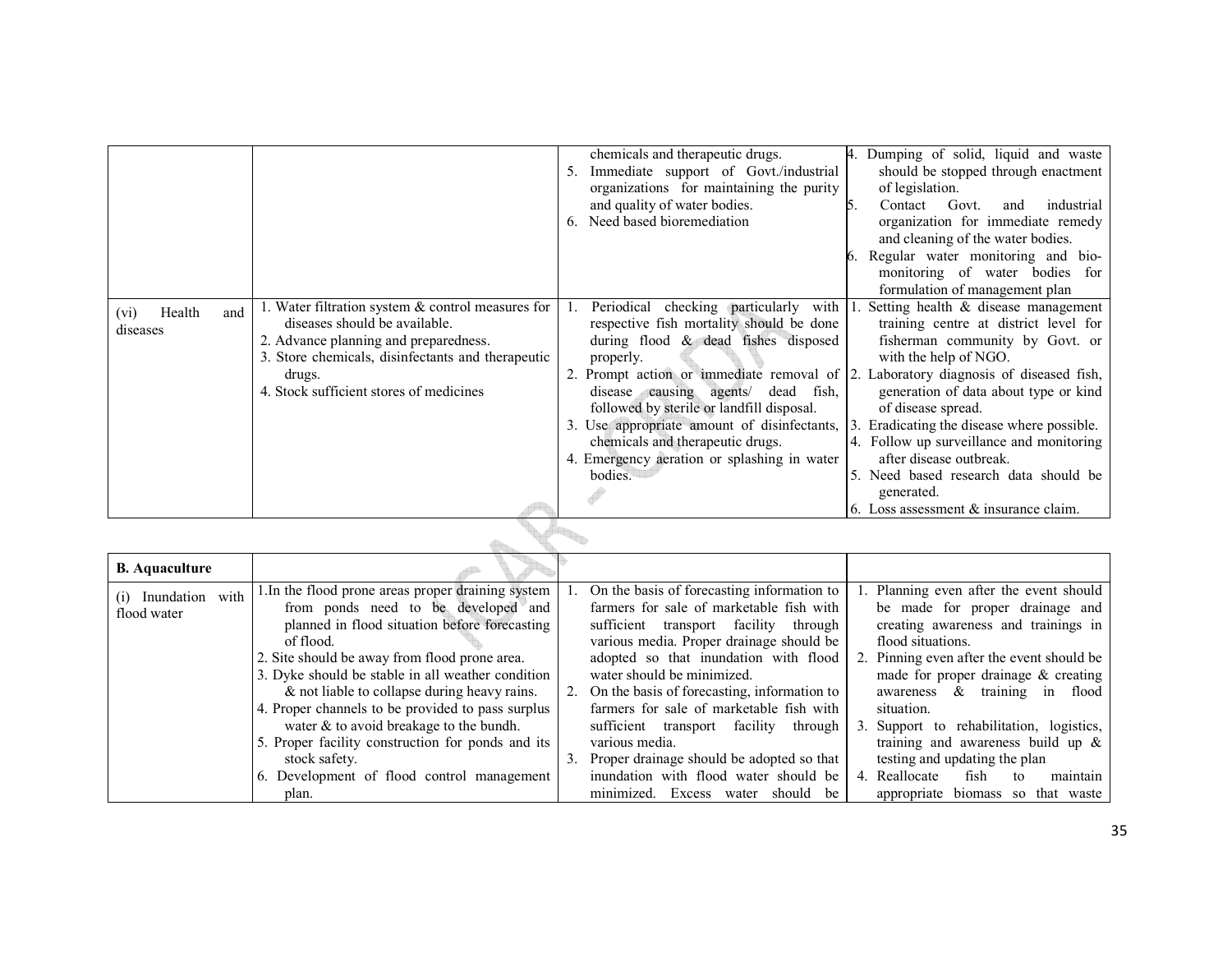| 7. Preparedness with<br>equipment on site.<br>8. Stock insurance.<br>9. Preventive measures against entry of alien/wild<br>organisms through flood water. | backup<br>emergency | 4.<br>5.<br>6.<br>8.<br>-9. | drained from pond by providing screen<br>outlets or using pumps.<br>Arrangement for evacuation.<br>Arrangement for rescue and casualty care.<br>Arrangement for burial control room.<br>Restoration of essential services, security<br>and protection of property.<br>Coordination of assistance.<br>Damage and need assessment.<br>10. Immediate management of relief supplies.<br>11. Release excess water from height of T.<br>12. Lower the water level in culture facilities. | assimilation capacity of pond is not<br>exceeded.<br>5. Reduce or cease feeding because<br>uneaten food and fish waste decreases<br>the dissolved oxygen level.<br>6. Strengthening of water bodies/ponds.<br>7. Loss assessment & insurance claim. |
|-----------------------------------------------------------------------------------------------------------------------------------------------------------|---------------------|-----------------------------|------------------------------------------------------------------------------------------------------------------------------------------------------------------------------------------------------------------------------------------------------------------------------------------------------------------------------------------------------------------------------------------------------------------------------------------------------------------------------------|-----------------------------------------------------------------------------------------------------------------------------------------------------------------------------------------------------------------------------------------------------|
|                                                                                                                                                           |                     |                             |                                                                                                                                                                                                                                                                                                                                                                                                                                                                                    |                                                                                                                                                                                                                                                     |

| (ii) Water<br>contamination and<br>changes in water<br>quality | 1. Availability of water purifier i.e., chlorine,<br>alum etc at district level.<br>2. Availability of water disinfectant such as<br>chlorine, alum etc at district level.<br>3. Use of calcium hydroxide $\omega$ 150 kg/ha<br>chemicals.<br>disinfectants<br>4. Store<br>and<br>therapeutic drugs<br>5. Develop flood control management plan | 3.<br>6. | Supply of water purifier for the ponds to<br>overcome the contamination and changes<br>in BOD.<br>2. Supply of water filtration system for ponds<br>to overcome the contamination.<br>Use of $kmno4$ for bath of fish as<br>prophylactics<br>4. Do not use contaminated water.<br>5. Proper preparation and management<br>through emergency aeration (paddle wheel)<br>aerator/circulating aerator), that may<br>improve water quality in affected areas.<br>Use appropriate amount of disinfectants,<br>chemicals and therapeutic drugs.<br>Maintaining the purity and quality of<br>water bodies.<br>Need based bioremediation. | 1. Supply of water purifier even after the<br>event and creating awareness in<br>farmers.<br>2. Supply of water filtration system even<br>after the event $\&$ crating awareness in<br>farmers.<br>3. Lime treatment for oxidation<br>4. To maintain water quality, need based<br>research data should be generated<br>5. Dumping of solid, liquid and waste<br>should be stopped through enactment<br>of legislation.<br>Immediate remedy and cleaning of<br>6<br>water bodies.<br>7. Regular water monitoring and bio-<br>monitoring of water bodies for<br>formulation of management plan. |
|----------------------------------------------------------------|-------------------------------------------------------------------------------------------------------------------------------------------------------------------------------------------------------------------------------------------------------------------------------------------------------------------------------------------------|----------|-----------------------------------------------------------------------------------------------------------------------------------------------------------------------------------------------------------------------------------------------------------------------------------------------------------------------------------------------------------------------------------------------------------------------------------------------------------------------------------------------------------------------------------------------------------------------------------------------------------------------------------|-----------------------------------------------------------------------------------------------------------------------------------------------------------------------------------------------------------------------------------------------------------------------------------------------------------------------------------------------------------------------------------------------------------------------------------------------------------------------------------------------------------------------------------------------------------------------------------------------|
| (iii) Health and<br>diseases                                   | 1. Storage of water purifiers and control<br>measures for diseases should be available.<br>2. Personnel should be trained for health $\&$<br>disease management through training<br>3. $&$ list of trained personnel should be available<br>at each district level.                                                                             | -1.      | Periodical checking particularly with<br>respective fish mortality should be done<br>during flood.<br>Services of trained personnel need to be<br>made available in affected areas with<br>sufficient supply of life saving medicines.                                                                                                                                                                                                                                                                                                                                                                                            | 1. Setting health and disease management<br>training centre at district level for<br>fishermen and government officials.<br>2. Routine training programmed as a<br>refresher<br>course<br>need<br>to<br>be<br>implemented in relation to health $\&$                                                                                                                                                                                                                                                                                                                                          |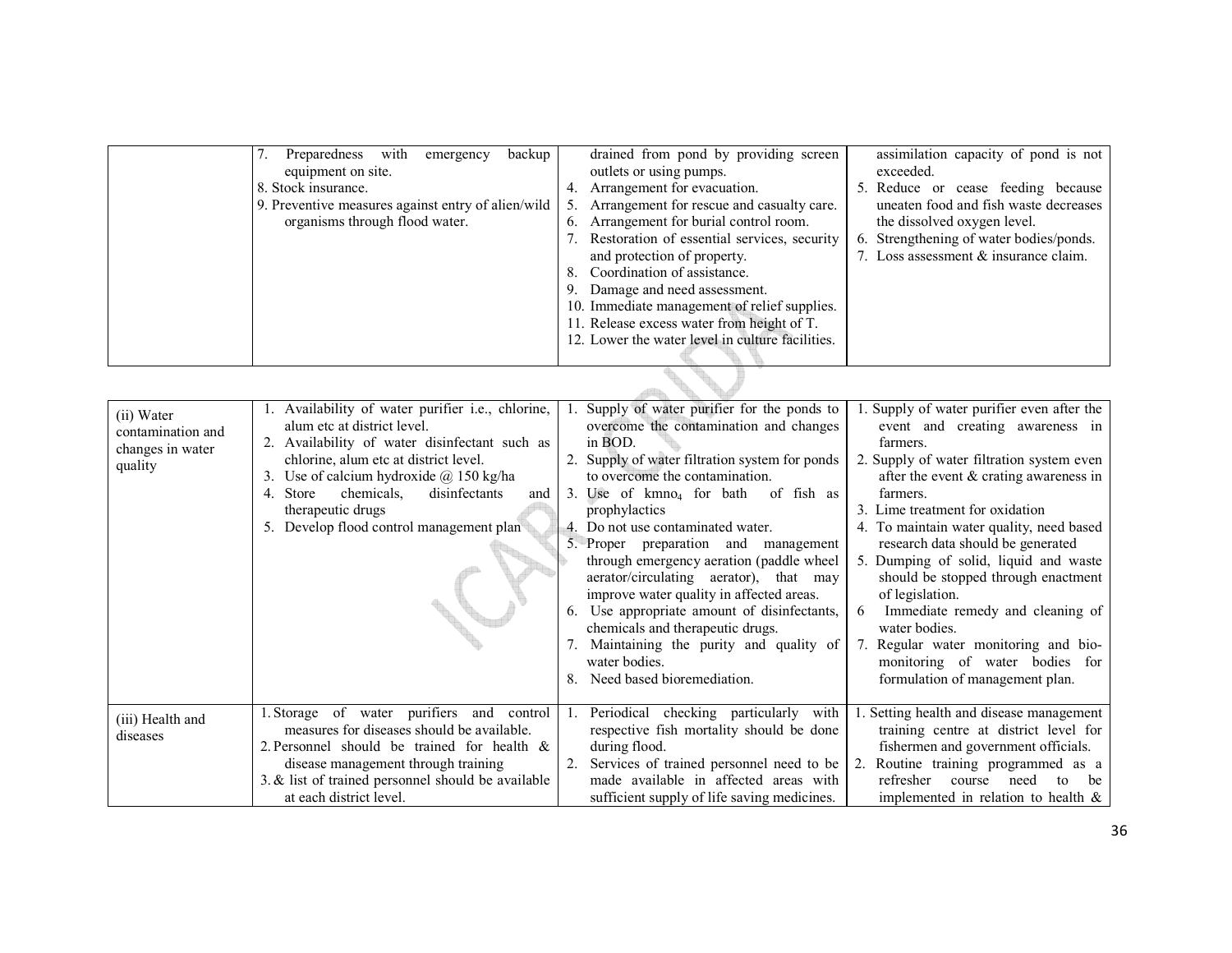|                                                             | 4. Adequate stock of medicine should be<br>available at each district level.<br>5. Antibiotics fortified feeding as prophylactics<br>6. Advance planning and preparedness.<br>7. Store chemicals, disinfectants and therapeutic<br>drugs.<br>8. Stock sufficient emergency medicines.                                                                                                                                                                                                                                                              | Disinfectants formalin<br>3 <sub>1</sub><br>treatments as<br>prophylactics<br>4. Identification of type of disease outbreak,<br>immediate removal of disease causing<br>agents/ dead fish.<br>5. Use appropriate amount of disinfectants,<br>chemicals and therapeutic drugs.                                                    | disease management during flood.<br>3. Lime treatment for oxidation<br>4. Laboratory diagnosis of diseased fish,<br>generation of data about type or kind<br>of disease spread.<br>5. Eradicating the disease.<br>6. Follow up surveillance and monitoring.                                                                                 |
|-------------------------------------------------------------|----------------------------------------------------------------------------------------------------------------------------------------------------------------------------------------------------------------------------------------------------------------------------------------------------------------------------------------------------------------------------------------------------------------------------------------------------------------------------------------------------------------------------------------------------|----------------------------------------------------------------------------------------------------------------------------------------------------------------------------------------------------------------------------------------------------------------------------------------------------------------------------------|---------------------------------------------------------------------------------------------------------------------------------------------------------------------------------------------------------------------------------------------------------------------------------------------------------------------------------------------|
|                                                             |                                                                                                                                                                                                                                                                                                                                                                                                                                                                                                                                                    | Determination of nature and speed of<br>6.<br>transmission of diseases.<br>7. Emergency aeration or splashing in water<br>bodies                                                                                                                                                                                                 | 7. Proper disposal of dead fish.<br>8. Loss assessment & insurance claim                                                                                                                                                                                                                                                                    |
| (iv) Loss of stock and<br>inputs (feed,<br>chemicals etc)   | Harvestable sized fishes shall be marketed<br>before the event to avoid losses. The inputs<br>like feed and chemical etc. shall be stored at<br>safe places.<br>2) Flood situation going to exist then moves the 2) Available fish stock should be recovered.<br>feed, chemicals & other accessories to safer<br>places.<br>Keep the stock/input at safe place for $\beta$ ) Search/locate the stock/input.<br>emergency purpose.<br>4) Store fuels, food/other item.<br>5) Develop flood control management plan.<br>6) Stock material insurance. | 1) The pond embankments will be fenced with<br>netting to avoid fish losses. The store<br>rooms for inputs like feed, chemicals etc.<br>shall be created.<br>Stock of inputs must be stored in well<br>protected area.<br>4) Purchase/hire valuable stock/inputs from<br>distant areas not affected by flood.                    | 1) The fish farmers shall be provided<br>fish seed<br>with<br>and feed at<br>concessional rates.<br>2) Feeds, chemicals etc required for the<br>should<br>operation<br>culture<br>be<br>purchased.<br>3) Strengthening of stocks.<br>4) Assessment of total loss.<br>5) Insurance claims                                                    |
| (v) Infrastructure<br>damage (pumps,<br>aerators, huts etc) | 1) Prior information regarding removal of Pumps<br>and aerators shall be given to the fish<br>farmers.<br>2) Flood situation going to exist then move the<br>pumps, aerators & other accessories to safer<br>places.<br>3) Educate and provide training for the repair of<br>infrastructure.<br>4) Follow flood control management plan.<br>5) Store raw materials for repairing of pumps<br>aerators, huts etc.<br>6) Infrastructure insurance.                                                                                                   | 1) Pumps, aerator and generators shall be  1.<br>removed from the pond before the event.<br>2) Use manual techniques for aeration or<br>make substitute arrangement for the same. 2.<br>3) Notify utilities of the critical demand.<br>3.<br>4) Coordination of assistance.<br>5) Immediate management of relief supplies.<br>4. | Compensation<br>Suitable<br>for<br>the<br>damaged machinery shall be given to<br>the fish farmers.<br>Install the equipments during flood.<br>Damaged infrastructure enumeration<br>and need assessment.<br>Locate backup equipment and verify<br>its operation.<br>Repair of damaged infrastructure.<br>Loss assessment & insurance claim. |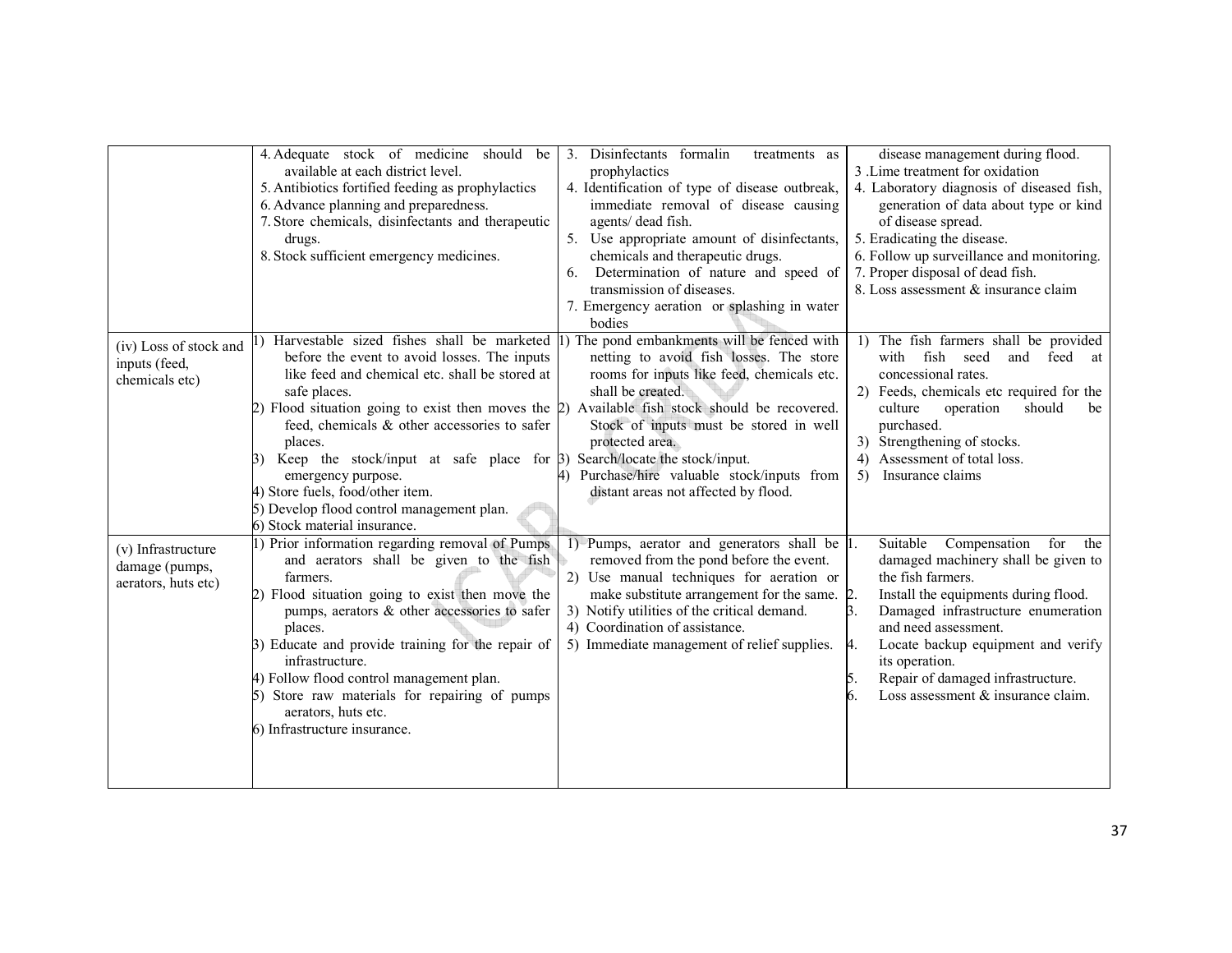| 3. Cyclone /<br>Tsunami                                                  |                                                                                                                                                                                                           |                                                                                                                                                                                                                                                                                                      |                                                                                                                                                                       |
|--------------------------------------------------------------------------|-----------------------------------------------------------------------------------------------------------------------------------------------------------------------------------------------------------|------------------------------------------------------------------------------------------------------------------------------------------------------------------------------------------------------------------------------------------------------------------------------------------------------|-----------------------------------------------------------------------------------------------------------------------------------------------------------------------|
| A. Capture                                                               |                                                                                                                                                                                                           |                                                                                                                                                                                                                                                                                                      |                                                                                                                                                                       |
| Marine                                                                   | N.A                                                                                                                                                                                                       | N.A                                                                                                                                                                                                                                                                                                  | N.A                                                                                                                                                                   |
| (i) Average<br>compensation paid<br>due to loss of<br>fishermen lives    |                                                                                                                                                                                                           |                                                                                                                                                                                                                                                                                                      |                                                                                                                                                                       |
| (ii) Avg. no. of boats<br>nets/damaged                                   |                                                                                                                                                                                                           |                                                                                                                                                                                                                                                                                                      |                                                                                                                                                                       |
| (iii) Avg. no. of<br>houses damaged                                      |                                                                                                                                                                                                           |                                                                                                                                                                                                                                                                                                      |                                                                                                                                                                       |
| Inland                                                                   |                                                                                                                                                                                                           |                                                                                                                                                                                                                                                                                                      |                                                                                                                                                                       |
| B. Aquaculture                                                           |                                                                                                                                                                                                           |                                                                                                                                                                                                                                                                                                      |                                                                                                                                                                       |
| $(i)$ Overflow /<br>flooding of ponds                                    | 1. If intensity of cyclone with heavy rain fall<br>exists then harvest existing fish stock.<br>2. Dike should be stable in all weather<br>condition & not liable to collapse during<br>flood.             | 1. On the basis of forecasting information to<br>farmers for sale of marketable fish with<br>sufficient transport facility<br>through<br>various media. Proper drainage should be<br>adopted so that inundation with storm<br>water should be managed<br>2. Enhancement of dykes height by sand bags | Planning even after the event should<br>1.<br>be made for proper drainage &<br>creating awareness $\&$ training in<br>storm situation.                                |
| (ii) Changes in water<br>quality (fresh water /<br>brackish water ratio) | 1. Supply of water for correcting the changes in<br>fresh water & brackish water.<br>2. Maintain salinity by addition of fresh water up<br>to 20-25 ppt.                                                  | 1. Supply of water for correcting the<br>changes in fresh water & brackish water.<br>2. Use euryhaline species                                                                                                                                                                                       | 1. Water storage facility needs to be<br>developed to overcome the problem<br>of changes in fresh & brackish water<br>ratio.<br>2. Use Euryhaline species for culture |
| (iii) Health and<br>diseases                                             | 1. Water filtration system $\&$ control measures<br>for disease should be available.<br>2. Adequate stock of medicine should be<br>available at each district level.<br>3. Liming and formal in treatment | Periodically checking particularly in<br>respective of fish mortality & water<br>parameter during flood.<br>2. Disinfectants treatments                                                                                                                                                              | Settling<br>health<br>$\&$<br>disease<br>1.<br>management training centre at district<br>level for fishermen & Govt. official.                                        |
| (iv) Loss of stock and<br>inputs (feed,                                  | Cyclone with heavy rain fall situation going<br>to exist then move the feed, chemicals $\&$                                                                                                               | 1. Available fish stock should be recovered.                                                                                                                                                                                                                                                         | 1. Feeds, chemicals etc required for the<br>operation<br>should<br>culture<br>be                                                                                      |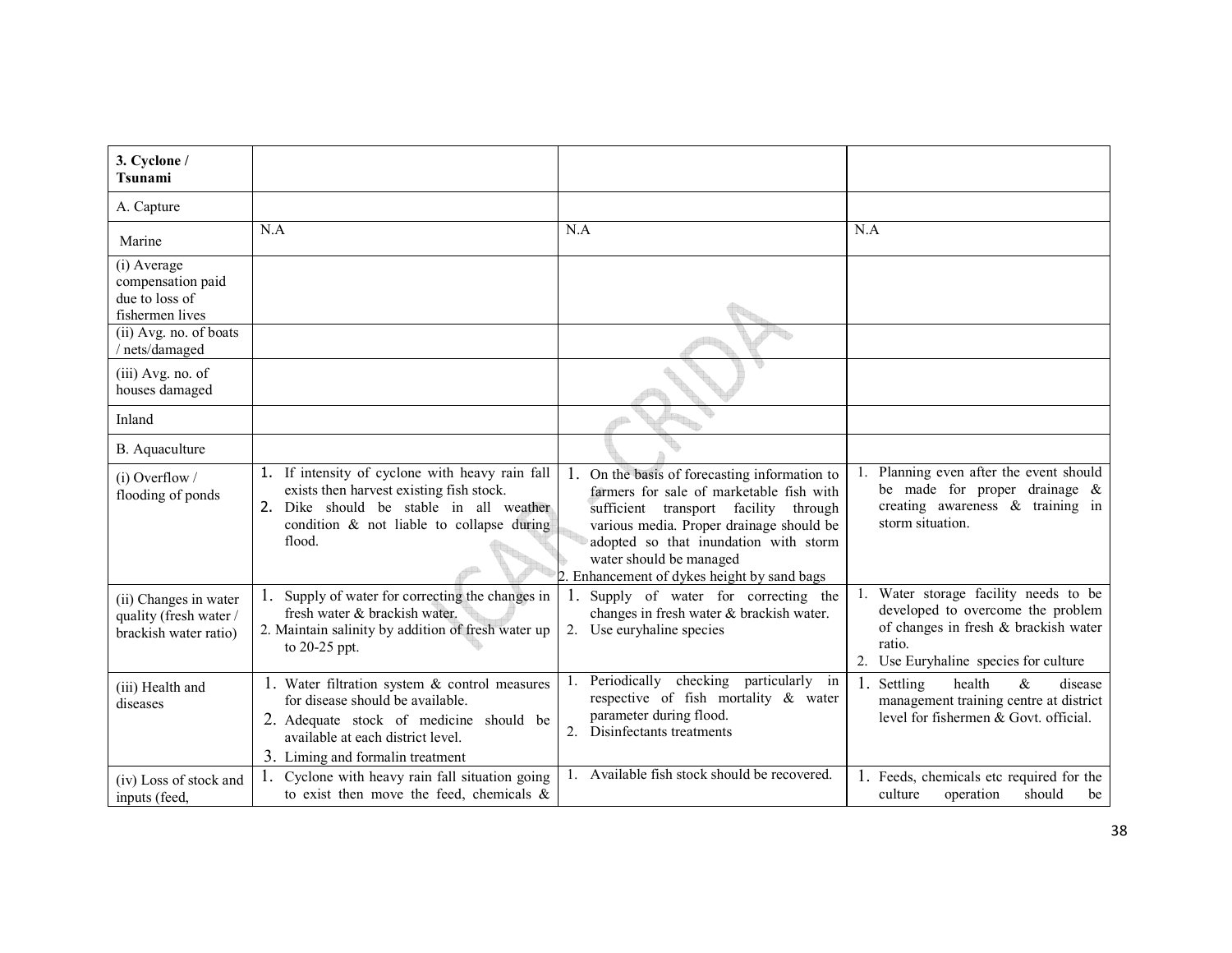| chemicals etc)                                                          | other accessories to safer places.<br>2. Stock cover under insurance                                                                             |                                                                                    | purchased.<br>2. Seed and feed to be supplied through<br>Deptt of fisheries.                                                      |
|-------------------------------------------------------------------------|--------------------------------------------------------------------------------------------------------------------------------------------------|------------------------------------------------------------------------------------|-----------------------------------------------------------------------------------------------------------------------------------|
| (v) Infrastructure<br>damage (pumps,<br>aerators, shelters/huts<br>etc) | Cyclone with heavy rain fall situation going $ 1\rangle$<br>to exist then shifted the pumps, aerators $\&$<br>other accessories to safer places. | Use manual techniques for aeration or<br>make substitute arrangement for the same. | Compensation on assessment of actual<br>losses & damage of pumps, aerators,<br>shelters/huts given through RKVY,<br>NCDC, NREGSui |

| 4. Heat wave and<br>cold wave                         |                                                                                                                                                                                                                                                                                                                                                                                                                                                                                                                                    |                                                                                                                                                                                                                                                                                                                                                                                                                                                                                                                                                                                                                                                         |                                                                                                                                                                                                                                                                                                                                                                                                                                                                                                                                                                                                                                                              |
|-------------------------------------------------------|------------------------------------------------------------------------------------------------------------------------------------------------------------------------------------------------------------------------------------------------------------------------------------------------------------------------------------------------------------------------------------------------------------------------------------------------------------------------------------------------------------------------------------|---------------------------------------------------------------------------------------------------------------------------------------------------------------------------------------------------------------------------------------------------------------------------------------------------------------------------------------------------------------------------------------------------------------------------------------------------------------------------------------------------------------------------------------------------------------------------------------------------------------------------------------------------------|--------------------------------------------------------------------------------------------------------------------------------------------------------------------------------------------------------------------------------------------------------------------------------------------------------------------------------------------------------------------------------------------------------------------------------------------------------------------------------------------------------------------------------------------------------------------------------------------------------------------------------------------------------------|
| A. Capture                                            |                                                                                                                                                                                                                                                                                                                                                                                                                                                                                                                                    |                                                                                                                                                                                                                                                                                                                                                                                                                                                                                                                                                                                                                                                         |                                                                                                                                                                                                                                                                                                                                                                                                                                                                                                                                                                                                                                                              |
| Marine                                                | N.A                                                                                                                                                                                                                                                                                                                                                                                                                                                                                                                                | N.A                                                                                                                                                                                                                                                                                                                                                                                                                                                                                                                                                                                                                                                     | N.A                                                                                                                                                                                                                                                                                                                                                                                                                                                                                                                                                                                                                                                          |
| Inland                                                |                                                                                                                                                                                                                                                                                                                                                                                                                                                                                                                                    |                                                                                                                                                                                                                                                                                                                                                                                                                                                                                                                                                                                                                                                         |                                                                                                                                                                                                                                                                                                                                                                                                                                                                                                                                                                                                                                                              |
| <b>B</b> . Aquaculture                                |                                                                                                                                                                                                                                                                                                                                                                                                                                                                                                                                    |                                                                                                                                                                                                                                                                                                                                                                                                                                                                                                                                                                                                                                                         |                                                                                                                                                                                                                                                                                                                                                                                                                                                                                                                                                                                                                                                              |
| (i) Changes in pond<br>environment (water<br>quality) | 1) If intensity of heat wave high, add water from<br>other source.<br>2) Harvest existing fish stock.<br>3) Adequate facility should be ready for heat<br>wave $\&$ system for changing water<br>temperature during cold wave.<br>4) Listen to local weather forecasts and stay<br>aware of upcoming temperature changes.<br>5) Arrange the aerators.<br>6) Ensure sufficient water quantity in water<br>bodies.<br>7) Formulate strategic fishing management for<br>the heat /cold waves.<br>8) Tree plantation around fish ponds | 1) Adequate facility should be ready for heat<br>wave $\&$ system for changing water<br>temperature during cold wave.<br>2) Monitor fishing sites frequently to ensure<br>that they are not affected by heat or cold<br>waves.<br>3) Use dark materials to cover the water<br>bodies during excessive heat waves.<br>4) Stay hydrated by drinking plenty of fluids<br>during fishing/field work.<br>5) Adopt proper care and management during<br>the fishing period of cold/heat wave like<br>keeping stock of drinking water and extra<br>cloths.<br>6) Educating the farmers through electronic or<br>print media<br>7) Maintain Water level in pond | 1) Adequate facility should be ready for<br>heat wave & system for changing<br>water temperature during cold wave.<br>2) Intensive afforestation program for<br>reducing heat waves.<br>3) Collect basic weather data and<br>incidence of extreme and physical data<br>of water bodies, water chemistry and<br>seasonal changes, plankton profile and<br>seasonal blooms, topography and soil<br>composition.<br>4) Gather information about history of<br>catch per unit effort as well as fish<br>yield rate during heat wave and cold<br>wave and accordingly simulate future<br>plan for sustainable fishing.<br>5) Loss assessment $\&$ insurance claim |
| (ii) Health and                                       | Adequate stock of medicine should be<br>$\left  \right $<br>available at each district level.                                                                                                                                                                                                                                                                                                                                                                                                                                      | 1) Periodical checking particularly with<br>respective fish mortality should be done.                                                                                                                                                                                                                                                                                                                                                                                                                                                                                                                                                                   | 1) Setting health $\&$ disease management<br>training centre at district level for                                                                                                                                                                                                                                                                                                                                                                                                                                                                                                                                                                           |